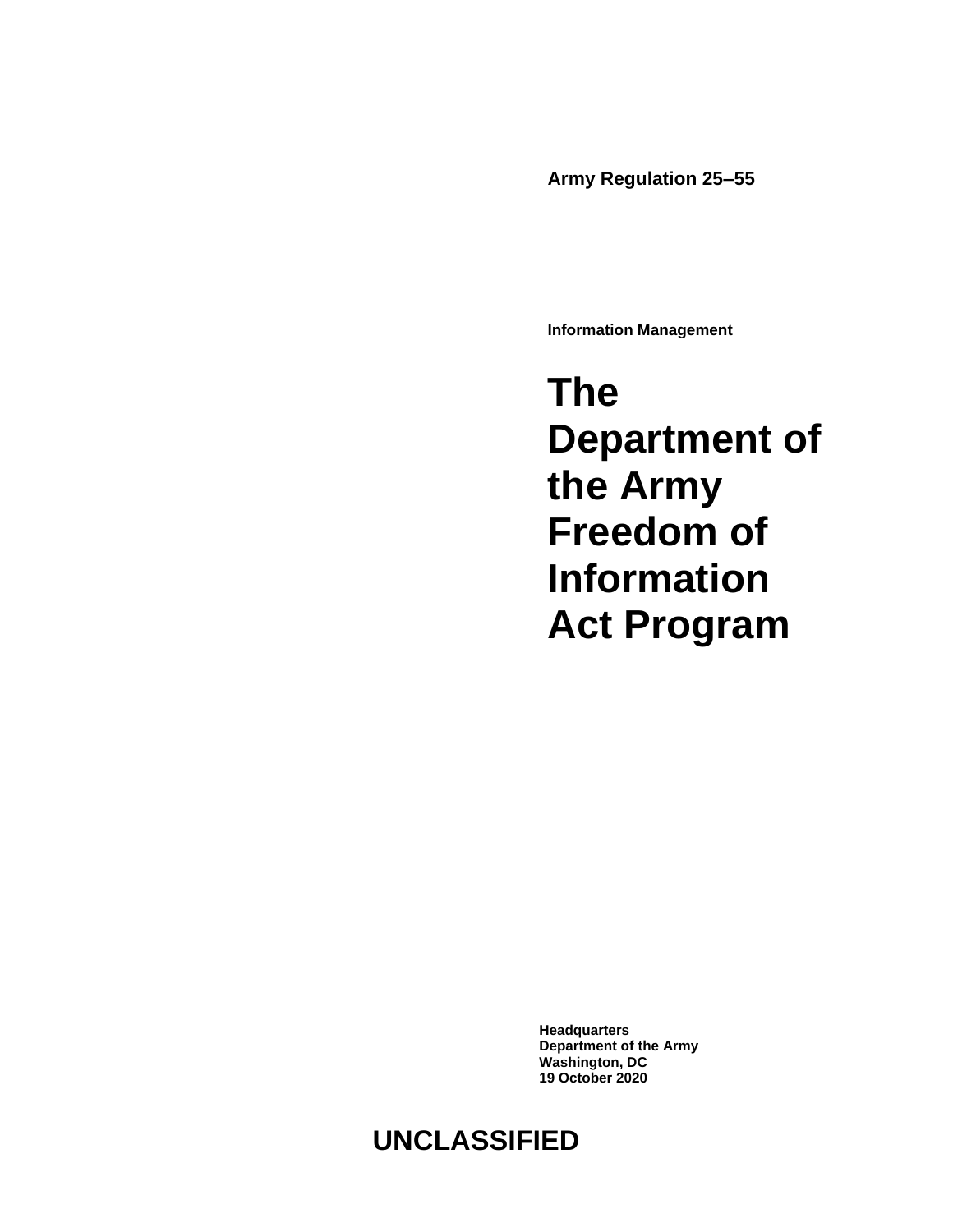# *SUMMARY of CHANGE*

#### AR 25–55

The Department of the Army Freedom of Information Act Program

This major revision, dated 19 October 2020—

- o Adds discussion of general provisions [\(chap 1\)](#page-5-0).
- o Clarifies the relationship between the Privacy Act and the Freedom of Information Act [\(chap 1\)](#page-5-0).
- o Updates the responsibility descriptions for senior officials [\(chap 2\)](#page-9-0).
- o Revises the chapter on exemptions [\(chap 4\)](#page-15-0).
- o Updates the discussion of Freedom of Information Act processing procedures, appeals, and judicial actions [\(chap](#page-17-0)  [5\)](#page-17-0).
- o Updates the discussion of fee schedules and procedures [\(chap 6\)](#page-30-0).
- o Adds information on training requirements and resources for the Freedom of Information Act [\(chap 7\)](#page-31-0).
- o Revises the chapter on Freedom of Information Act Library requirements [\(chap 8\)](#page-32-0).
- o Updates the discussion of reports [\(chap 9\)](#page-33-0).
- o Updates list of Initial Denial Authorities and their responsibility [\(app B\)](#page-41-0).
- o Restructures content in this publication; removes outdated procedural, historical, and background information; and updates paragraphs with authoritative documents and websites to create a more concise, relevant, and userfriendly document (throughout).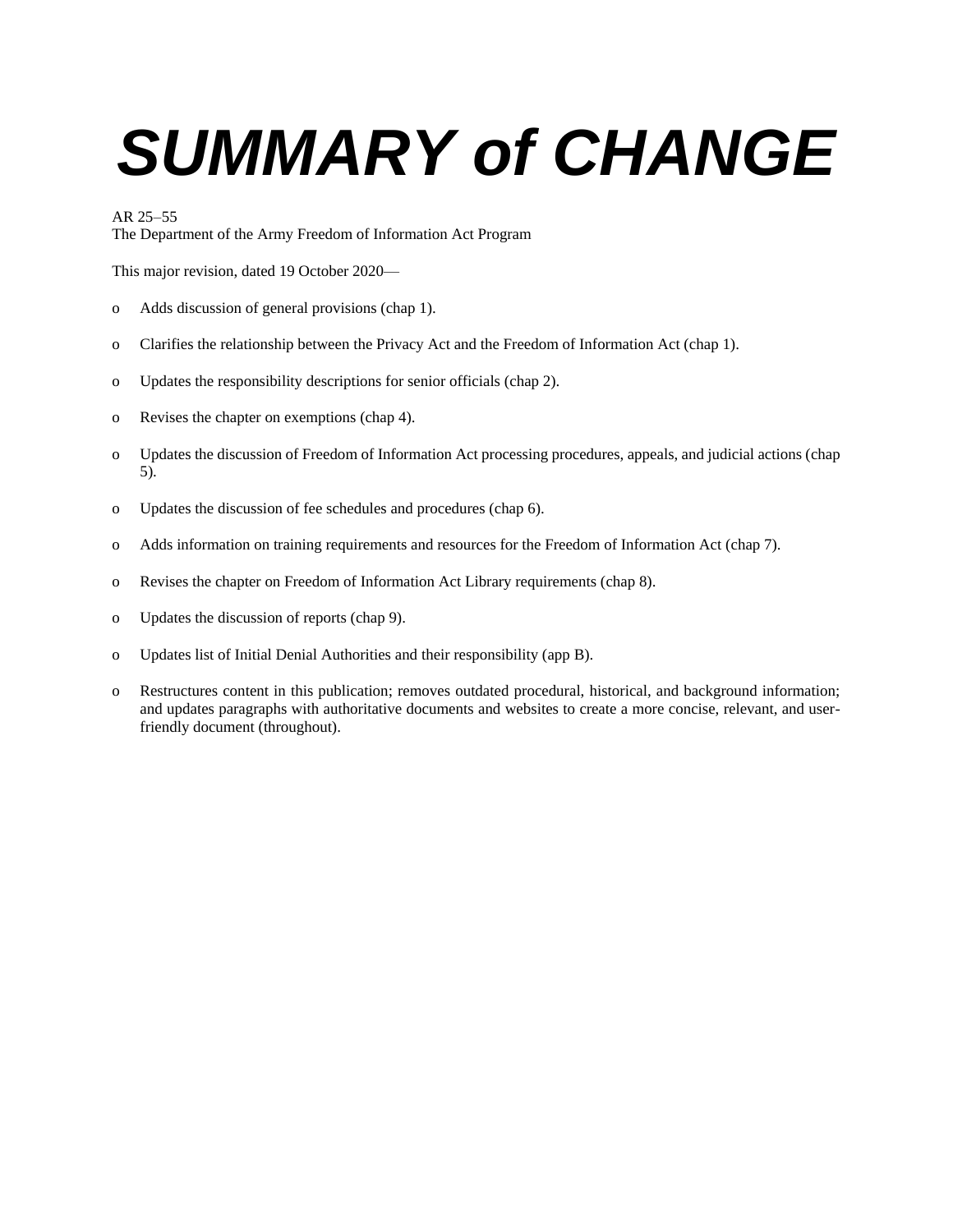**Headquarters Department of the Army Washington, DC**

# **\*Army Regulation 25–55**

#### **19 October 2020 Effective 19 November 2020**

# **Information Management**

# **The Department of the Army Freedom of Information Act Program**

By Order of the Secretary of the Army:

**JAMES C. MCCONVILLE General, United States Army Chief of Staff** 

Official:

Willes *Kelhlun, S. 114*<br>KATHLEEN S. MILLER

**Administrative Assistant** to the Secretary of the Army

**History.** This publication is a major revision.

**Summary.** This regulation provides policies and procedures for the Department of the Army implementation of the Freedom of Information Act in accordance with the Department of Defense Freedom of Information Act Program pursuant to DODM 5400.07 and implements 32 CFR Part 286. This regulation promotes uniformity in the DA Freedom of Information Act Program and implements provisions for the access and release of information from all Army recordkeeping

systems, manual, and automated, in accordance with the Army information technology policy.

**Applicability.** This regulation applies to the Regular Army, Army National Guard/Army National Guard of the United States, U.S. Army Reserve, unless otherwise stated. It also applies to the Army and Air Force Exchange Service.

**Proponent and exception authority.** The proponent of this regulation is the Administrative Assistant to the Secretary of the Army. The proponent has the authority to approve exceptions or waivers to this regulation that are consistent with controlling law and regulations. The proponent may delegate this approval authority, in writing, to a division chief within the proponent agency or its direct reporting unit or field operating agency, in the grade of lieutenant colonel or the civilian equivalent. Activities may request a waiver to this regulation by providing justification that includes a full analysis of the expected benefits and formal review by the activity's senior legal officer. All waiver requests will be endorsed by the commander or senior leader of the requesting activity and forwarded through

their higher headquarters to the proponent. Refer to AR 25–30 for specific guidance.

**Army internal control process.** This regulation contains internal control provisions in accordance with AR 11–2 and identifies key internal controls that must be evaluated (see [appendix](#page-45-0) C).

**Supplementation.** Supplementation of this regulation and establishment of command and local forms are prohibited without prior approval from the Administrative Assistant to the Secretary of the Army (AAHS–RDF), Fort Belvoir, VA 22060–5605.

**Suggested improvements.** Users are invited to send comments and suggested improvements on DA Form 2028 (Recommended Changes to Publications and Blank Forms) directly to Administrative Assistant to the Secretary of the Army (AAHS–RDF), Fort Belvoir, VA 22060–5605.

**Distribution.** This publication is available in electronic media only and is intended for the Regular Army, Army National Guard/Army National Guard of the United States, and U.S. Army Reserve.

**Contents** (Listed by paragraph and page number)

#### **Chapter 1**

**General Provisions,** *page [1](#page-5-0)* Purpose • 1–1, *page [1](#page-5-1)* References and forms • 1–2, *page [1](#page-5-2)* Explanation of abbreviations and terms • 1–3, *page [1](#page-5-3)* Responsibilities • 1–4, *page [1](#page-5-4)* Records management (recordkeeping) requirements • 1–5, *page [1](#page-5-5)* Legal authority • 1–6, *page [1](#page-5-6)* Applicability • 1–7, *page [1](#page-5-7)* General requirements • 1–8, *page [2](#page-6-0)* Public information • 1–9, *page [3](#page-7-0)* Control system • 1–10, *page [3](#page-7-1)* General provisions for controlled unclassified information • 1–11, *page [3](#page-7-2)* Prompt action on requests and final response determinations • 1–12, *page [4](#page-8-0)* Combatant commands • 1–13, *page [4](#page-8-1)* Processing requirements • 1–14, *page [5](#page-9-1)*

AR 25–55 • 19 October 2020

<sup>\*</sup>This regulation supersedes AR 25-55, dated 1 November 1997.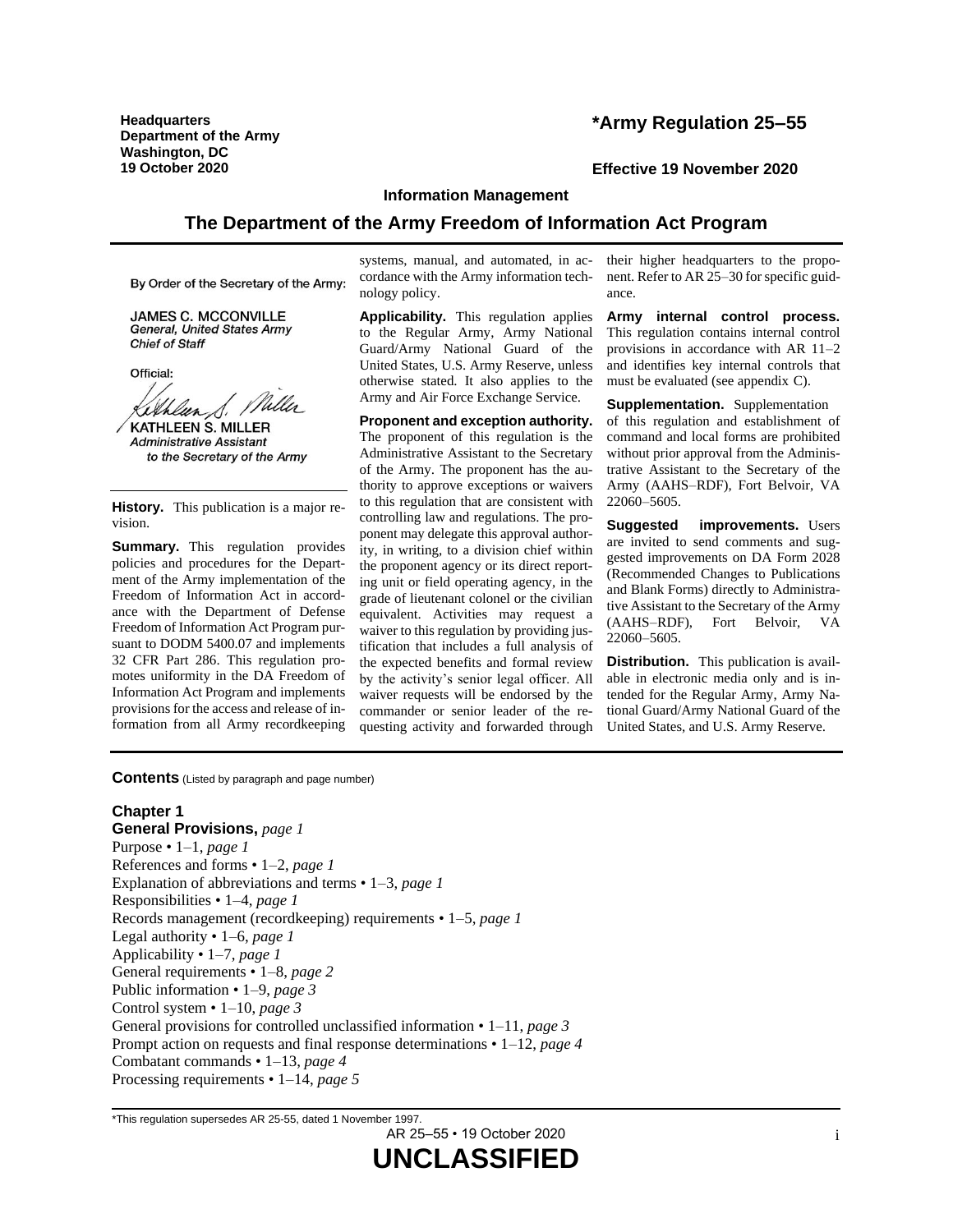# **Chapter 2**

**Responsibilities,** *page [5](#page-9-0)* Administrative Assistant to the Secretary of the Army • 2–1, *page [5](#page-9-2)* Principal Officials of Headquarters, Department of Army staff and Commander, Army commands, Army service component commands, and direct reporting units • 2–2, *page [6](#page-10-0)* The Judge Advocate General • 2–3, *page [7](#page-11-0)* General Counsel • 2–4, *page [7](#page-11-1)* Servicing legal offices • 2–5, *page [7](#page-11-2)*

# **Chapter 3**

**Record Release,** *page [7](#page-11-3)* General provisions • 3–1, *page [7](#page-11-4)* Casualty records • 3–2, *page [7](#page-11-5)* Records Involving Juveniles • 3–3, *page [7](#page-11-6)* Public domain • 3–4, *page [8](#page-12-0)* Records and searches • 3–5, *page [8](#page-12-1)* Record Requests • 3–6, *page [8](#page-12-2)* Records management–Freedom of Information Act files • 3–7, *page [8](#page-12-3)* File of initial denials • 3–8, *page [9](#page-13-0)* Special mail services • 3–9, *page [9](#page-13-1)* Relationship between the Freedom of Information Act and the Privacy Act • 3–10, *page [9](#page-13-2)* Referral guidance • 3–11, *page [10](#page-14-0)* Nonresponsive information in responsive records • 3–12, *page [11](#page-15-1)* Use of contractors in administration of the Freedom of Information Act • 3–13, *page [11](#page-15-2)*

# **Chapter 4**

**Exemption,** *page [11](#page-15-0)* General provisions: • 4–1, *page [11](#page-15-3)* Exemption policies • 4–2, *page [12](#page-16-0)*

# **Chapter 5**

**Freedom of Information Act Processing Procedures, Appeals, and Judicial Actions,** *page [13](#page-17-0)* Required coordination • 5–1, *page [13](#page-17-1)* Operations security • 5–2, *page [13](#page-17-2)* Requests from private parties • 5–3, *page [14](#page-18-0)* Requests from government officials • 5–4, *page [16](#page-20-0)* Privileged release (outside of the Freedom of Information Act) to U.S. Government officials • 5–5, *page [16](#page-20-1)* Consultations • 5–6, *page [17](#page-21-0)* Initial denial authorities • 5–7, *page [18](#page-22-0)* Reasons for not releasing a record • 5–8, *page [19](#page-23-0)* Reasonably segregable portions • 5–9, *page [19](#page-23-1)* Processing requests • 5–10, *page [19](#page-23-2)* Aggregating Freedom of Information Act requests • 5–11, *page [21](#page-25-0)* Extension of time • 5–12, *page [21](#page-25-1)* Misdirected requests • 5–13, *page [22](#page-26-0)* Records of Non-U.S. Government source • 5–14, *page [22](#page-26-1)* Appeals • 5–15, *page [23](#page-27-0)* Timelines for appeals • 5–16, *page [24](#page-28-0)* Judicial actions • 5–17, *page [24](#page-28-1)* Tort claims and contract disputes • 5–18, *page [25](#page-29-0)* Non-U.S. Government source information for judicial actions • 5–19, *page [26](#page-30-1)*

# **Chapter 6**

**Fee Schedules and Procedures,** *page [26](#page-30-0)* General Provisions • 6–1, *page [26](#page-30-2)* Processing the receipt of Freedom of Information Act fees • 6–2, *page [26](#page-30-3)*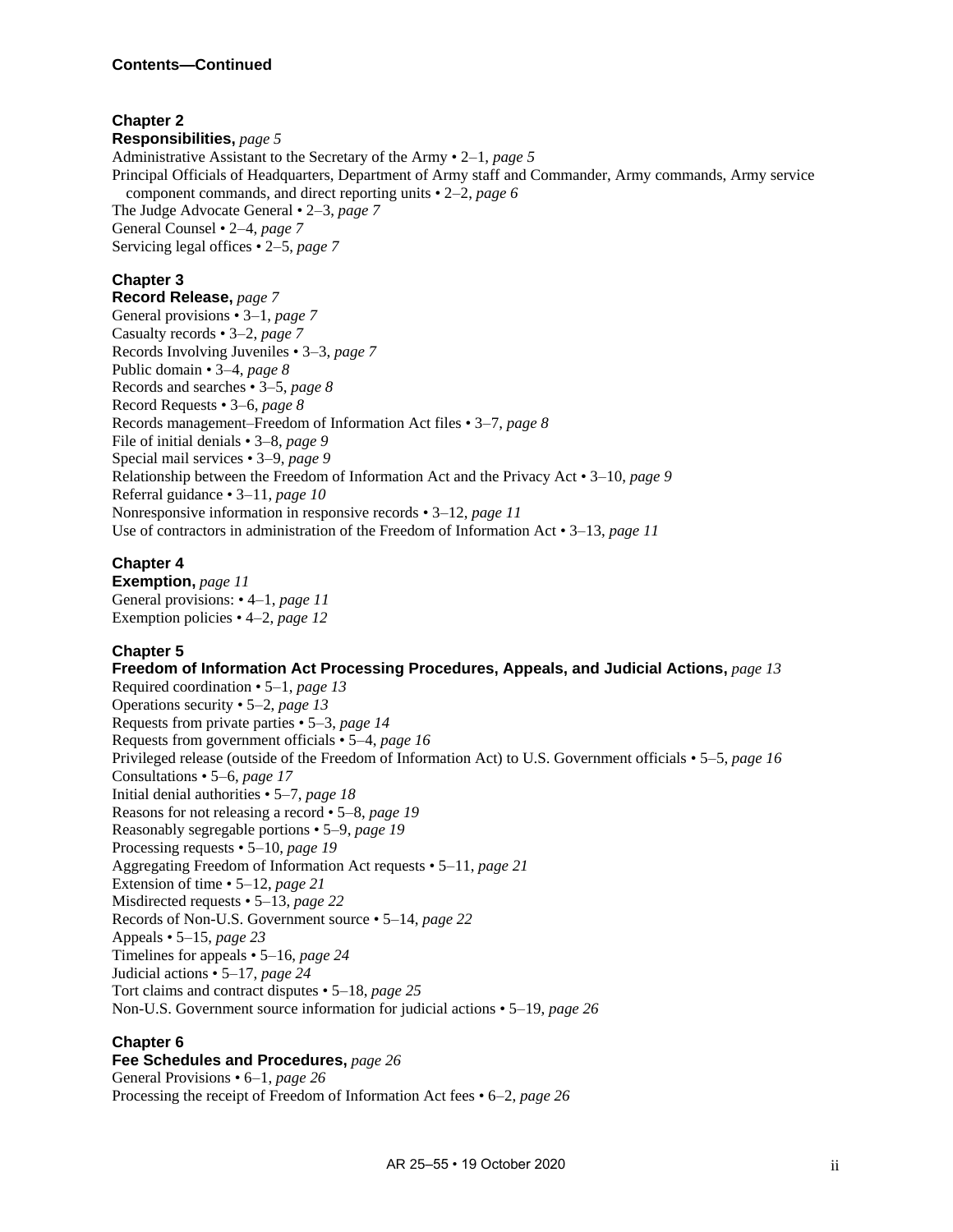Processing nonappropriated fund fees • 6–3, *page [26](#page-30-4)*

# **Chapter 7**

# **Education and Training,** *page [27](#page-31-0)*

Purpose • 7–1, *page [27](#page-31-1)* Responsibility • 7–2, *page [27](#page-31-2)* Implementation • 7–3, *page [27](#page-31-3)* Scope and principles • 7–4, *page [27](#page-31-4)* Web-based Freedom of Information Case Tracking System training • 7–5, *page [27](#page-31-5)* Army training modules • 7–6, *page [27](#page-31-6)*

# **Chapter 8**

# **Freedom of Information Act Library,** *page [28](#page-32-0)*

General provisions • 8–1, *page [28](#page-32-1)* Record availability • 8–2, *page [28](#page-32-2)* Indexes: "(a)(2) Materials" • 8–3, *page [29](#page-33-1)* Other materials • 8–4, *page [29](#page-33-2)*

# **Chapter 9**

**Reports,** *page [29](#page-33-0)* General • 9–1, *page [29](#page-33-3)* Reporting requirements • 9–2, *page [29](#page-33-4)* Reporting timeline • 9–3, *page [30](#page-34-0)*

# **Appendixes**

- **A.** References, *page [31](#page-35-0)*
- **B.** Initial Denial Authorities, *page [37](#page-41-0)*
- **C.** Internal Control Evaluation, *page [41](#page-45-0)*

# **Glossary**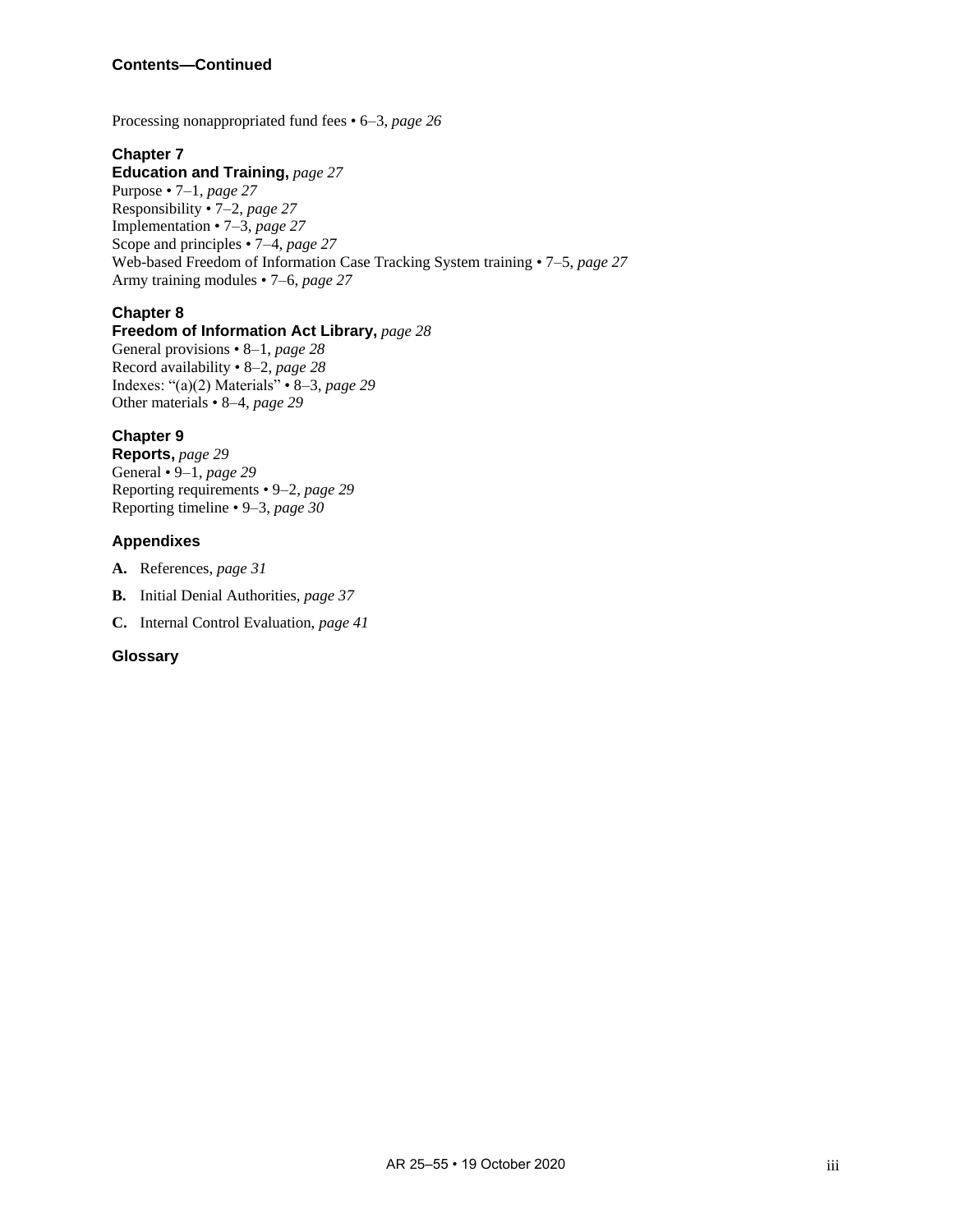# <span id="page-5-0"></span>**Chapter 1 General Provisions**

# <span id="page-5-1"></span>**1–1. Purpose**

<span id="page-5-9"></span>*a.* This regulation provides policies and procedures for the Department of the Army (DA) implementation of the Freedom of Information Act (FOIA) in accordance with the Department of Defense (DOD) FOIA Program pursuant to DODM 5400.07 and implements 32 Code of Federal Regulation (CFR) Part 286. This Army regulation promotes uniformity in the DA FOIA Program and implements provisions for the access and release of information from all Army recordkeeping systems, manual, and automated, in accordance with the Army information technology policy (see AR 25–1).

*b.* This regulation contains the rules that govern the request for information from DA in accordance with the FOIA, Title 5, United States Code, Section 552 (5 USC 552) and explains how those requests will be processed.

#### <span id="page-5-2"></span>**1–2. References and forms**

<span id="page-5-3"></span>See [appendix A.](#page-35-0)

#### **1–3. Explanation of abbreviations and terms**

<span id="page-5-4"></span>See [glossary.](#page-46-0)

#### **1–4. Responsibilities**

<span id="page-5-5"></span>Responsibilities are listed i[n chapter 2.](#page-9-0)

# **1–5. Records management (recordkeeping) requirements**

The records management requirement for all record numbers, associated forms, and reports required by this regulation are addressed in the Records Retention Schedule– Army (RRS–A). Detailed information for all related record numbers, forms, and reports are located in Army Records Information Management System (ARIMS)/RRS–A at [https://www.arims.army.mil.](https://www.arims.army.mil/) If any record numbers, forms, and reports are not current, addressed, and/or published correctly in ARIMS/RRS–A, see DA Pam 25–403 for guidance.

#### <span id="page-5-6"></span>**1–6. Legal authority**

*a.* FOIA (5 USC 552), as amended by the Freedom of Information Reform Act of 1986, is the statutory basis for the Army FOIA Program.

*b.* This regulation implements the following amendments to the FOIA, The Electronic Freedom of Information Act Amendments of 1996; the Open Government Act of 2007, Public Law (PL) 110–175; and the FOIA Improvement Act of 2016, PL 114–185.

*c.* Related authorities include 5 USC 552a, DODD 5400.11, and 32 CFR Part 286.

# <span id="page-5-7"></span>**1–7. Applicability**

*a.* This regulation governs FOIA requests received from members of the public (U.S. or foreign citizens, organizations (including State or local governments, and businesses)). It does not apply to the release of Army records to agencies or individuals in the Federal Government for use in official business.

*b.* Soldiers and DA Civilian employees, as private citizens, may request records under FOIA. They must prepare requests at their own expense and on their own time. They may not use Government equipment, supplies, or postage to prepare personal FOIA requests. It is not necessary for Soldiers or DA Civilian employees to go through the chain of command to request information under FOIA. However, Soldiers and DA Civilian employees are encouraged to seek guidance from their chain of command for ways to expedite and clarify any requests and possibly eliminate unnecessary requests.

*c.* This regulation applies Armywide and implements DOD guidance. DOD guidance applies to the Office of the Secretary of Defense, Office of the Chairman of the Joint Chiefs of Staff and the Joint Staff, combatant commands, the military departments, DOD agencies, and field activities (hereafter referred to as "DOD components"), and takes precedence over all component regulations that supplement the DOD FOIA Program. A list of DOD components is available at [http://dpcld.defense.gov/privacy/sornsindex/dod-component-notices/address-directory/.](http://dpcld.defense.gov/privacy/sornsindex/dod-component-notices/address-directory/)

<span id="page-5-8"></span>*d.* This regulation does not require that an individual, or legal counsel for that individual, submit a FOIA request to receive from the Government either those records required by due process to be delivered to an accused pursuant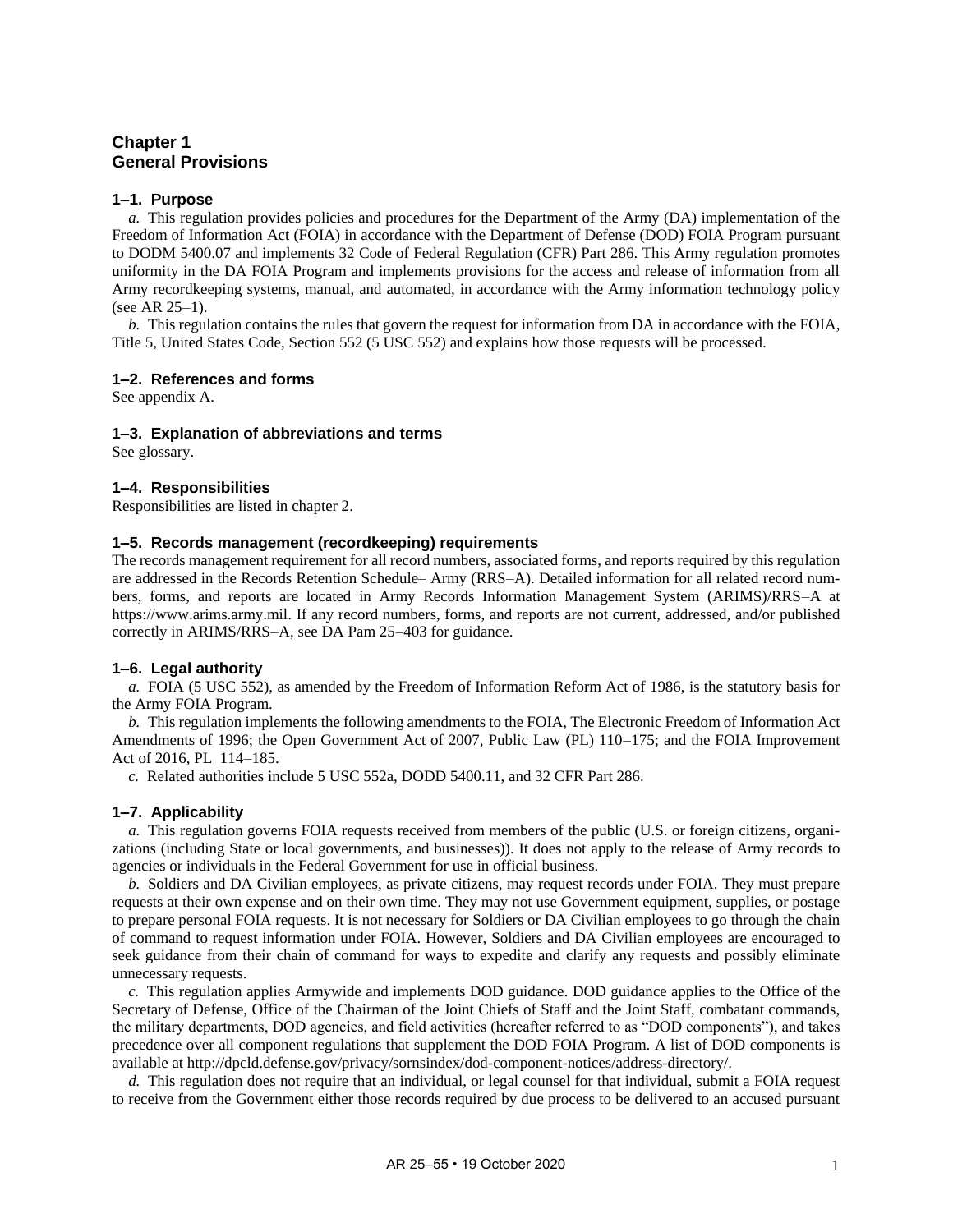to the courts-martial process or those records necessary for a Soldier facing an adverse administrative action to exercise due process rights granted by the law and regulation applicable to that adverse action. Requests for such Army records should be referred to the servicing Office of the Staff Judge Advocate for processing. In such cases, the servicing Staff Judge Advocate may determine redactions of documents are appropriate when the redacted portion of the information would not substantially impair the due process rights of the accused or respondent. As a general rule, (i) portions and pages of records that do not pertain to the adverse action should be redacted; (ii) pages containing both responsive and nonresponsive information should be identified and redacted accordingly; and (iii) the names of witnesses, accusers, and other relevant persons associated with the adverse action should not be redacted, but other thirdparty names and other personally identifiable information (such as Social Security numbers, home addresses, and phone numbers) should be redacted from the relevant portions of the records unless doing so would substantially impair the individual's due process rights. This does not apply to civilian personnel actions in [paragraph](#page-5-8) 1–7*d*.

*e.* NSA records are subject to the provisions of this regulation, only to the extent the records are not exempt under PL 86–36.

*f.* This regulation applies to the following:

(1) Regular Army.

(2) Army National Guard/Army National Guard of the United States.

(3) U.S. Army Reserve.

(4) Organizations subject to the FOIA for which DA is the Executive Agent.

*g.* Requests for DA records processed under FOIA may be denied only in accordance with FOIA (5 USC 552), as implemented by this regulation.

*h.* Release of some records may be affected by the programs that created them. Applicable programs are discussed in the following regulations:

(1) AR 20–1.

<span id="page-6-1"></span>(2) AR 25–22.

(3) AR 27–10.

- <span id="page-6-2"></span>(4) AR 27–20.
- (5) AR 27–40.
- (6) AR 27–60.
- <span id="page-6-3"></span>(7) AR 36–2. (8) AR 40–66.
- <span id="page-6-5"></span><span id="page-6-4"></span>(9) AR 40–400.
- (10) AR 70–31.
- <span id="page-6-6"></span>(11) AR 190–45.
- <span id="page-6-7"></span>(12) AR 195–2.
- (13) AR 360–1.
- <span id="page-6-8"></span>(14) AR 380–5.
- (15) AR 380–10.
- (16) AR 381–45.
- (17) AR 385–10.
- <span id="page-6-9"></span>(18) AR 530–1.
- (19) AR 600–8–104.
- <span id="page-6-10"></span>(20) AR 600–85.
- (21) AR 608–18.
- (22) AR 690 series for Civilian Personnel.
- (23) DA Pam 50–5.
- (24) DA Pam 385–40.
- (25) DA Pam 385–90.

(26) Federal Acquisition Regulation, DOD Federal Acquisition Regulation Supplement, and the Army Federal Acquisition Regulation Supplement (AFARS). AFARS is available at [http://far](http://farsite.hill.af.mil/reghtml/regs/other/afars/foreword.htm)[site.hill.af.mil/reghtml/regs/other/afars/foreword.htm.](http://farsite.hill.af.mil/reghtml/regs/other/afars/foreword.htm)

#### <span id="page-6-0"></span>**1–8. General requirements**

*a. Compliance with the Freedom of Information Act.* Army personnel are expected to comply with the FOIA, DoD policy, this regulation, and Army FOIA policy in both letter and spirit. This strict adherence is necessary to provide uniformity in the implementation of the Army FOIA Program and to create conditions that will promote public trust.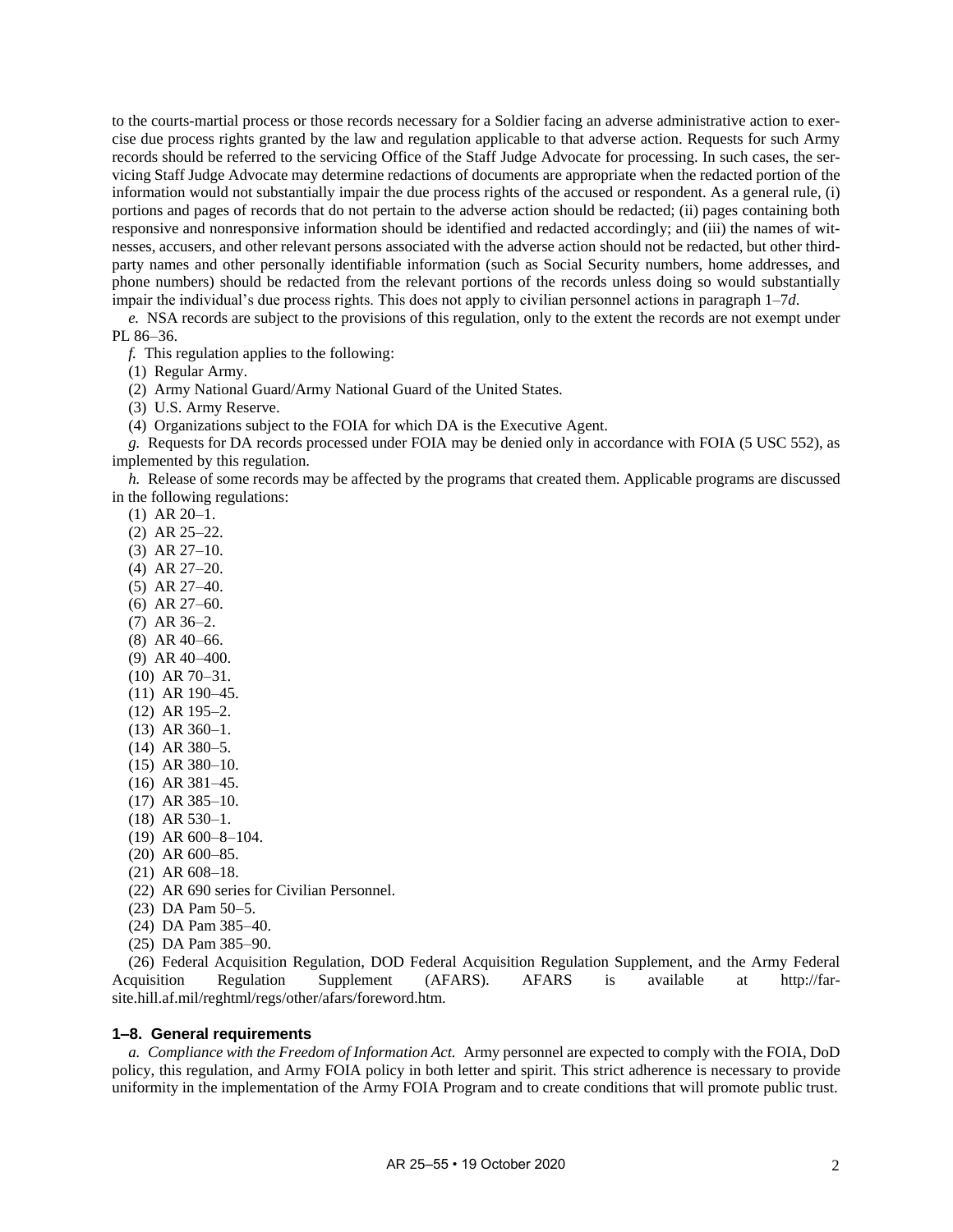*b. Openness with the public.* DA will conduct its activities in an open manner consistent with the need for security and adherence to other requirements of law and regulation. Records not specifically exempt from disclosure under FOIA will, upon request, be made readily accessible to the public in accordance with rules promulgated by competent authority, whether or not FOIA is invoked.

(1) *Operations security.* DA officials who release records under the FOIA must also consider operations security (OPSEC). The Army implementing regulation for OPSEC is AR 530–1.

<span id="page-7-3"></span>(2) *DA Form 4948* (*Freedom of Information Act (FOIA/Operations Security) (OPSEC) Desk Top Guide).* This form lists references and information frequently used for FOIA requests related to OPSEC. Persons who routinely deal with the public (by telephone or letter) on such requests should keep the form on their desks as a guide.

*c. Avoidance of procedural obstacles.* Army activities will ensure that procedural matters do not unnecessarily impede a requester from promptly obtaining DA records. The Army will assist requesters to help them understand and comply with procedures established by this regulation and any supplemental regulations or instructions DOD has published. Coordination of referral of requests with the Army FOIA Office should be made by telephone or email, not regular mail, in order to facilitate response to the requester in a timely manner. Disposition and coordination among IDAs should not involve the DA FOIA office.

*d. Contact.* If a request fails to meet minimum requirements, activities will contact the requester and inform them of what is required to perfect or correct the request, or to limit the scope to allow for the most expeditious response. The statutory 20 working day time limit applies upon receipt of a perfected FOIA request.

*e. Legal Reviews* Before releasing the responsive records or portions thereof, FOIA personnel must ensure their servicing legal office reviews the documents and provides a written legal opinion concerning the releasability of the requested records. The legal opinion must cite specific exemptions and appropriate justification, and identify if the records were processed under FOIA, the Privacy Act (including the applicable systems notice), or both.

#### <span id="page-7-0"></span>**1–9. Public information**

*a.* The public has a right to information concerning activities of the U.S. Government. Army policy is to conduct activities in an open manner and provide the public with the maximum amount of accurate and timely information, consistent always with the legitimate public and private interests of the American people. A record requested by a member of the public that follows rules established by proper authority in DOD will be withheld only when it is exempt from mandatory disclosure under FOIA.

*b.* If the requested records are in a Privacy Act (PA) system of records, the records will not be released without a written request under FOIA, unless they are otherwise releasable under the PA.

*c.* The DA FOIA Office Chief, as the DA FOIA Public Liaison, is responsible for working with requesters who have any concerns about the service received from any Army FOIA office, reducing delays in the processing of FOIA requests, increasing transparency and understanding of the status of requests, and helping to resolve disputes.

#### <span id="page-7-1"></span>**1–10. Control system**

A request for records that invokes FOIA will enter a formal control system designed to ensure compliance with FOIA. A release determination must be made and the requester informed within the time limits specified in this regulation. Any request for Army records that explicitly or implicitly cites FOIA will be processed under the provisions of this regulation.

#### <span id="page-7-2"></span>**1–11. General provisions for controlled unclassified information**

*a.* In addition to classified information, certain types of unclassified information also require application of access and distribution controls, as well as protective measures, for a variety of reasons. In accordance with DODD 5143.01(Under Secretary of Defense for Intelligence (USD (I)), such information is referred to collectively as controlled unclassified information (CUI). CUI includes records marked for official use only (FOUO), law enforcement sensitive (LES), DOD Unclassified Controlled Nuclear Information, Limited Distribution, markings developed and used by other agencies, and certain foreign government information.

*b.* FOUO information is defined as information that has not been given a security classification according to the criteria of an executive order, but which may be withheld from the public because disclosure would cause harm to an interest protected by one or more of the FOIA exemptions (se[e chap](#page-15-0) 4). For additional information on CUI, see DODM 5200.01, Volume 4 or AR 380–5.

*c.* Dissemination of unclassified information concerning physical protection of special nuclear material.

(1) Unauthorized dissemination of unclassified information pertaining to security measures, including security plans, procedures, and equipment for the physical protection of special nuclear material, is prohibited under 10 USC 128.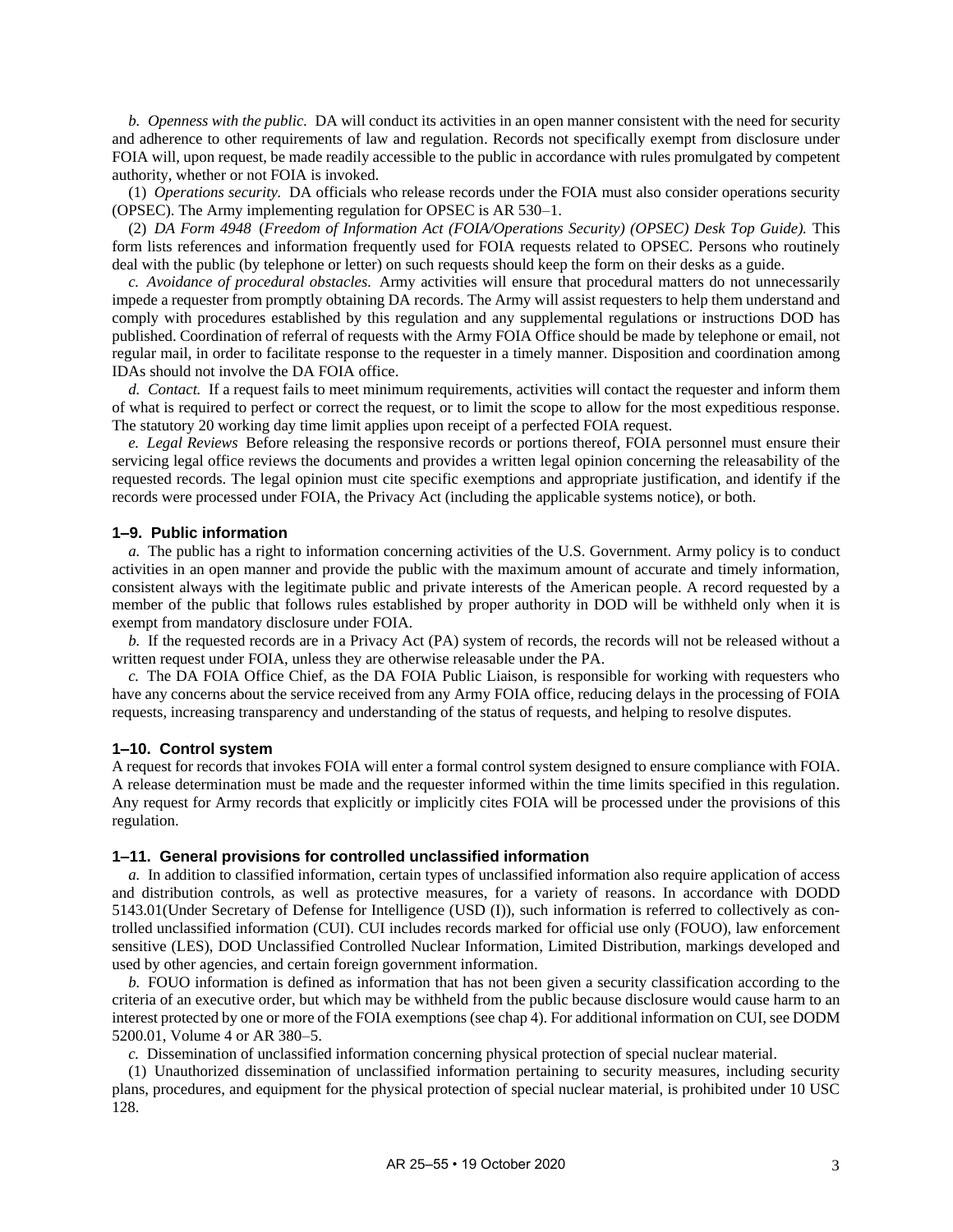(2) The Deputy Chief of Staff, G–3/5/7 (DCS, G–3/5/7) will use this statute as the IDA to withhold any such information only if and to the extent it is determined that the unauthorized dissemination of such information could reasonably be expected to have a significant adverse effect on the health and safety of the public or the common defense and security by significantly increasing the likelihood of Illegal production of nuclear weapons and the theft, diversion, or sabotage of special nuclear materials, equipment, or facilities.

(3) In making such a determination, Army personnel may consider what the likelihood of an illegal production, theft, diversion, or sabotage would be if the information proposed to be withheld was never disseminated.

(4) Army employees will not use this authority to withhold information from the appropriate committees of Congress.

#### <span id="page-8-0"></span>**1–12. Prompt action on requests and final response determinations**

*a.* Generally, when a member of the public complies with the procedures established in this regulation or other instructions for obtaining DA records, and the request is received by the official designated to respond, Army activities will endeavor to provide a final response determination within the statutory 20 working days. If a significant number of requests, or the complexity of the requests, prevent a final response determination within the statutory time period, Army activities will advise the requester of the delay in the interim. A final response determination will notify the requester that the records are being released in full, are being partially withheld, are being withheld in full under an appropriate FOIA exemption, or cannot be provided for one or more of the other reasons described in [paragraph](#page-7-2) 1–11.

*b.* Interim responses acknowledging receipt of the request, negotiations with the requester concerning the scope of the request, the response timeframe, and fee agreements are encouraged. However, such actions do not constitute a final response determination pursuant to FOIA.

*c.* The 20-working day period prescribed under FOIA (5 USC 552(a)(6)) starts when the request--

(1) Is in writing (letter, email, or facsimile);

(2) Is received by the proper official designated to answer the request;

(3) Meets the procedural requirements of this regulation for a "perfected request," which includes the following:

*(a)* A reasonable description of the record or records requested.

*(b)* The requester's contact information (address, email, or telephone number);

*(c)* Indication of a willingness to pay fees associated with the processing of the request or why a waiver of fees may be appropriate.

*d.* If the responsible Army activity does not have the responsive record, the activity should refer the request to the correct activity.

*e.* All requests should refer explicitly or implicitly to FOIA to ensure prompt recognition as FOIA actions.

*f.* "Other Reasons" cited upon initial determination (the first decision made to not comply with a request for records) may also include the following:

(1) *Referral.* The request was transferred to another Army activity, DOD component, or Federal agency for action.

(2) *Reasonable search.* A reasonable search of files failed to identify responsive records, or no search was undertaken because the Army activity determined it would not locate records responsive to the request.

(3) *Failure of requester to reasonably describe record.* The request could not be acted on because the requester did not reasonably describe the record or records being sought.

(4) *Other failures by requester to comply with published rules and/or directives.* The requester failed to follow published rules concerning time, place, fees, and procedures.

(5) *Request withdrawn by requester.* A requester withdrew a request and/or appeal.

(6) *Not an agency record.* A requester was provided a response indicating the requested information was not an agency record.

*g.* Requesters should attempt to send requests to the office that has the desired record or to an Army activity that may have the responsive records. If unable to determine where a request should be forwarded, requesters should contact the U.S. Army Freedom of Information Act Office 9301 Chapek Road, Building 1458, Fort Belvoir, VA 22060–5605. The office can supply Army activity addresses, as needed. Otherwise, a FOIA request for the Army can also be submitted at [usarmy.belvoir.hqda-oaa-ahs.mbx.rmda-foia@mail.mil.](mailto:usarmy.belvoir.hqda-oaa-ahs.mbx.rmda-foia@mail.mil)

*h.* See AR 25–22 for PA procedures.

#### <span id="page-8-1"></span>**1–13. Combatant commands**

*a.* Combatant commands' FOIA programs are under the jurisdiction of the Office of the Secretary of Defense instead of the administering military department or the Chairman of the Joint Chiefs of Staff. This is an exception to DODD 5100.03 (Support of the Headquarters of Combatant and Subordinate Commands) in that it authorizes and requires combatant commands to process FOIA requests in accordance with 32 CFR, Part 286 and DODM 5400.07.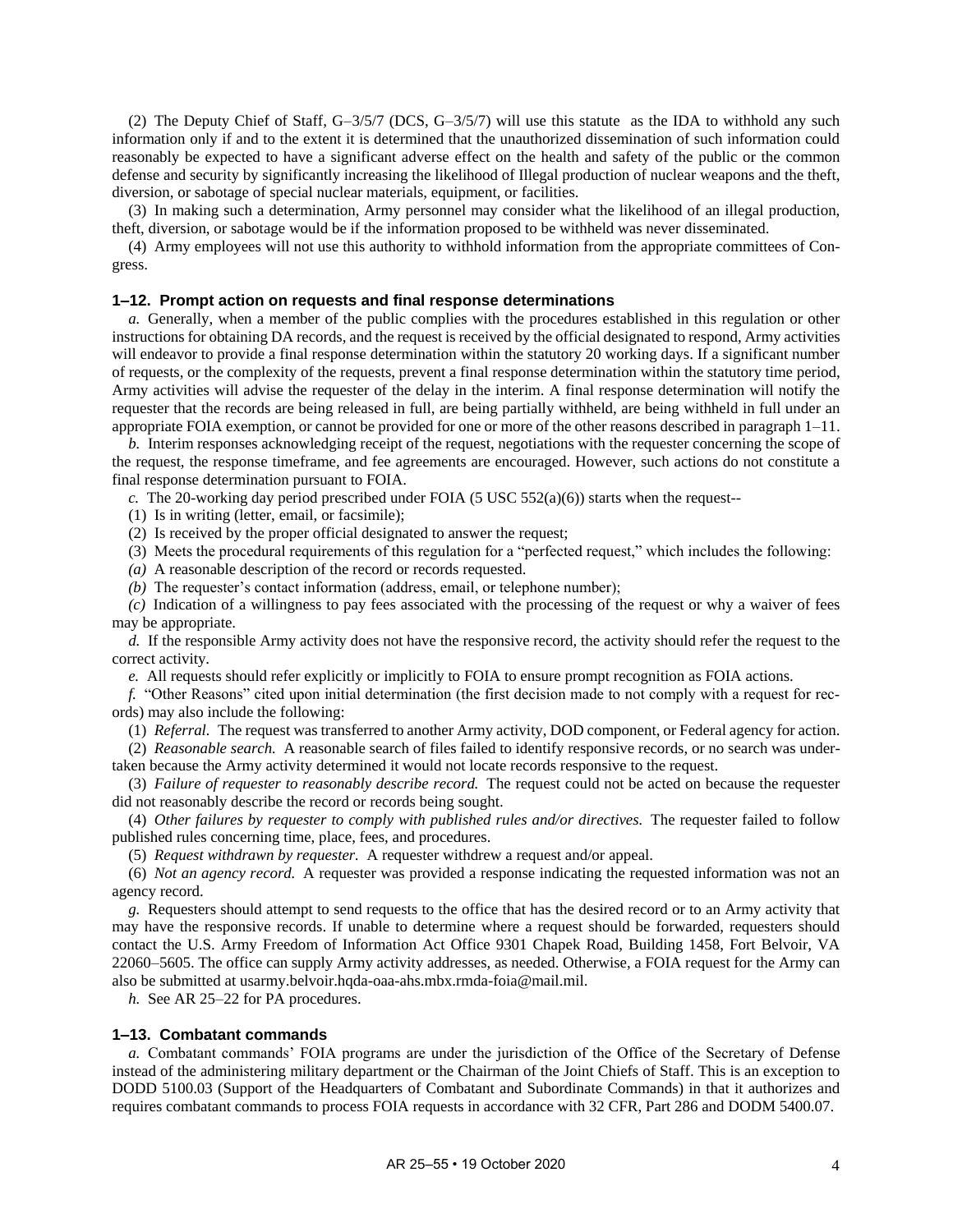*b.* Documents originated by the Military Service components of the combatant commands while performing joint exercises or operations under combatant command authority are joint in nature and under the cognizance of the combatant commands.

<span id="page-9-3"></span>*c.* Documents created for a combatant command, but located within a Defense Criminal Investigative Organization or accident investigation file at the Military Service component, are Service records and the release, initial denial, and appellate authorities remain with the Service or the appropriate Defense Criminal Investigative Organization. However, the Military Service component will consult with the responsible combatant command during the review process.

*d.* Documents created by the Military Service components of the combatant commands below the headquarters level are considered Service records (such as base support personnel or logistical records).

#### <span id="page-9-1"></span>**1–14. Processing requirements**

*a. Processing factors.* An activity will estimate how long it will take to process the request. The activity may consider the number of records requested, the number of pages involved in processing the request, and the need for consultations or referrals. Activities should advise requesters of their estimated processing time and when appropriate, will offer the requester an opportunity to narrow or modify their request.

*b. Multi-track processing.* When an Army activity has a significant number of pending requests that prevent a response determination from being made within 20 working days (excepts Saturdays, Sundays, and Federal holidays), the requests will be processed in a multi-track processing system, based on the date of receipt, amount of work and time involved in processing the requests, and whether any request qualifies for expedited processing. Army activities may establish as many processing queues as they want. However, as a minimum, they will establish three processing tracks, all based on a first-in, first-out concept, and rank ordered by the date of receipt of the request. One track will be a processing queue for expedited requests, one track will be for simple (nonexpedited) requests, and one track will be a processing queue for complex requests. Each Army activity will determine whether a request is simple or complex. This multi-track processing system does not remove an activity's responsibility to exercise due diligence in processing all requests in the most expeditious manner possible. All Army activities must designate a specific track for requests that are granted expedited processing in accordance with the standards set forth i[n paragraph](#page-9-3) 1–13*c*.

*c. Expedited processing.* Army activities, including appellate authorities, will review FOIA requests for expedited processing using the criteria from, and made by the requested pursuant to, 32 CFR 286.8(e).

*d..* Requesters who do not meet the criteria for expedited processing, will be given the opportunity to limit the scope of their request to qualify for expedited processing.

# <span id="page-9-0"></span>**Chapter 2 Responsibilities**

#### <span id="page-9-2"></span>**2–1. Administrative Assistant to the Secretary of the Army**

*a.* The AASA is responsible for issuing policy and establishing guidance for the Army FOIA Program. The AASA is responsible for approving exceptions to this regulation that are consistent with controlling law and regulations. The AASA may delegate the approval authority, in writing, to a division chief, within that Army activity in the grade of at least O–5 or civilian equivalent.

*b.* Within AASA, U.S. Army Headquarters Services, Records Management and Declassification Agency is responsible for developing and recommending policy concerning the Army FOIA Program and overall execution of the program. AASA is the principal advisor to the Secretary of the Army and the Chief of Staff of the Army for the Army's FOIA Program.

*c.* The AASA is responsible for implementing the Army's FOIA Program. This responsibility includes the following:

(1) Developing and issuing policy guidance for the program in consultation and coordination with the Army General Counsel.

(2) Ensuring that the Army's FOIA Program complies with the FOIA Amendments of 1996 (5 USC 552), as amended; DOD Manual 5400.07; 32 CFR 286; and other Federal regulations.

*d.* The Senior Counsel, OAASA on behalf of the AASA and in coordination with the Office of the Army General Counsel will*—*

(1) Provide legal advice relating to FOIA and other laws and Federal regulations.

(2) Serve as the legal advisor to the Army Secretariat on FOIA issues.

(3) Review requests for records that are not clearly within the functional areas of responsibility of any other IDA, designate the most appropriate agency to provide a response, and assign such records to that agency for review and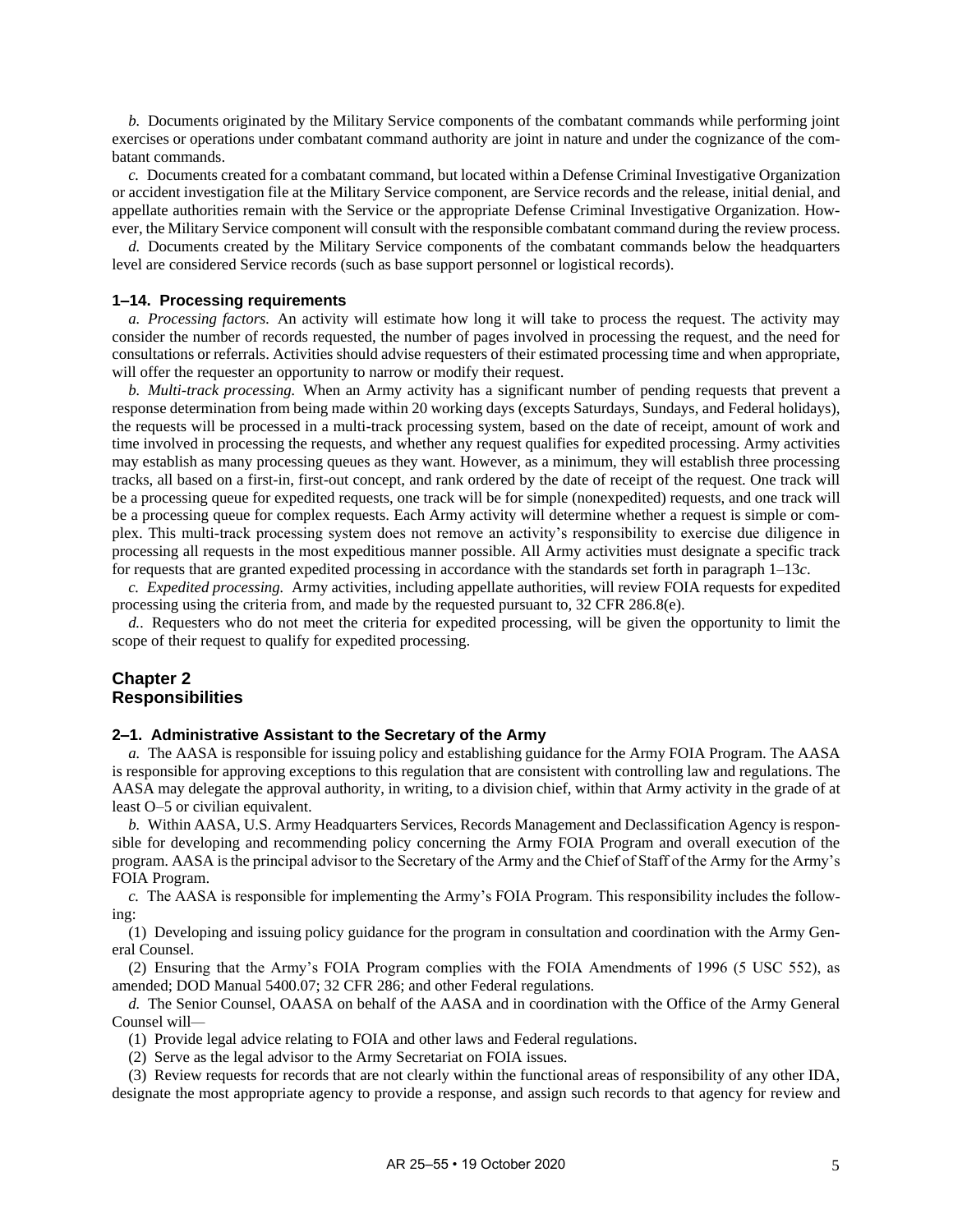redaction under FOIA. Any agency so designated under this paragraph will fully cooperate with the Senior Counsel in carrying out the responsibilities assigned to that agency under this paragraph.

*e.* The Chief, Army FOIA Office, Records Management and Declassification Agency, on behalf of the AASA will—

- (1) Develop and recommend policy.
- (2) Execute duties as the FOIA Public Liaison for DA.
- (3) Promote FOIA awareness throughout DA.
- (4) Represent DA in DOD policy meetings.
- (5) Review DA forms for compliance with FOIA.
- (6) Ensure that reports required by FOIA and DOD are provided.
- (7) Establish FOIA educational resources.
- (8) Provide FOIA guidance and assistance to Army activities.
- (9) Ensure that Army FOIA websites comply with DOD requirements.
- (10) Assist in the reduction of any delays in responding to requests.
- (11) Increase transparency and understanding of request status.
- (12) Assist in dispute resolution.
- (13) Facilitate communication between FOIA requesters and FOIA offices.
- (14) Manage the Army FOIA Library.

# <span id="page-10-0"></span>**2–2. Principal Officials of Headquarters, Department of Army staff and Commander, Army commands, Army service component commands, and direct reporting units**

Principal officials of HQDA, and the commanders of ACOMs, ASCCs, and DRUs, as listed in AR 10–87, will—

*a.* Supervise and execute the Army FOIA Program in functional areas and activities under their responsibility.

*b.* Designate a FOIA program manager or FOIA official for each ACOM, in writing, and inform the Army FOIA Office of the appointment.

*c.* On behalf of the ACOMs, ASCCs, and DRUs, the FOIA program managers at each command or installation will—

(1) Be responsible for the execution of the Department of the Army FOIA program for the command.

(2) Ensure that the Army's FOIA Program complies with 5 USC 552, as well as other FOIA amendments and other Federal regulations.

(3) Process FOIA requests within the statutory guidelines.

(4) Maintain narrative and statistical data for preparation of required FOIA reports (for example, the FOIA Annual Report).

(5) Serve as the staff advisor on FOIA matters.

(6) Ensure that DA personnel are aware of any new requirements or changes to the Army FOIA Program.

(7) Establish a team of FOIA personnel or action officers to assist with the workload, when required.

(8) Ensure action officers forward responsive documents for review by the DOD FOIA Policy Office when issues raised are of significance, or require special attention or guidance, and implement the DoD "Significant FOIA" notification process.

(9) Ensure action officers coordinate and forward responsive documents to the proper Army IDA or DoD component FOIA Office.

(10) Coordinate legal reviews for proposed denials of records with the appropriate Office of the Staff Judge Advocate.

(11) Coordinate with and provide records and supporting documentation to DOD, the Army FOIA Office, and legal personnel, when requested, and to OCLL when there is Congressional interest in the documents subject matter.

*d.* Heads of Joint Service agencies or commands for which the Army is the Executive Agent or has responsibility for providing fiscal, logistical, or administrative support, will adhere to the policies and procedures in this regulation.

*e.* The Chief Executive Officer, Army and Air Force Exchange Service, is responsible for the supervision of the FOIA program within that organization in accordance with this regulation.

*f.* The principal official of each Army activity is responsible for the designing and implementation of educational and training programs on the provisions and requirements of this regulation and unique to their command.

(1) Ensure all members of the activity develop a general understanding of the DA FOIA program.

(2) Ensure relevant personnel within the activity are trained on the DA FOIA program and their internal command processes.

(3) Annually coordinate with RMDA to review and revise command training products.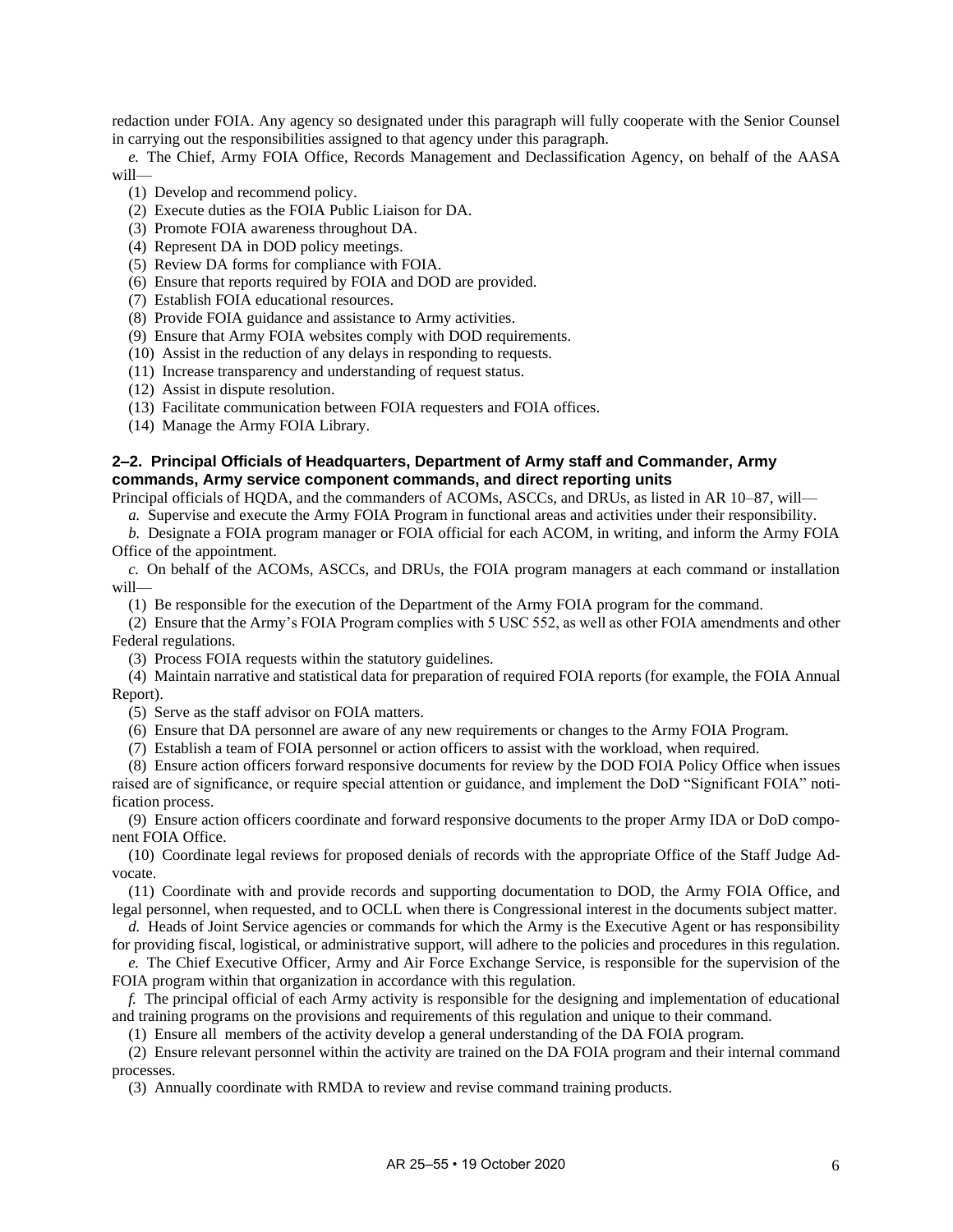# <span id="page-11-0"></span>**2–3. The Judge Advocate General**

TJAG---

*a.* Provides legal advice and guidance to FOIA officials, commanders, and supervisors on requests for records under the FOIA and PA. Serves as FOIA legal advisor to the Army staff.

*b.* Serves, through the Litigation Division, as a liaison between the Army and the U.S. Department of Justice.

*c.* Is authorized to act as the Initial Denial Authority on requests for records relating to claims, courts-martial, legal services, administrative investigations (other than those initiated in response to an equal opportunity or equal employment opportunity complaint), and similar legal records (se[e app](#page-41-0) B).

*d.* Exercises technical supervision over attorneys under TJAG's qualifying authority which includes legal training and professional guidance relative to FOIA actions.

# <span id="page-11-1"></span>**2–4. General Counsel**

*a.* Develops and issues in conjunction with the AASA, policy guidance for the Army FOIA Program.

*b.* Coordinates legal and policy advice for the Army FOIA Program; determines the DA position on legal questions or procedure.

*c.* Serves as the appellate authority for FOIA appeals as described i[n chapter](#page-17-0) 5.

*d.* Serves as the point of contact for FOIA and legal matters between DA and the Office of the General Counsel, DOD.

# <span id="page-11-2"></span>**2–5. Servicing legal offices**

Servicing legal offices provide legal advice to FOIA officials, commanders, and supervisors on requests for records under the FOIA and PA.

# <span id="page-11-3"></span>**Chapter 3 Record Release**

#### <span id="page-11-4"></span>**3–1. General provisions**

*a.* Records that meet the exemption criteria of the FOIA may be withheld from public disclosure and need not be published in the Federal Register, made available in the online FOIA library, or provided in response to a FOIA request.

*b.* The Army FOIA library must meet the requirements of Section (a)(2)(D) of the FOIA by making records available to the public.

*c.* Records that have been released under FOIA and are, or are likely to become, the subject of subsequent FOIA requests for substantially the same records; or have been requested three or more times will be placed in the FOIA library.

*d.* FOIA personnel must contact the Army FOIA Office to coordinate the placement of records in the FOIA Library.

# <span id="page-11-5"></span>**3–2. Casualty records**

Army activities should consult with the Army Casualty and Mortuary Affairs Operations Division before establishing release and referral procedures for processing casualty-related reports for the primary next of kin. Casualty related requests are not processed under the tenets of FOIA, unless explicitly submitted as a FOIA request. For information about the handling of casualty records for release outside the scope of FOIA, see DODI 1300.18; AR 638–8; and AR 638–34.

# <span id="page-11-6"></span>**3–3. Records Involving Juveniles**

In accordance with AR 190–45, military police records identifying juveniles as offenders will be released only to individuals with a clear reason to know the identity of the juvenile. In distributing information about juveniles, the installation's FOIA office will ensure that only individuals with a clear reason to know the identity of a juvenile are provided the personally identifiable information on the juvenile. For example, a garrison commander is authorized to receive pertinent information on juveniles under that commander's jurisdiction. When an Army law enforcement report identifying juvenile offenders must be provided to multiple commanders or supervisors, the installation FOIA office must sanitize the reports to withhold juvenile information not pertaining to that commander's area of responsibility.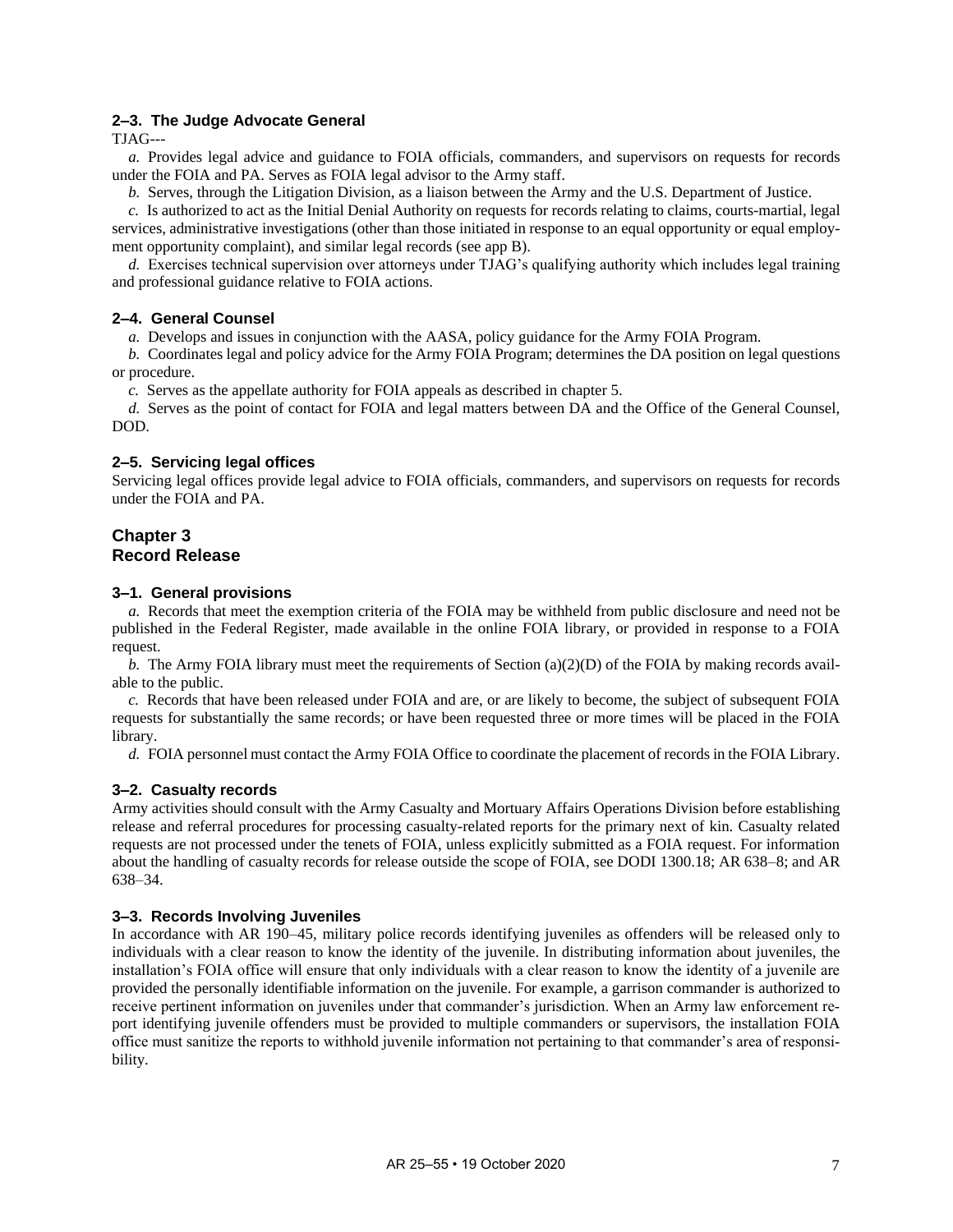#### <span id="page-12-0"></span>**3–4. Public domain**

*a.* Nonexempt records released under the authority of this regulation are considered to be in the public domain. Such records may also be made available in the Army online FOIA library to facilitate public access.

*b.* Exempt records disclosed without authorization by the appropriate Army FOIA official do not lose their exempt status. Also, while authority may exist to disclose records to individuals in their official capacity, if the same individual seeks the records in a private or personal capacity, the records must be processed under FOIA.

#### <span id="page-12-1"></span>**3–5. Records and searches**

*a.* A records that exists and is in DA possession and control when searched for is subject to the FOIA. . Army activities are not obligated to create, compile, or obtain records, or answer questions to satisfy a FOIA request. However, Army activities may compile a new record when doing so would result in a more useful response to the requester or would be less burdensome to the activity than providing existing records. For example, if a FOIA requester wants a list of all travel locations for a single senior official, the Army activity might compile a list of travel locations instead of processing a large number of travel documents. Any such compilation should be coordinated with and agreed to by the requester. The cost of creating or compiling such a record may not be charged to the requester unless the fee for creating the record is equal to or less than the fee that would be charged for providing the existing record. Fee assessments must be in accordance with 32 CFR 286, Subpart F.

*b.* Army activities are required to make reasonable efforts to conduct electronic searches for responsive documents, except when the searches would cause significant interference with the operation of automated information systems.

*c.* If extensive monetary or personnel resources are needed to conduct an electronic search, Army activities should take that into account when determining whether they are making reasonable efforts to search for electronic records.

*d.* Creating a computer program that produces specific requested fields or records contained within a well-defined database structure usually constitutes a "reasonable effort." However, creating a computer program to merge files with disparate data formats and extract specific elements from the resultant file is considered a special service instead of a reasonable effort.

*e.* Army activities are not required to expend Army funds to establish data links that provide real-time or near-realtime data to a FOIA requester.

#### <span id="page-12-2"></span>**3–6. Record Requests**

*a.* The requester is responsible for identifying the record he or she is requesting. The requester must provide a description of the desired record that enables the Government to locate the record with a reasonable amount of effort.

*b.* A reasonable description offers enough information to permit an organized, nonrandom search for the record based on the Army activity's filing arrangements and existing retrieval systems. The activity's decision on the reasonableness of the description must be based on knowledge of its files, not on the potential volume of records that may be located and the concurrent review effort to determine releasability.

*c.* When an Army activity receives a request that does not reasonably describe the requested record, the activity will contact the requester and afford them the opportunity to clarify the request. Activities are not obligated to act on the request until the requester clarifies it. When necessary and practicable, activities will offer assistance to the requester in reformulating the request to reduce the burden on the activity in complying with the FOIA. FOIA personnel will contact the requester in writing or by electronic means to describe the defects in the requests; explain the types of information required; ask the requester to provide the missing information in a timely manner; and explain that the activity will not act on the request until the requester provides the required information.

*d.* To the extent possible, requesters should include specific information to help personnel identify the requested records, such as the date, title, or name, author, recipient, subject matter of the record, case number, file designation, or reference number. Before submitting their requests, requesters may contact the activity's FOIA point of contact to discuss the records they are seeking in order to receive assistance in describing the records.

*e.* Requesters must indicate their willingness to pay fees associated with processing the request.

*f.* Requesters may specify the preferred form or format (including electronic) for the requested records. Army activities will accommodate the request if the record is readily reproducible in that form or format.

*g.* Requesters must provide contact information, such as a telephone number, email address, and/or mailing address, to assist the Army activity in communicating with and providing released records to them.

#### <span id="page-12-3"></span>**3–7. Records management–Freedom of Information Act files**

FOIA records will be maintained and disposed of in accordance with the National Archives and Records Administration General Records Schedule and DOD component records schedules. The Administration and DOD guidelines are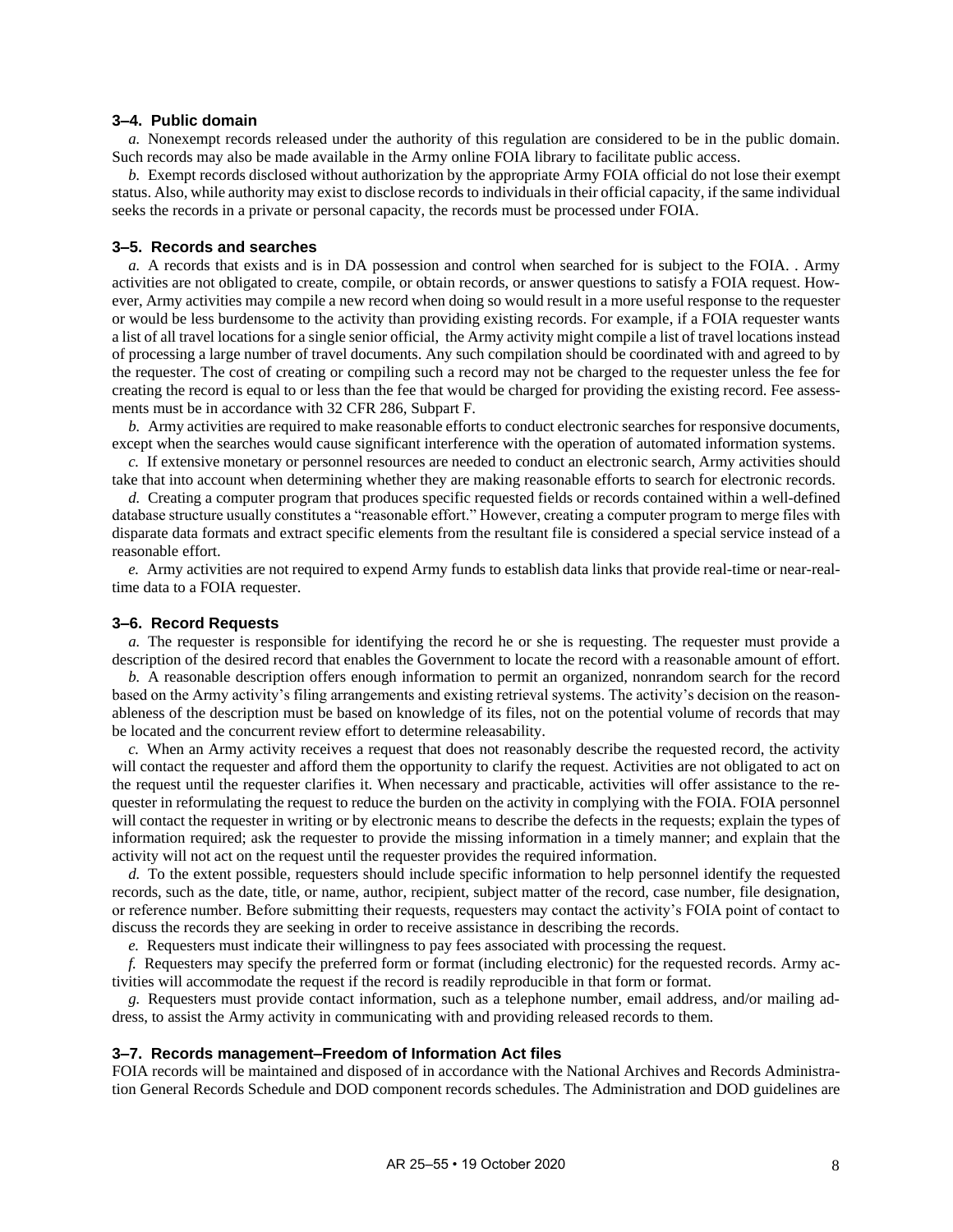the source documents for Army disposition instructions and schedules as specified in AR 25–400–2. The Army Records Management Information System (ARIMS) or at [https://www.arims.army.mil/arims/app/mainpage.aspx.](https://www.arims.army.mil/arims/app/mainpage.aspx)

# <span id="page-13-0"></span>**3–8. File of initial denials**

Each Army activity will maintain copies of all initial withholdings or denials in a form suitable for rapid retrieval, periodic statistical compilation, and management evaluation. Records denied for any of the reasons described in this regulation will be maintained for a period of 6 years to meet the statute of limitations requirement. Records will be maintained in accordance with AR 25–400–2.

#### <span id="page-13-1"></span>**3–9. Special mail services**

Army activities are authorized to use registered mail, certified mail, certificates of mailing, and return receipts. However, their use should be limited to instances when special mail services are prudent in order to establish proof of dispatch or receipt of FOIA correspondence. Requesters will be notified that they are responsible for the full costs of special services.

#### <span id="page-13-2"></span>**3–10. Relationship between the Freedom of Information Act and the Privacy Act**

*a.* Not all requesters are knowledgeable about the appropriate statutory authority to cite when requesting records, nor are they aware of appeal procedures. Sometimes, they may cite neither Act, but imply one or both. For these reasons, the following guidelines are provided to ensure that requesters are given the maximum amount of access rights under both Acts.

*b.* If the record is required to be released under FOIA, the PA does not bar its disclosure. Unlike the FOIA, the PA applies only to U.S. citizens and aliens lawfully admitted for permanent residence.

*c.* Requesters who seek records about themselves in a PA system of records, and who cite or imply only the PA, will have their requests processed under the provisions of both the PA and FOIA. If the PA system of records is exempt from the provisions of 5 USC 552a(d)(1), and if the records, or any portion thereof, are exempt under FOIA, the requester will be advised with the appropriate PA and FOIA exemption. Appeals will be processed under both Acts.

*d.* Requesters who seek records about themselves that are in both a PA system of records, and in records contained outside a PA system of records, will have their requests processed under both acts. Appeals will be processed under FOIA and/or the PA, as appropriate.

*e.* Requesters who seek access to agency records that are not part of a PA system of records, and who cite or imply the PA and FOIA, will have their requests processed under the FOIA because the PA does not apply to these records. Appeals will be processed under the FOIA.

*f.* Requesters who seek access to agency records, and who cite or imply the FOIA will have their requests and appeals processed under FOIA.

*g.* Requesters who seek records about themselves that are not in a PA system of records and who cite or imply the PA will have their requests processed under FOIA. Appeals shall be processed under FOIA.

*h.* Final response letters will advise requesters which statutes were used and will include appeal rights.

*i.* Do not deny individuals access to personally identifiable information about themselves that would otherwise be releasable to them in accordance with either the PA or FOIA solely because the individuals' request failed to cite or imply either the PA or FOIA, or cited the wrong act, regulation, manual, or instruction.

*j.* When a first-party requester cites or implies the PA, perform the following analysis:

(1) Is the request from a living United States citizen or an alien lawfully admitted for permanent residence?

(2) Is the individual requesting an agency record?

(3) Are the records within a PA system of records that are filed and retrieved by an individual's name or other personal identifier?

*(a)* If the answer is "yes" to all of three questions, then the process the request under the PA.

*(b)* If the answer to one or more of these questions is "no," process the request under FOIA.

(4) Does the information requested pertain exclusively to the requester?

*(a)* If the answer is "yes", no further consideration of FOIA exemptions required. Release all information unless a PA exemption authorizes withholding.

*(b)* If the answer is "no," process the information that is not about the requester under the FOIA and withhold only if a proper FOIA exemption applies. Release all information pertaining to the requester unless a PA exemption authorizes withholding.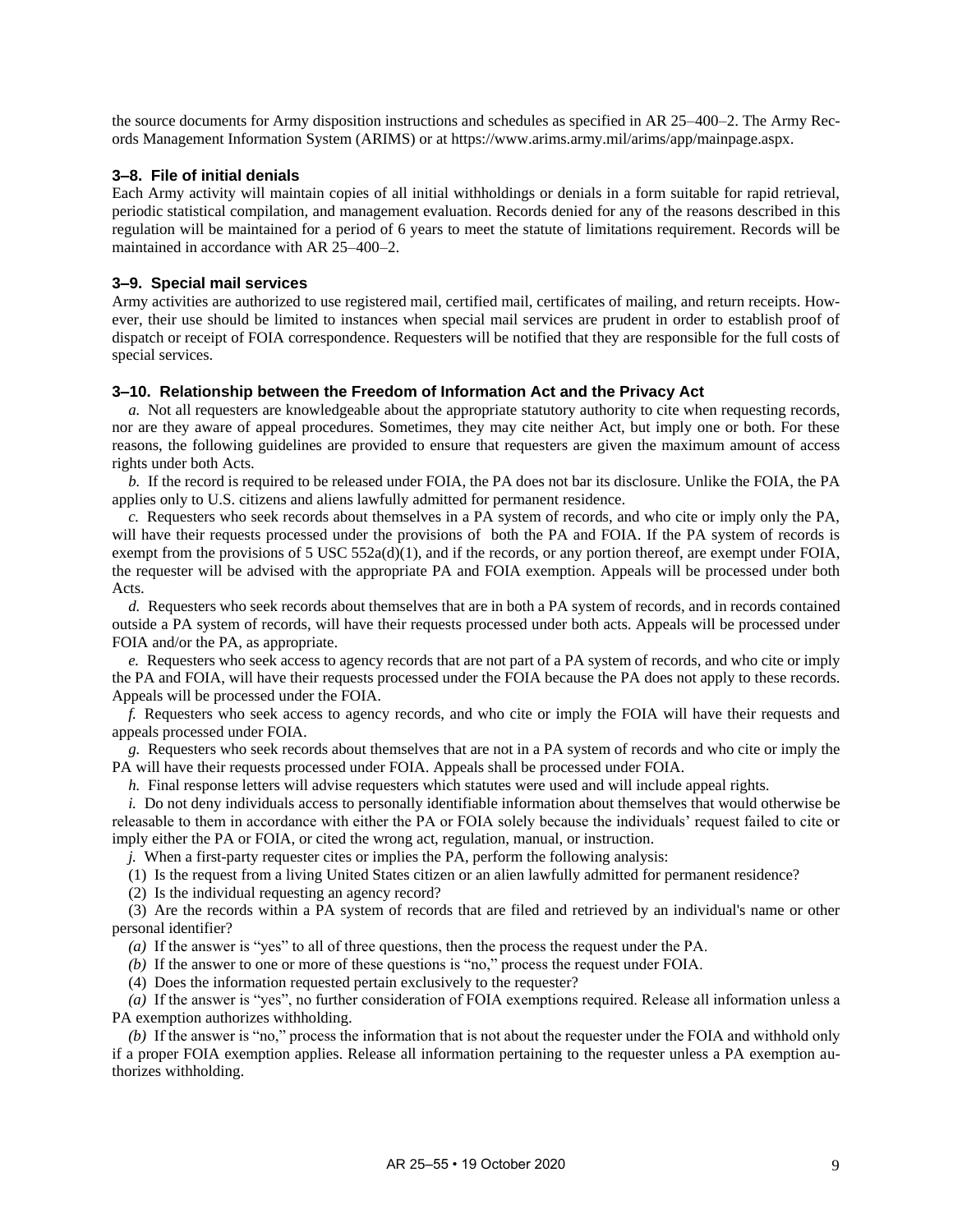#### <span id="page-14-0"></span>**3–11. Referral guidance**

*a.* Referral and consultation policy is based on the concept of the originator of a record making a release determination on its information. If an Army activity receives a request for records that another Army activity originated, it will contact the originating activity to determine if it also received the request and, if not, obtain concurrence from the originating activity to refer the request. In this referral situation, the activity will provide the record and a recommendation as to its release along with the referral action.

*b.* Army activities receiving a misdirected FOIA request for records originating with another DOD Component will refer the FOIA request to the correct record custodian and inform the receiving organization of the date the FOIA request was originally received. The activity also will advise the FOIA requester of the referral. If responsibility for the requested records rests with a non-DOD agency (for example, U.S. Department of State), the Army activity need only advise the FOIA requester to submit the FOIA request to the proper agency.

*c.* Before notifying a requester of a referral, the Army activity receiving the initial request will consult with the other activity to determine if that activity's association with the material is exempt. If the association is exempt, the Army activity receiving the initial request will protect the association and any exempt information without revealing the identity of the protected Army activity. The protected Army activity should be responsible for submitting the justifications required in any litigation.

*d.* If the association of the other Component or activity is not exempt, and the Component or activity confirms it has the requested records, or verifies that it is the proper custodian for that type of record, the requester will be notified of the referral.

*e.* In cases when the Army activity receiving the request has reason to believe the existence or nonexistence of the record may itself be classified, that activity will consult the Component or activity with custody over the records in question before referring the request. If the Component or activity determines that the existence or nonexistence of the records is itself classified, the Army activity must notify the requester that it can neither confirm nor deny the existence of the record, and no referral will take place.

*f..* Requested records may be located at several Army offices. The official receiving the FOIA request will refer the request to applicable offices for review and release of responsive records under the FOIA, and a direct reply to the requester.

*g.* Any Army activity receiving a request that has been addressed to the wrong activity will refer the request to the proper activity and advise the requester. The FOIA provides that the standard 20-day time period begins on the date the Army activity first received the request, but no later than 10 days after any Army activity designated to receive FOIA requests first received the request.

*h.* Accordingly, if a requester mistakenly sends a FOIA request to an agency component that is designated to receive FOIA requests but is not the proper component to process that request, the receiving component is obligated to route the misdirected request to the appropriate component within 10 days of receiving the request. (for example, Army receives a request for Air Force or Army Materiel Command receives a request for a civil works strategic plan that should go to the Corp of Engineer).

*i.* FOIA requests for information that pertain to agencies outside of DA----

(1) An Army activity may refer a FOIA request for a record that originated outside DA or that is based on information obtained from an outside agency to that agency for direct response to the requester after coordination with the outside agency if that agency is subject to FOIA. Otherwise, the Army activity must respond to the request.

(2) Requests for investigative, intelligence, or any other type of records that are on loan to DOD for a specific purpose, are restricted from further release, and are so marked will be referred to the agency that provided the records. However, if the records are for investigative or intelligence purposes and, the outside agency requires anonymity, an Army activity will respond directly to the requester only after coordinating with the outside agency.

(3) Army activities that receive requests for records that originated with or contain equities from the National Security Council, the White House, or the White House Military Office will process the requests. The records will be forwarded through the DA FOIA Office to the Office of Freedom of Information and Security Review. That office will coordinate with the National Security Council, White House, or White House Military Office and return the records to the originating agency after coordination for response to the FOIA requester.

(4) On occasion, DA receives FOIA requests for U.S. Government Accountability Office (GAO) records containing Army information. Although GAO is outside the executive branch and not subject to FOIA, all FOIA requests for GAO documents containing Army information received either from the public or on referral from GAO will be processed under the provisions of this regulation.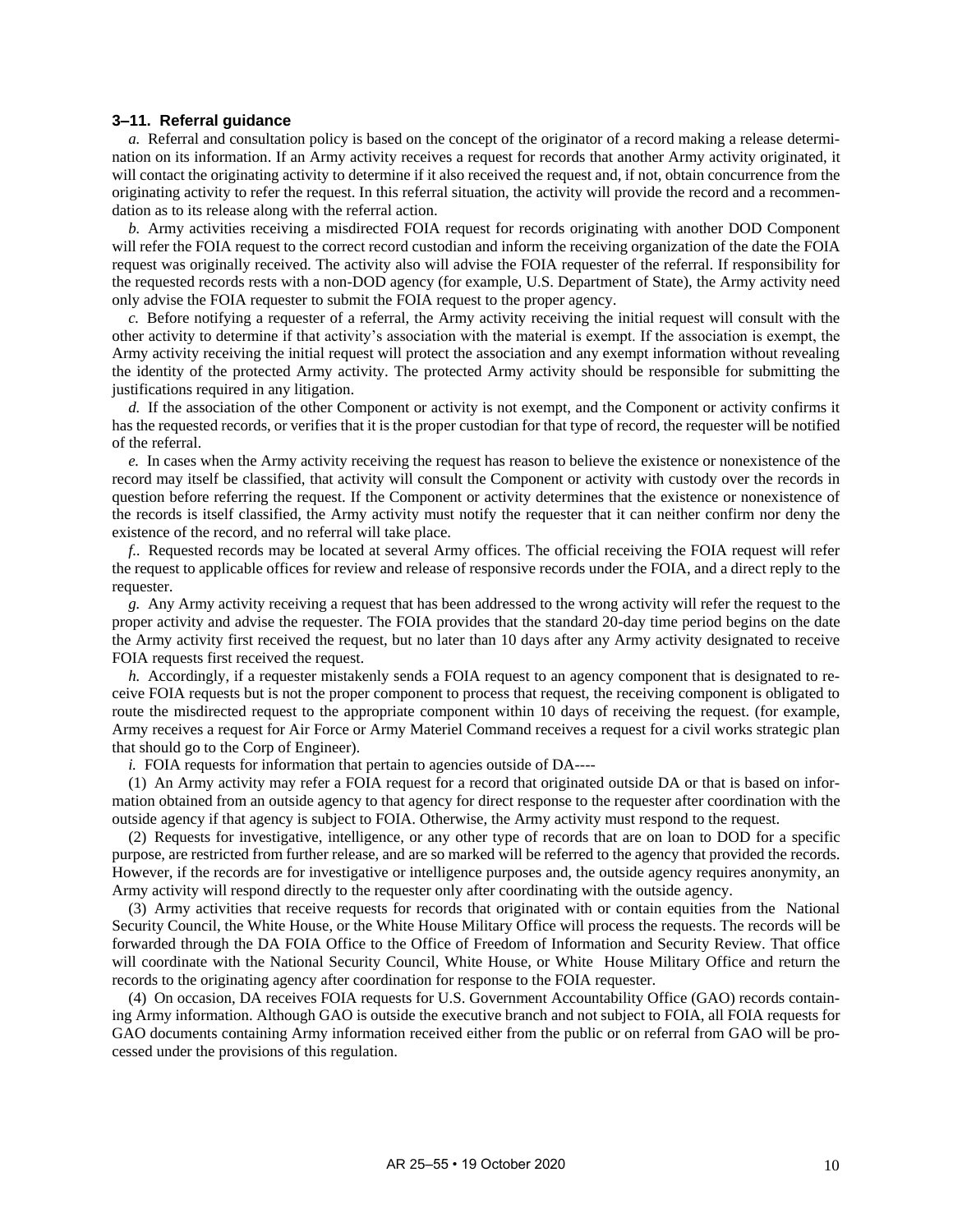#### <span id="page-15-1"></span>**3–12. Nonresponsive information in responsive records**

*a.* Army activities should generally not release to a FOIA requester *records* that are non-responsive to that requester's FOIA request, but Army activities should generally release non-responsive *information* within an otherwise responsive record to the extent the non-responsive information is not exempt from disclosure. In distinguishing nonresponsive information from non-responsive records, Army activities are encouraged to consult the Department of Justice Guide to the Freedom of Information Act (available at [http://www.usdoj.gov/oip/foia-guide.html\)](http://www.usdoj.gov/oip/foia-guide.html).

- *b.* Army activities may withhold non-responsive information within a responsive record only if:
- (1) The non-responsive information is exempt from disclosure; or

(2) After determining that processing the non-responsive information may cause a burden to the Army activity or that processing the non-responsive information is not in the best interest of the FOIA requester, the Army activity consults with the FOIA requester and obtains his or her consent (preferably in writing) to the redaction of non-responsive information without a FOIA redaction. If the FOIA requester agrees, the responsive information will contain the annotation "non-responsive," and the requester's consent will be documented in the response letter.

#### <span id="page-15-2"></span>**3–13. Use of contractors in administration of the Freedom of Information Act**

*a.* This section provides guidance on the use of contractors performing FOIA administration at Army activities. Pursuant to DODI 1100.22, Office of Management and Budget Circular No. A–76, and Office of Federal Procurement Policy Letter 11–01, DOD components may not outsource certain functions known as "inherently governmental activities" (for example, "inherently governmental FOIA functions") to contractors.

- *b.* Inherently governmental FOIA functions include:
- (1) Formulating or approving FOIA policies and procedures.
- (2) Making final determinations on whether to treat an incoming correspondence as a FOIA or PA request.
- (3) Making denial or release determinations of information requested pursuant to the FOIA.
- (4) Deciding any issues regarding the scope or interpretation of a FOIA request.
- (5) Determining the appropriateness of claimed exemptions.
- (6) Approving the approach taken in negotiations or discussions with the FOIA requester.
- (7) Deciding administrative appeals.
- (8) Conducting final review of all outgoing correspondence, memorandums, and release packages.
- (9) Making final determinations on requests for expedited processing, fee category, and fee waivers.

(10) Executing documents for filing in litigation pursuant to the FOIA if the documents assert an official position of DOD, any DOD Components, or any other Federal agencies. Contractors may prepare and execute documents describing their own actions while processing FOIA requests.

*c.* Examples of FOIA functions and duties that contractors may perform include, but are not limited to:

- (1) Redacting documents.
- (2) Preparing correspondence for signature by a U.S. Government official.
- (3) Communicating with a FOIA requester concerning the status of the FOIA request.
- (4) Recommending information to be denied.
- (5) Entering relevant information into the Army's FOIA tracking system.

# <span id="page-15-0"></span>**Chapter 4 Exemption**

#### <span id="page-15-3"></span>**4–1. General provisions:**

*a.* This section is not an exhaustive explanation of the applicability of the FOIA exemptions. For more detailed explanations, see 32 CFR 286, Subpart C. Army activities may also consult the Department of Justice Guide to the Freedom of Information Act (available a[t http://www.usdoj.gov/oip/foia-guide.html\)](http://www.usdoj.gov/oip/foia-guide.html).

*b.* Information responsive to a FOIA request will be withheld only if the Army activity reasonably foresees that disclosure would harm an interest protected by one or more of the FOIA exemptions, or disclosure is prohibited by law.

(1) Under this standard, the content of a particular record should be reviewed and a determination made about whether the Army activity reasonably foresees that disclosing that particular document, given its age, content, and character, would harm an interest protected by the applicable exemption. Mere speculative or abstract fears, or fear of embarrassment, are insufficient bases for withholding information.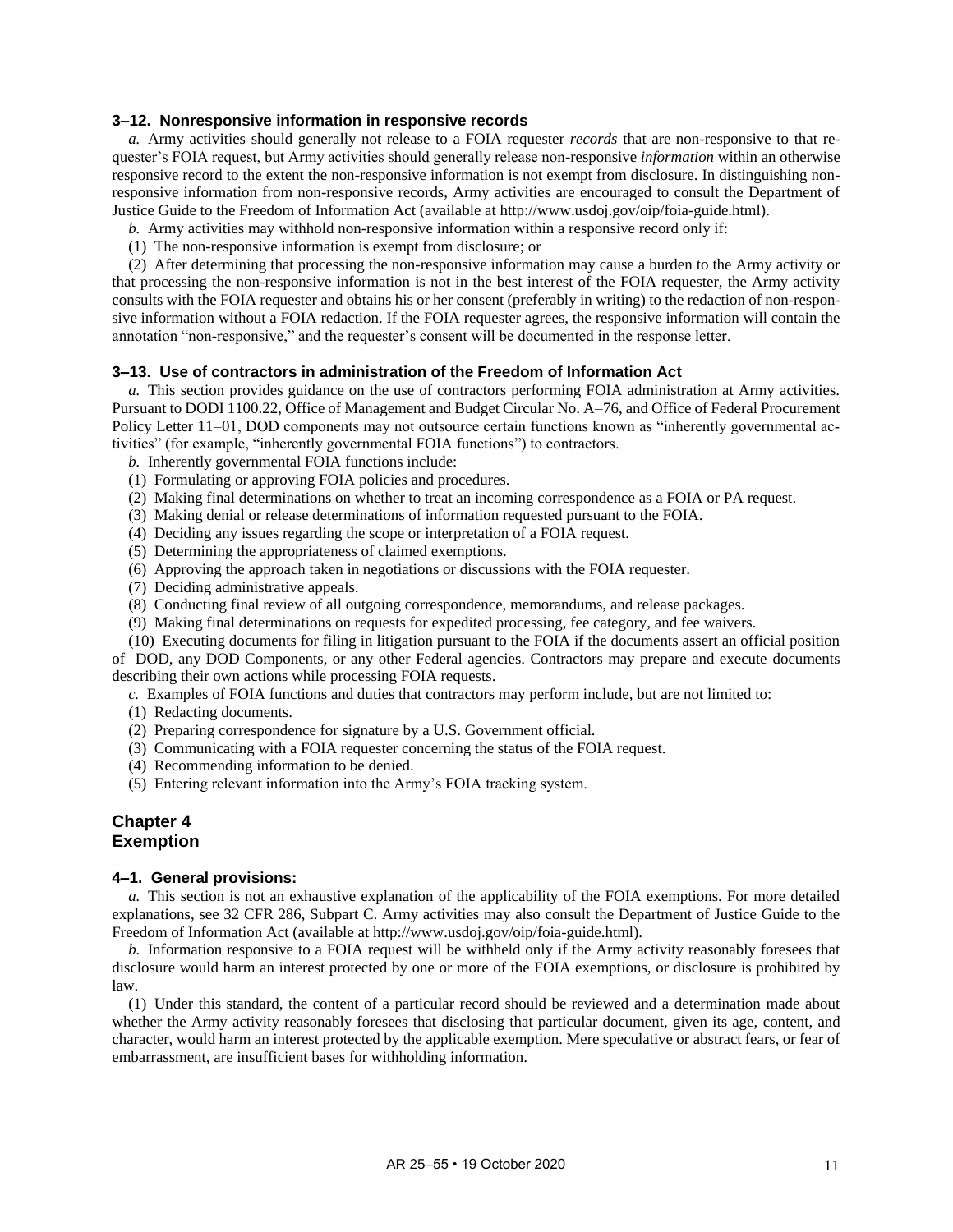#### <span id="page-16-0"></span>**4–2. Exemption policies**

*a.* The Army fully supports the "presumption of openness." Consequently, Army policy is to make records publicly available unless the record qualifies for exemption under one or more of the nine FOIA exemptions.

*b.* Information responsive to a FOIA request will be withheld only if the Army activity reasonably foresees that disclosure would harm an interest protected by one or more FOIA exemptions, or disclosure is prohibited by law. The foreseeable harm standard does not apply to information exempt under FOIA exemption 3.

(1) Army activities will withhold information under FOIA only if the activity determines that disclosure would harm an interest protected by an exemption or disclosure is prohibited by law.

(2) Activities will consider whether partial disclosure of information is possible whenever the activity determines that full disclosure of a requested record is not possible (see 32 CFR 286, Subpart C).

(3) Activities will take reasonable steps necessary to segregate and release nonexempt information.

*c.* When responding to a request for records and one or more of the nine FOIA exemptions apply, the denial letter will include the following:

(1) The FOIA request tracking number.

(2) The name and title of the initial denial authority (IDA) even if the IDA is not the individual signing the letter.

(3) A reasonable estimate of the volume of the records denied or withheld in part. The response should state the number of pages or some other reasonable form of estimation unless providing such an estimate would harm an interest protected by a FOIA exemption.

(4) A brief statement of the reasons for the denial in whole or part; the FOIA exemption; and when information is withheld pursuant to exemption 1, applicable section or sections of the appropriate executive order used to deny the information.

(5) Instructions on how to submit an appeal to the appellate authority, which includes the appellate authority's duty title and mailing address. The denial letter will also include a statement advising the requester that an appeal of the adverse determination must be transmitted electronically or postmarked no later than 90 days after the date of the denial letter.

(6) A statement advising the requester of the right to seek dispute resolution services from the DA FOIA Public Liaison or Office of Government Information Services. Sample response letter language:

(7) For Any Further assistance or to discuss any aspect of your FOIA request, you may contact the Army FOIA Public Liaison by email at [usarmy.hqda-oaa-ahs.mbx.rmda-foia-public-liaison@mail.mil,](mailto:usarmy.hqda-oaa-ahs.mbx.rmda-foia-public-liaison@mail.mil) or by phone at (571) 515–0306. Additionally, you may contact the Office of Government Information Services (OGIS) at the National Archives and Records Administration to inquire about the FOIA mediation services they offer. The contact information for OGIS is as follows: Office of Government Information Services, National Archives and Records Administration, 8601 Adelphi Road-OGIS, College Park, Maryland 20740–6001, e-mail at [ogis@nara.gov;](mailto:ogis@nara.gov) telephone at 202–741–5770; toll free at 1–877–684–6448; or facsimile at 202–741–5769.

(8) If you are not satisfied with the response to this request, you may appeal this determination in writing within 90 days of the date of this letter, by submitting your appeal in writing through this office[responding command Army FOIA Office] to the Secretary of the Army (Office of the General Counsel), Room 3C546, 104 Army Pentagon, Washington , DC 20310–0104.

<span id="page-16-1"></span>*d.* When a FOIA requester is assessed fees for processing a FOIA request, the FOIA requester's fee category will be specified in the final response letter. Army activities also will provide the FOIA requester with a complete cost breakdown (for example, 15 pages of office reproduction at 15 cents a page; 3 hours of professional-level search at \$48 an hour) in the response letter. As an alternative, a copy of the DD Form 2086 (Record of Freedom of Information (FOI) Processing Cost) or DD Form 2086–1 (Record of Freedom of Information (FOI) Processing Cost for Technical Data) may be enclosed with the response letter.

*e.* When providing documents to FOIA requesters in which information is withheld, Army activities must follow these procedures:

(1) Although portions of some records may be denied, the remaining reasonably segregable nonexempt portions must be released to the FOIA requester. Army activities are encouraged to use onscreen electronic redaction capabilities when redacting documents. If an activity does not have this capability, it must not use black magic markers for document redaction because their use does not adequately block the exempt information. Acceptable manual methods of redaction include black or white tape that completely blocks out the information below it or manually cutting the exempt information out of a copy of the responsive document. The last step when using a manual redaction method is making a photocopy of the final product to verify that all exempt information is redacted.

(2) The amount of redacted information must be indicated on the released portion of paper records, or electronic copies of paper records, by use of brackets or darkened areas. In no case will the redacted areas be left "white" without the use of brackets to show the bounds of the redaction. In the case of redaction in audiovisual or microfiche records,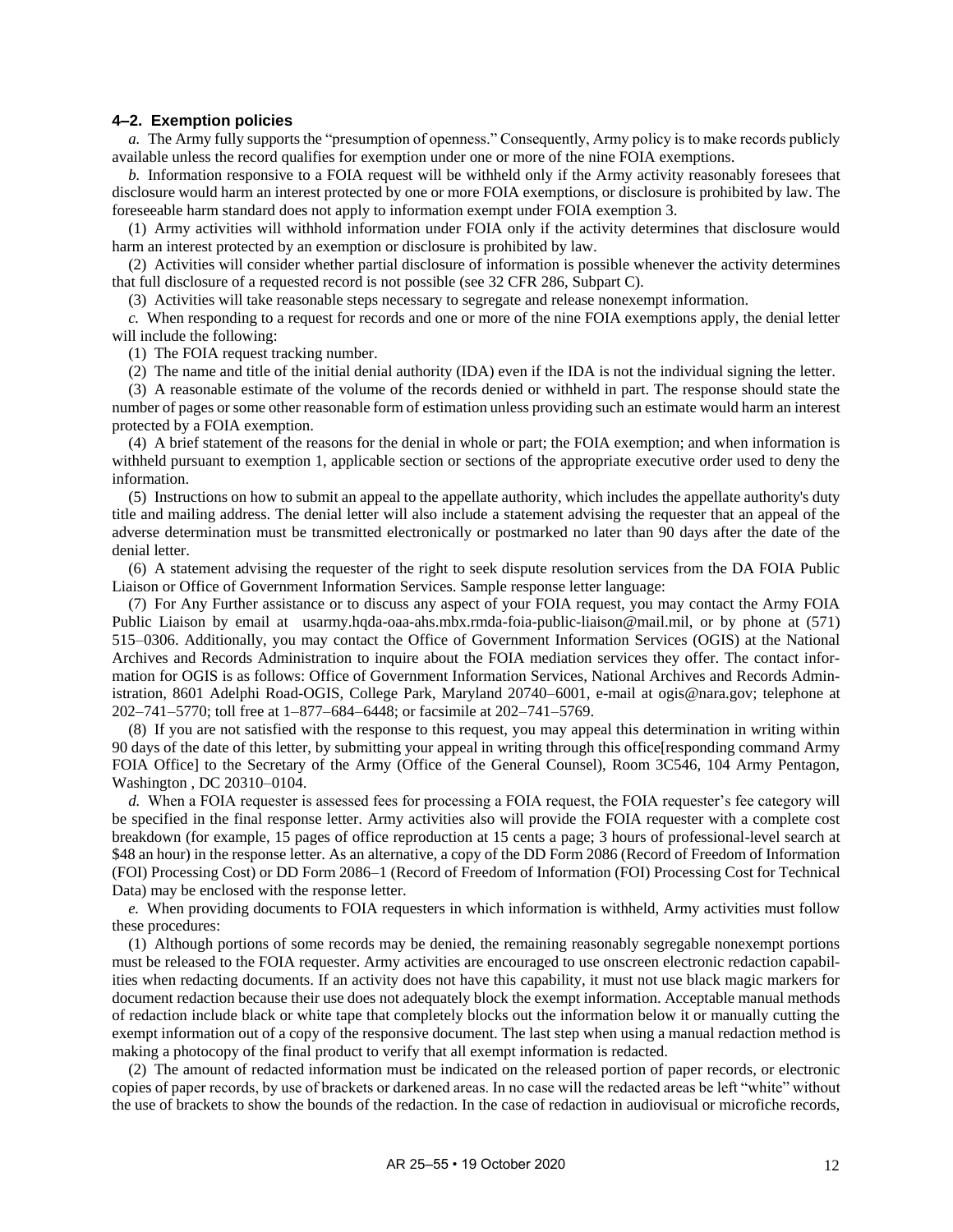the amount of redacted information will be indicated at the place in the record where redaction was made if it is technically feasible to do so.

(3) When an Army activity withholds information within a partially releasable document, the activity must indicate on the document the exemption pursuant to which it withheld the information. This marking of the exemption will be located within the redacted portion or next to it.

*f.* For additional information about exemptions, see 32 CFR, Subpart F; for detailed descriptions of FOIA exemptions, see 32 CFR 286, Subpart C.

# <span id="page-17-0"></span>**Chapter 5 Freedom of Information Act Processing Procedures, Appeals, and Judicial Actions**

#### <span id="page-17-1"></span>**5–1. Required coordination**

*a.* Before forwarding responsive documents to an IDA for action, an Army activity will obtain a legal opinion from its servicing legal office concerning the releasability of the requested records.

*b.* A copy of that legal review, the original FOIA request, two copies of the requested information (with one copy clearly indicating which portions are recommended for withholding, which FOIA exemptions support such withholding, and which portions, if any, have already been released), a copy of the interim response acknowledging receipt and notifying the requester of the referral to the IDA, and a cover letter containing a telephone point of contact will be forwarded to the IDA with the command's recommendation to deny the request in whole or in part.

*c.* Army FOIA Offices receiving a FOIA request for records, the release of which may be considered of interest to DoD will follow the DoD significant FOIA request process. Request determined to be of interest to Army leadership or OCLL will follow the Army Notification process memorandum.

*d.* In any FOIA request where the responsive records include email communications sent to or from Army attorneys and their clients, the legal office the attorney was assigned to at the time the email(s) was sent and/or received is responsible for providing proposed redactions throughout the email string for all responsive emails. All Army legal offices must fully cooperate with IDAs in this regard by providing proposed redactions indicating the applicable FOIA exemption. Nothing in this paragraph will be construed to require attorneys who represent individual clients, such as trial defense counsel or legal assistance attorneys, to disclose information in a manner that violates applicable rules of professional responsibility. Attorneys who represent individual clients will coordinate with the relevant IDA to ensure a FOIA release of privileged or confidential information is accomplished in a manner consistent with both the FOIA and applicable rules of professional responsibility.

#### <span id="page-17-2"></span>**5–2. Operations security**

*a.* Release of information under FOIA has the potential to adversely affect OPSEC. The Army implementing guidance for OPSEC is AR 530–1. Command OPSEC and/or FOIA advisors should implement the policies and procedures in AR 530–1, consistent with this regulation and the following considerations:

(1) Documents or parts of documents properly classified in the interest of national security must be protected. Classified documents may be released in response to a FOIA request only under AR 380–5. AR 380–5 provides that if parts of a document are not classified and can be segregated with reasonable ease, they may be released; parts requiring continued protection must be clearly identified and withheld.

(2) The release of unclassified and/or CUI documents could violate national security interests. When this appears possible, OPSEC and/or FOIA advisors should request a classification evaluation of the document by its Original Classification Authority (OCA) under AR 380–5. In such cases, additional FOIA exemptions may also apply (see [chap](#page-15-0) 4).

(3) A combination of unclassified documents, or parts of them, could combine to supply information that might violate national security if released. When this appears possible, OPSEC and/or FOIA advisors should consider requesting a classification evaluation of the combined information in accordance with AR 380–5.

(4) A document or information may not be properly or currently classified when a FOIA request for it is received. In this case, the request may not be denied on the grounds that the document or information is classified except in accordance with EO 13526, as amended, and AR 380–5.

*b.* OPSEC and/or FOIA advisors will—

(1) Advise personnel processing FOIA requests on related OPSEC requirements.

(2) Help custodians of requested documents prepare requests for classification evaluations.

(3) Coordinate with the appropriate original classification authority and when required, assist custodians of requested documents as they identify the parts of documents that must remain classified under this paragraph and AR 380–5.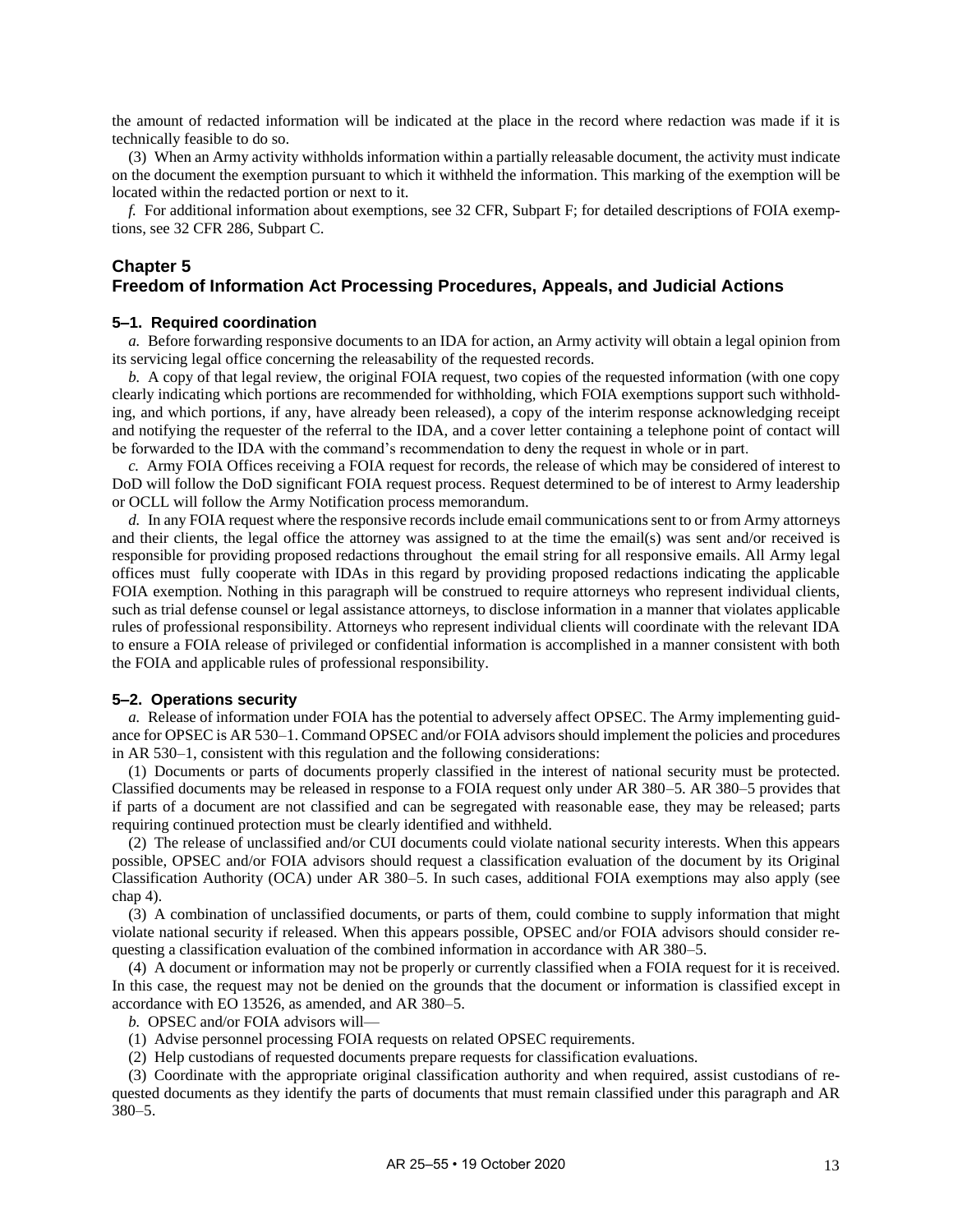*c.* OPSEC and/or FOIA advisors do not, by their actions, relieve FOIA personnel and custodians processing FOIA requests of their responsibility to protect classified or exempted information.

#### <span id="page-18-0"></span>**5–3. Requests from private parties**

Requests from members of the public must be in writing, and should clearly list all other addressees within the Federal Government to which the request was also sent. This procedure will reduce processing time requirements and ensure better inter-agency and intra-agency coordination. Army activities will still process requests in which the requester does not list all the other addresses, however. Disclosure of records to individuals under FOIA is considered public release of information except as provided in this regulation. DA officials will release the following records, upon request, to the persons specified in the following paragraphs, even though these records are exempt from release to the general public. The statutory 20 working day limit applies.

*a. Medical records.* As specified in AR 40–66 and DODM 6025.18, commanders or chiefs of medical treatment facilities will release information to persons identified by the patient as being involved with their care, or others, as follows:

(1) On the condition of sick or injured patients-- to the patient's relatives.

(2) That a patient's condition has become critical-- to the nearest known relative or to the person the patient has named to be informed in an emergency.

(3) That a diagnosis of psychosis has been made-- to the nearest known relative or to the person named by the patient if the patient is incapacitated and the medical treatment facility determines that disclosure is in the patient's best interest.

(4) On births, deaths, and cases of communicable diseases-- to local officials (if required by local laws).

(5) Copies of records of present or former Soldiers, dependents, civilian employees, or patients in DA medical facilities will be released to the patient or patient's representative upon written request. The attending physician can withhold records if they think that release may injure the patient's mental or physical health. In that case, copies of records will be released to the patient's next of kin or legal representative, or to the doctor assuming the patient's treatment. If the patient is incapacitated or dies, the copies will be released, after receiving a written request, to the patient's next of kin or legal representative.

(6) Copies of records may be given to a Federal or State hospital or penal institution if the person concerned is an inmate or patient.

(7) Copies of Army records or information may be given to authorized representatives of certain agencies by commanders. The National Academy of Sciences, the National Research Council, and other accredited agencies are eligible to receive such information (for example, medical research data) when they are engaged in cooperative studies, with the approval of The Surgeon General of the Army. However, certain information on drug and alcohol use cannot be released. AR 600–85 covers the Army's alcohol and drug abuse prevention and control program.

(8) Copies of pertinent parts of a patient's records can be provided to the staff judge advocate or legal officer of the command in connection with the Government's collection of a claim. If proper, the legal officer can release this information to the defendant's insurer without the patient's consent.

(9) *Third parties.* Information released to third parties must be accompanied by a statement of the conditions of release. The statement will specify that the information will not be disclosed to other persons except as privileged communication between doctor and patient.

*b. Military personnel records.* Military personnel records will be released under these conditions:

(1) DA must provide responsive information about a person's military service in response to a request by that person or based on that person's written consent given to a legal representative.

(2) Papers relating to applications for, designation of beneficiaries, and allotments to pay premiums for National Service Life Insurance or Service members' Group Life Insurance will be released to the applicant or insured. If the insured is adjudged incapacitated (evidence of a judgment must be included with the request) or dies, the records will be released, on request, to designated beneficiaries or the next of kin.

(3) Copies of DA documents that record the death of a Soldier, dependent, or civilian employee will be released, on request, to that person's next of kin, life insurance carrier, and legal representative. A person acting on behalf of the decedent's estate (for example, the executor of a will) may also obtain copies by submitting a written request that includes evidence of their representative capacity. That representative may give written consent for release to others.

(4) Papers relating to the pay and allowances or allotments of a present or former Soldier will be released to the Soldier or his or her authorized representative. If the Soldier is deceased, these papers will be released to the next of kin or legal representative of the decedent's estate.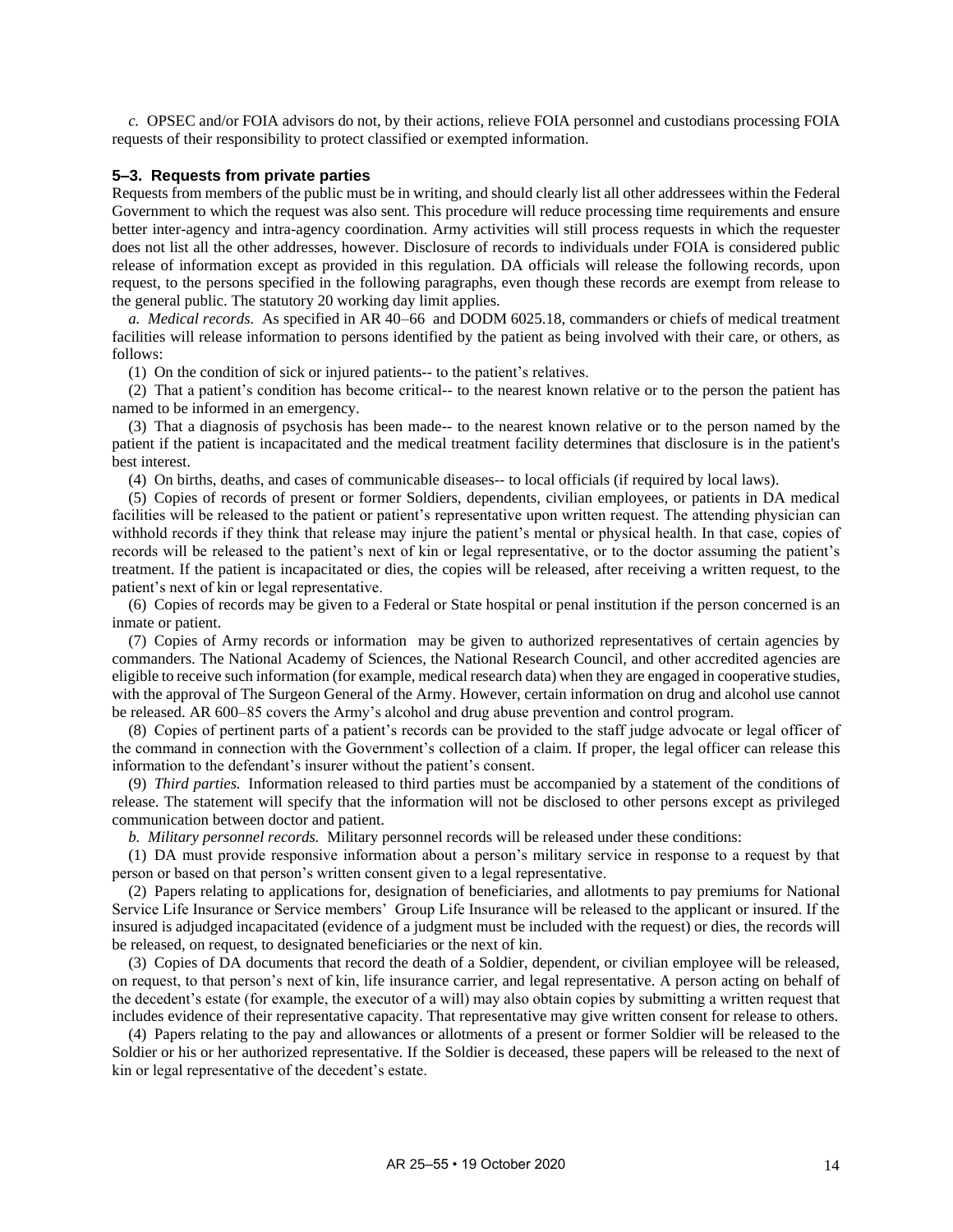*c. Civilian personnel records.* Civilian personnel officers with custody of papers relating to the pay and allowances or allotments of current or former civilian employees will release them to the employee or his or her authorized representative. If the employee is deceased, these records will be released to the next of kin or legal representative of the decedent's estate. However, a civilian personnel officer cannot release statements of witnesses, medical records, or other reports or documents pertaining to compensation for injuries or the death of a DA civilian employee.

*d. Release of information to the public concerning accused persons before determination of the case.* Such release may prejudice the opportunity for the accused to have a fair and impartial determination of the case. The following procedures apply:

(1) *Information that can be released.* The convening authority may release the following information concerning persons accused of an offense to public news agencies or media.

*(a)* The name, grade, or rank, unit, regular assigned duties, and other information about the accused as allowed by AR 25–22.

*(b)* The substance or text of the offense of which the person is accused of.

*(c)* The identity of the apprehending or investigating agency and the length or scope of the investigation before apprehension.

*(d)* The factual circumstances immediately surrounding the apprehension, including the time and place of apprehension, resistance, or pursuit.

*(e)* The type and place of custody, if any.

(2) *Information that will not be released.* Before evidence has been presented in open court, subjective observations or any information not incontrovertibly factual will not be released. Background information or information relating to the circumstances of an apprehension may be prejudicial to the best interests of the accused, and will be released on a case-by-case basis with TJAG approval, unless it serves a law enforcement function. The following kinds of information will not be released:

*(a)* Observations or comments on the character and demeanor of the accused, including those at the time of apprehension and arrest or during pretrial custody.

*(b)* Statements, admissions, confessions, or alibis attributable to an accused, or the fact of refusal or failure of the accused to make a statement.

*(c)* Reference to confidential sources, investigative techniques and procedures, investigator notes, and activity files. This includes reference to fingerprint tests, polygraph examinations, blood tests, firearms identification tests, or similar laboratory tests or examinations.

*(d)* Statements as to the identity, credibility, or testimony of prospective witnesses.

*(e)* Statements concerning evidence or argument in the case, whether or not that evidence or argument may be used at the trial.

*(f)* Any opinion on the accused's guilt.

*(g)* Any opinion on the possibility of a plea of guilty to the offense charged, or of a plea to a lesser offense.

(3) *Other considerations.*

*(a) Photographing or televising the accused.* DA personnel should not encourage or volunteer assistance to news media in photographing or televising an accused or suspected person being held or transported in military custody. DA representatives should not make photographs of an accused or suspect available unless a law enforcement function is served. Requests from news media to take photographs during courts-martial are governed by AR 360–1.

*(b) Fugitives from justice.* Paragraph  $5-3d(3)(a)$  does not restrict the release of information to enlist public aid in apprehending a fugitive from justice.

*(c)* Permission to release information from military personnel records to public news agencies will be processed according to this regulation, AR 25–22, and AR 360–1.

*e. Release of lists of names and duty addresses.* Lists of names, including telephone directories, organizational charts, staff directories published by installations or activities, and other personally identifying information will ordinarily be withheld when requested under FOIA. This restriction does not prevent a selective release of names and duty information of personnel who, by the nature of their position and duties, frequently interact with the public, such as general officers, public affairs officers (PAOs), and other personnel designated as official command spokespersons. The IDA for telephone directories is delegated to the Senior Counsel, OAASA. Public affairs officials may, after careful analysis, release information determined to have legitimate news value, such as notices of personnel reassignments to new units or installations within the continental United States, results of selection or promotion boards, school graduations and completions, and awards and similar personal achievements. They may release the names and duty addresses of key officials if such release is determined to be in the interests of advancing official community relations functions.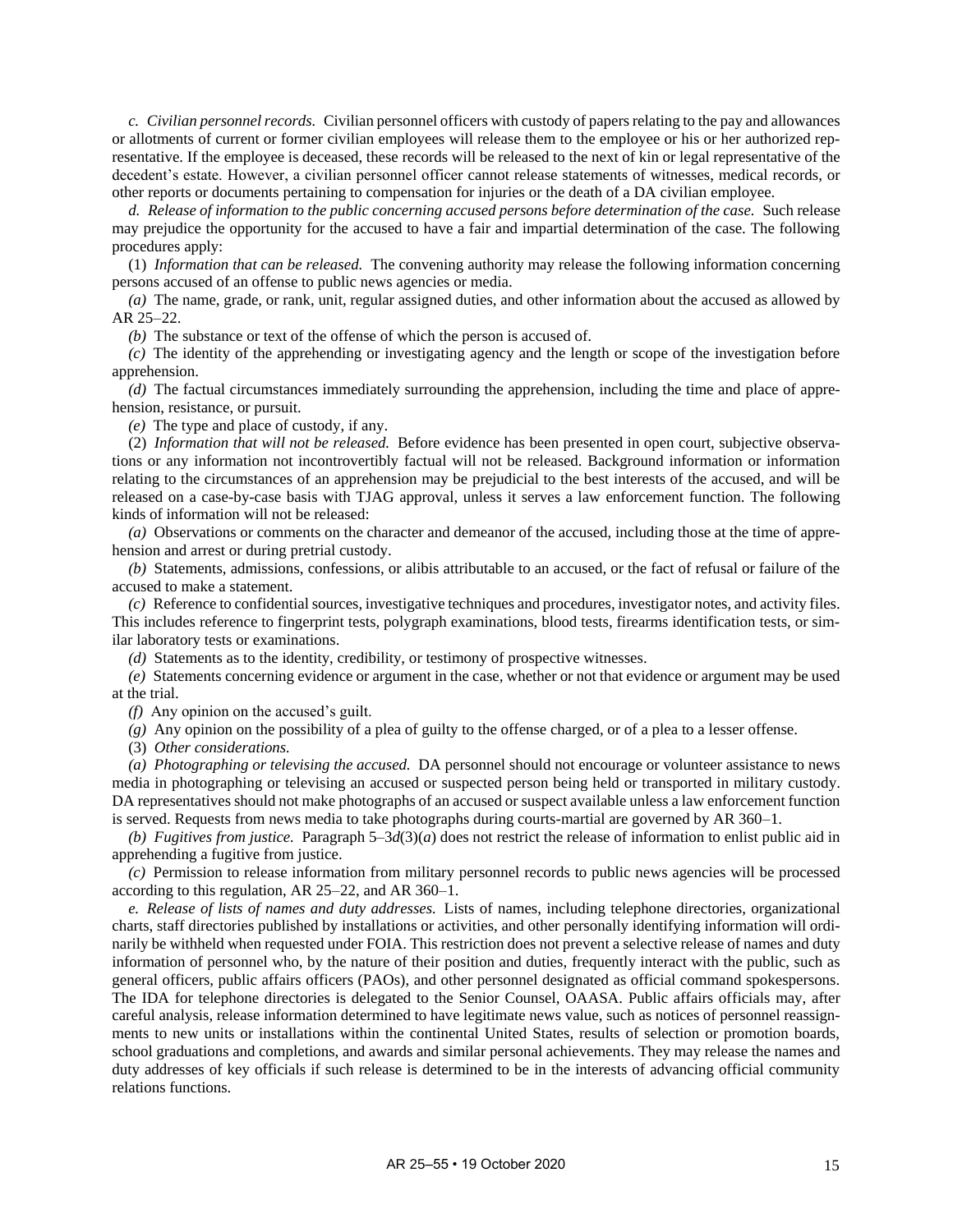*f. Litigation, tort claims, and contract disputes.* Information or records released under this paragraph are subject to the time limitations prescribed by the FOIA. The requester must be advised of the reasons for denial or referral.

(1) *Litigation.*

*(a)* Each request for a record related to pending litigation involving the United States will be referred to the staff judge advocate or legal officer of the command. He or she will promptly inform the Litigation Division, Office of the Judge Advocate General of the substance of the request and the content of the record requested. Mailing address: US Army Legal Services Agency, General, Litigation Division, 9275 Gunston Road, Fort Belvoir, VA 22060.

*(b)* If information is released for use in litigation involving the United States, the official responsible for investigative reports (in accordance with AR 27–40) must be advised of the release. The official will note the release in such investigative reports.

*(c)* Information or records normally exempted from release (that is, personnel and medical records) may be releasable to the judge or court concerned, for use in litigation to which the United States is not a party. Refer such requests to the local staff judge advocate or legal officer, who will coordinate them with the Litigation Division, OTJAG.

(2) *Tort claims.*

*(a)* A claimant or claimant's attorney may request a record that relates to a pending administrative tort claim filed against DA. Promptly refer such requests to the claims approval or settlement authority that has monetary jurisdiction over the pending claim. These authorities will follow AR 27–20. The request may concern an incident in which the pending claim is not as large as a potential claim; in such a case, refer the request to the authority that has monetary jurisdiction over the potential claim.

*(b)* A potential claimant or the attorney may request information under circumstances clearly indicating that it will be used to file a tort claim, although none has yet been filed. Refer such requests to the staff judge advocate or legal officer of the command. That authority, when subordinate, will promptly inform the Chief, U.S. Army Claims Service of the substance of the request and content of the record. (Mailing address: U.S. Army Claims Service (JACS–ZXA), Building 4411, Llewellyn Avenue, Fort Meade, MD 20755–5360).

*(c)* IDA officials listed in [Appendix](#page-41-0) B who receive requests under paragraph 5–3*f*(2)(*a*) or *(b*) will refer them directly to the Chief, Army Claims Service. They will also advise the requesters of the referral and basis for it.

*(d)* The Chief, Army Claims Service, will process requests according to this regulation and AR 27–20.

(3) *Contract disputes.* Each request for a record that relates to a potential contract dispute or a dispute that has not reached final decision by the contracting officer will be treated as a request for procurement records and not as litigation. However, the officials will consider the effect of release on the potential dispute. Those officials may consult with the U.S. Army Legal Services Agency (Contract and Fiscal Law Division), 9275 Gunston Road, Fort Belvoir, VA 22060–5546. If the request is for a record that relates to a pending contract appeal to the Armed Services Board of Contract Appeals or to a final decision that is still subject to appeal (that is, 90 days have not lapsed after receipt of the final decision by the contractor), then the request will be—

*(a)* Treated as involving a contract dispute.

*(b)* Referred to the Army Legal Services Agency (Contract and Fiscal Law Division).

#### <span id="page-20-0"></span>**5–4. Requests from government officials**

*a.* Requests for Army records from officials of State and local governments are to be treated like any other FOIA request.

*b.* Requests for Army records from Members of Congress who are not seeking records on behalf of a congressional committee, subcommittee, the House of Representatives or the Senate sitting as a whole, or on behalf of their constituents will be considered the same as any other requester.

*c.* Requests for Army records from officials of foreign governments will be considered the same as any other requester. However, Army intelligence elements are statutorily prohibited from releasing records responsive to requests made by any foreign government or a representative of a foreign government.

*d.* Requests from officials of foreign governments that do not invoke FOIA will be referred to appropriate foreign disclosure channels and the requester will be so notified.

#### <span id="page-20-1"></span>**5–5. Privileged release (outside of the Freedom of Information Act) to U.S. Government officials**

*a.* Records exempt from release to the public under FOIA may be disclosed in accordance with Army regulations to agencies of the Federal Government, whether legislative, executive, or administrative, as follows:

(1) *Releases to Congress Generally.*

<span id="page-20-2"></span>*(a)* Requests submitted by members of Congress on behalf of a congressional committee or subcommittee, or on behalf of the House of Representatives or the Senate sitting as a whole, that are received by an Army FOIA activity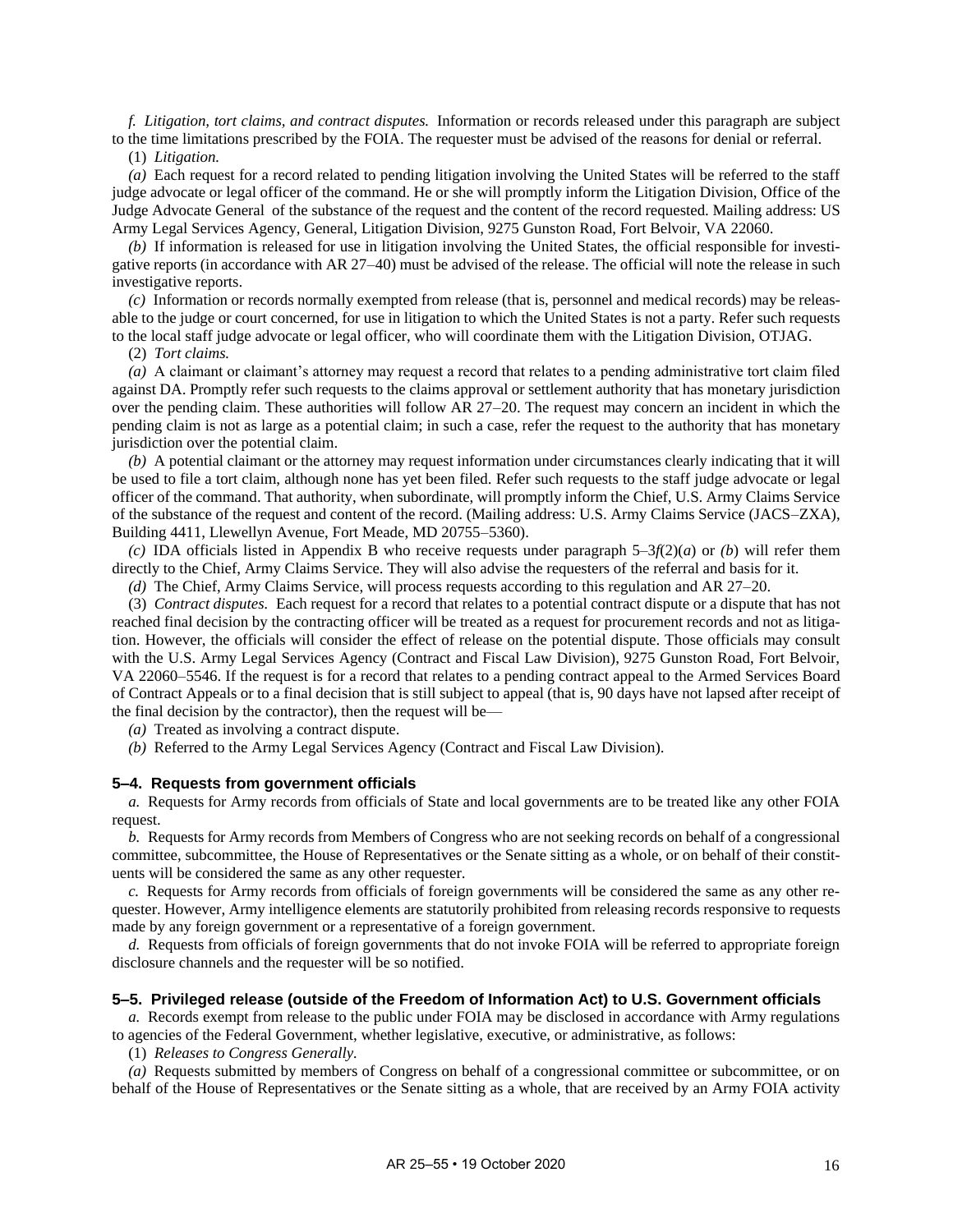will be referred to the appropriate offices that handles legislative inquiries and processed in accordance with AR 1–20. Such requests are not processed pursuant to the FOIA and withholding exemptions may not apply.

*(b)* Requests from members of Congress who are not seeking records on behalf of a congressional committee or subcommittee, or on behalf of the House of Representatives or the Senate sitting as a whole, will be processed under AR 1–20 and not through FOIA channels. However, any release of information will be consistent with a release to an individual pursuant to the FOIA and its withholding exemptions. In these cases, the member will not be provided with appeal rights.

*(c)* If a member of Congress chooses to request records pursuant to the FOIA, then the request will be processed in accordance with this regulation.

(2) *Releases of Specific Types of Information to Congress.*

*(a) National security classified records.* Follow AR 380–5.

*(b) Civilian personnel records.* Members of congressional committees, subcommittees, or joint committees may examine official personnel folders to the extent that the subject matter falls within their established jurisdictions, as permitted by 5 CFR 297.401(i);

*(c) Information related to disciplinary action.* This paragraph refers to records of trial by courts-martial; nonjudicial punishment of military personnel under the Uniform Code of Military Justice, Article 15 (UCMJ, Art. 15); non-punitive measures such as administrative reprimands and admonitions; suspensions of civilian employees; and similar documents. If DA has specific instructions on the request, the following instructions will apply. Subordinate commanders will not release any information without securing the consent of the proper installation commander. The installation commander may release the information unless the request is for a classified or FOUO/CUI document. In that case the commander will refer the request promptly to the Chief of Legislative Liaison for action, including the recommendations of the transmitting agency and copies of the requested records with the referral.

*(d) Military personnel records.* Only HQDA can release information from these records. Custodians will refer all requests from Congress directly and promptly to the Chief of Legislative Liaison,1600 Army Pentagon, Washington DC 20310-1600.

*(e) Criminal investigation records.* Only the Commanding General, U.S. Army Criminal Investigation Command, can release any command originated criminal investigation file. For more information, see AR 195–2.

*(f) Other exempt records.* The commanders or chiefs will refer requests for all other categories of exempt information directly to the Chief of Legislative Liaison. They will include a copy of the material requested and, as appropriate, recommendations concerning release or denial.

(3) To the Federal courts, whenever ordered by officers of the court as necessary for the proper administration of justice.

(4) To other Federal agencies, both executive and administrative, as determined by the head of a DOD Component or designee.

*(a) Disciplinary actions and criminal investigations.* Requests for access to records of disciplinary actions or criminal investigations will be honored if proper credentials are presented. Representatives of the U.S. Office of Personnel Management may be given information from personnel files of employees actually employed at organizations or activities. Each request will be considered on its merits. The information released will be the minimum required in connection with the investigation being conducted.

*(b) Other types of requests.* All other official requests DA elements receive from agencies of the executive branch (including other military departments) will be honored, barring compelling reasons to the contrary. If reasons exist for withholding records, requests will be submitted for determination of the propriety of release to the appropriate Army command, Army service component command, or direct reporting unit.

*b.* Army activities will inform officials receiving records under the provisions of this section that those records are exempt from public release under FOIA. Army activities also will advise officials of any special handling instructions. Classified information is subject to the provisions of DODM 5200.01, Volume 1 and information contained in PA systems of records is subject to DOD 5400.11–R.

#### <span id="page-21-0"></span>**5–6. Consultations**

*a.* When an Army activity receives a FOIA request for a record and an Army organization (including a combatant command) has an interest in the subject matter, consultation with that affected Army or DOD organization is required. For example, when an Army activity receives a request for Army records they hold that is related to an Army operation in a foreign country, the cognizant combatant command (for example, Army Central command) for the area involved in the request will be consulted before a release is made. Consultations may be telephonic, electronic, or in hard copy.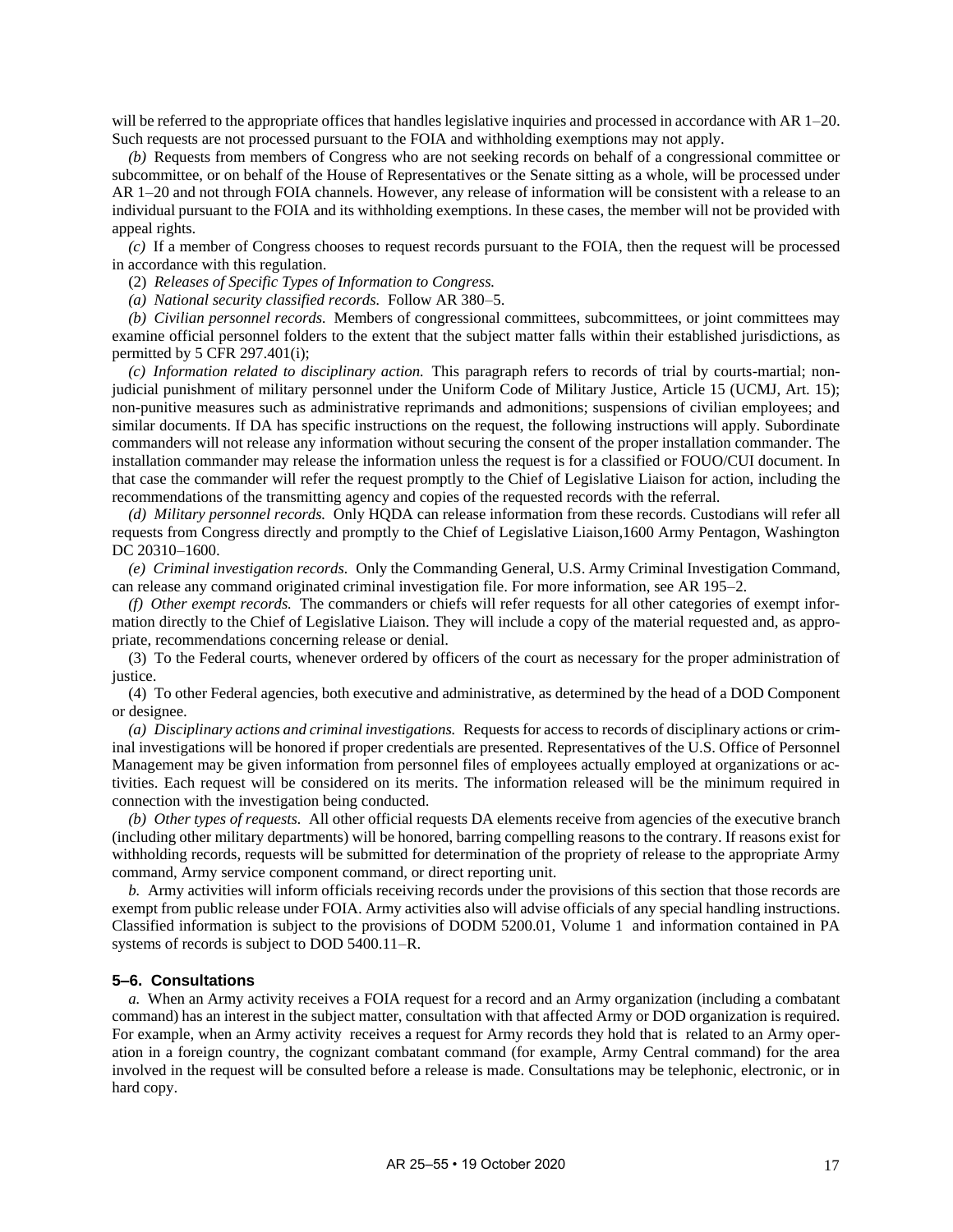*b.* Nothing described in [chapter](#page-30-0) 6 CFR 286, Subpart F, regarding fees will impede the processing of a FOIA request initially received by an Army activity.

#### <span id="page-22-0"></span>**5–7. Initial denial authorities**

*a..* The DA officials listed in [appendix](#page-41-0) B are designated as Army IDAs. Only an IDA, a delegate, or the Secretary of the Army can deny FOIA requests for DA records. Army activities will limit the number of IDA delegated officials appointed. In designating IDA delegated officials, an Army activity will balance the goals of centralization of authority to promote uniform decisions and decentralization to facilitate responding to each request within the time limitations of the FOIA. Each IDA will act on direct and referred requests for records within an area of functional responsibility (subject matter). Included are records created or kept within the IDA's area of responsibility; records retired by, or referred to, the IDA's headquarters or office; and records of predecessor organizations. If a request involves the areas of more than one IDA, the IDA the request was originally addressed to will normally respond to it. However, the affected IDAs may consult on such requests and negotiate responsibility for different parts of a request. This includes classified records retired to the National Archives and Records Administration when a mandatory declassification review is necessary. IDAs will complete all required coordination at the initial denial level.

*b.* The initial determination of whether to make a record available or grant a fee waiver upon request may be made by any suitable official designated by the Command. The presence of the marking "For Official Use Only" does not relieve the designated official of the responsibility to review the requested record for the purpose of determining whether an exemption is applicable and should be invoked. IDAs may delegate all or part of their authority to an office chief or subordinate commander. Such delegations must not slow FOIA actions. If an IDA's delegate denies a FOIA or fee waiver request, the delegate must clearly state that he or she is acting for the IDA and identify the IDA by name and position in the written response to the requester. IDAs will send the names, offices, email addresses, and telephone numbers of their delegates to the U.S. Army Freedom of Information Office, Records Management and Declassification Agency, 9301 Chapek Road, Building 1458, Fort Belvoir, VA 22060–5605. IDAs will keep this information current.

*c.* The officials designated by Army activities to make initial determinations should consult with PAOs to become familiar with subject-matters that are considered to be newsworthy and advise PAOs of all requests from news media representatives. FOIA requests from members of the media will be processed and information released in accordance with the FOIA, its withholding exemptions and AR 25–55. In addition, the officials should inform PAOs in advance when they intend to withhold or partially withhold a record for IDA release determination, if it appears that the withholding action may be challenged in the media. A FOIA release or denial action, appeal, or court review may generate public or press interest. In such case, the IDA (or delegate) should consult the Office of the Chief of Public Affairs or the command or organization PAO. The IDA should inform the servicing PAO of the issue and obtain advice and recommendations on the public affairs aspect of the request and response. Coordination must be completed within the statutory FOIA response limit of 20 working days. The point of contact for the Office of the Chief of Public Affairs is U.S. Army Public Affairs, Office of the Chief of Public Affairs, 1500 Army Pentagon, Washington, DC 20310–1500; or [usarmy.pentagon.hqda\\_ocpa.mbx.foia@mail.mil.](mailto:usarmy.pentagon.hqda_ocpa.mbx.foia@mail.mil) If the request involves actual or potential litigation against the United States, the release must be coordinated with OTJAG, Litigation Division.

*d.* Before forwarding a FOIA request to an IDA for action, FOIA personnel will obtain an opinion from their servicing judge advocate concerning the releasability of the requested records. The following documents will be provided to the IDA:

(1) A copy of that legal review,

(2) The original FOIA request,

(3) Two copies of the requested information (with one copy clearly indicating which portions are recommended for withholding, which FOIA exemptions support such withholding, and which portions, if any, have already been released),

(4) A copy of the interim response acknowledging receipt and notifying the requester of the referral to the IDA, and (5) A cover letter that briefly documents the actions taken by the FOIA office prior to IDA submission and contains a telephone point of contact will be forwarded to the IDA with the command's recommendation to deny a request in whole or in part. Within the FACTS, the IDA can indicate one of four actions: A–1: Denied in Part; A–2: Denied in Full; A–3: Granted; A–4: Administratively Closed. For additional information about FOIA request processing, contact the U.S. Army FOIA Office. For a list of designated IDAs and areas of responsibility, see [appendix](#page-41-0) [B.](#page-41-0)

(6) IDAs are authorized to act for its own (and its subordinate units) emails and local unit records not clearly falling under another subject matter IDA.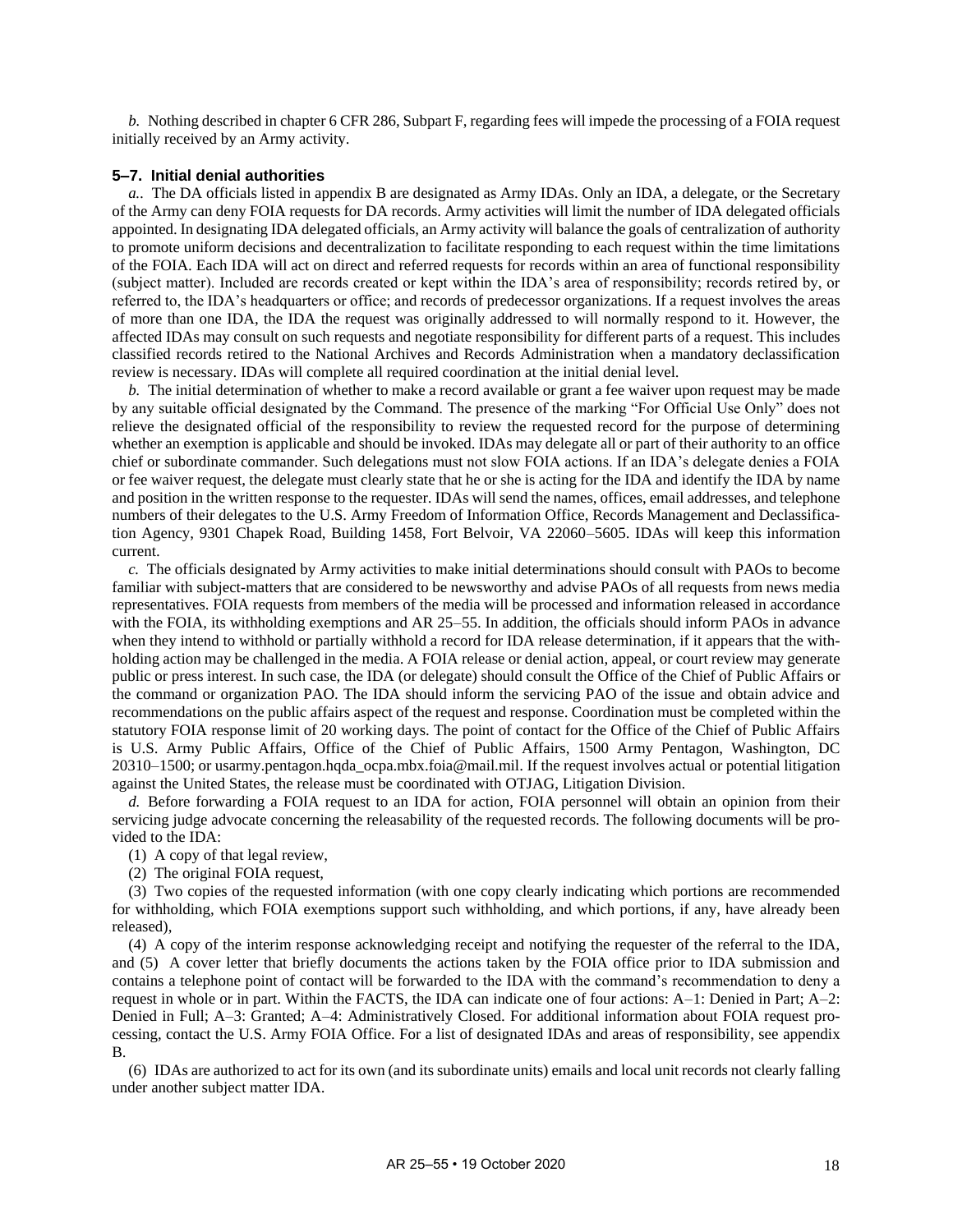#### <span id="page-23-0"></span>**5–8. Reasons for not releasing a record**

Reason for not complying with a request for a record as required by 5 USC  $552(a)(3)$ :

*a. No records.* A reasonable search of files failed to identify responsive records. The records custodian will prepare a detailed "no records" certificate or affidavit. This document must include, at a minimum, what areas or offices were searched, and how the search was conducted (manually, by computer, searched terms used, and so on). The records custodian will sign the "no records" certification and include his or her grade and title. The original document will be forwarded to the IDA with the FOIA request and any initial response sent to the requester.

*b. Referral.* The request is transferred to another Army activity, DOD Component, or Federal agency.

*c. Request withdrawn.* The requester withdraws the request.

*d. Fee-related reason.* The requester is unwilling to pay the fees associated with a request; the requester is past due in the payment of fees from a previous FOIA request; or the requester disagrees with the fee estimate.

*e. Records not reasonably described.* A record has not been described with sufficient particularity to enable the Army activity or DOD component to locate it by conducting a reasonable search.

*f. Not a proper freedom of information act request for some other reason.* The requester unreasonably failed to comply with procedural requirements, other than fee-related requirements, imposed by this regulation or the Army activity's supplementing regulations.

*g. Not an agency record.* The information requested is not a record within the meaning of the FOIA and this regulation.

*h. Duplicate request.* The request is a duplicate request (that is, a requester asks for the same information more than once). This includes identical requests received via different means (email, facsimile, mail, and courier) at the same or different times.

*i. Partial or total denial.* The record is denied in whole or in part in accordance with the exemptions set forth in the FOIA.

*j. Other (specify).* Any other reason a request does not comply with published rules, other than those outlined in this paragraph.

#### <span id="page-23-1"></span>**5–9. Reasonably segregable portions**

*a.* Although portions of some records may be denied, the remaining reasonably segregable portions may be released to the requester when the FOIA analyst can assume that a skillful and knowledgeable person could not reconstruct the redacted information. If indicating the extent of the deletion would harm an interest protected by an exemption, the amount of redacted information will be indicated on the released portion of paper records by the use of brackets or darkened areas indicating removal of information. No redacted areas will be left "white" without the use of brackets to show the boundary of redacted information.

*b.* In the case of electronic redaction, or redactions in audiovisual or microfiche records, if technically feasible, the amount of redacted information will be indicated at the place in the record the redaction was made, unless including the indication would harm an interest protected by the exemption under which the redaction is made. This redaction may be done by the use of brackets, shaded areas, or some other identifiable technique that will clearly show the limits of the redacted information.

*c.* When a record is denied in full, the response advising the requester of that determination will specifically state that it is not possible to reasonably segregate portions of the record for release.

#### <span id="page-23-2"></span>**5–10. Processing requests**

*a. General.* In general and to the extent practicable, Army activities will communicate with requesters having access to the Internet using electronic means, such as email or web portal.

(1) Acknowledgments of requests. Army activities will acknowledge requests in writing and assign individualized tracking numbers. Activities will include these tracking numbers and any tracking numbers used by FOIA requesters in all correspondence.

(2) Estimated dates of completion and interim responses. Upon request, Army activities will provide an estimated date by which the activity expects to provide a response to the requester. If a request involves a voluminous amount of material or searches in multiple locations, the Army activity may provide interim responses, releasing the records on a rolling basis.

(3) Grants of requests. Once an Army activity makes a determination to grant a request in whole or in part, it will notify the requester in writing. The Army activity will also inform the requester:

*(a)* Of any fees charged, waived, or not received in accordance with this regulation and 32 CFR 286; and

*(b)* That they may contact the Army FOIA Public Liaison or Office of Government Information Services for further assistance or to discuss any aspect of their request.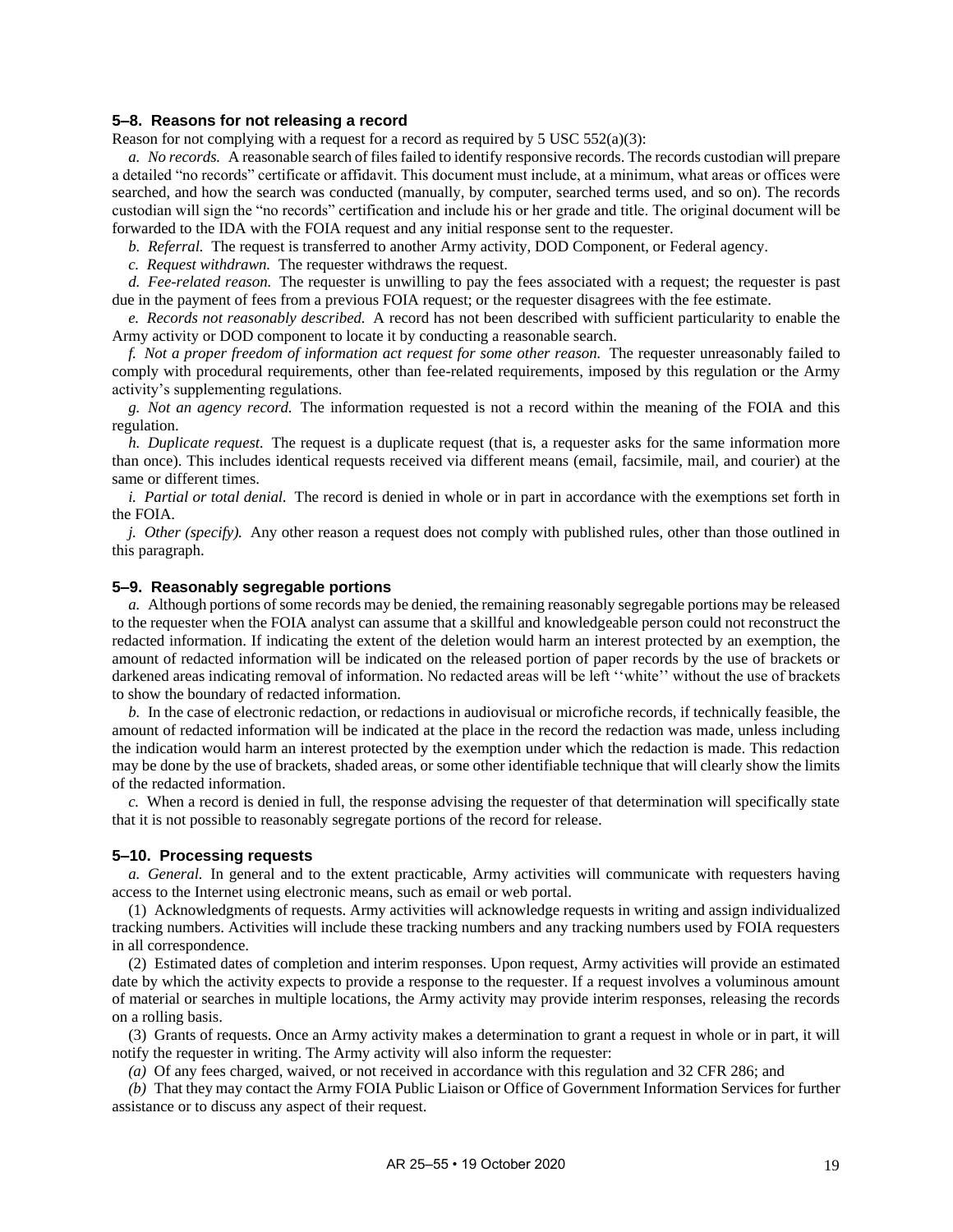*b. Determinations.* Whenever possible, determinations to release or deny a record will be made and the decision reported to the requester within 20 working days of receipt of a proper request by the official designated to respond. When an Army activity has a significant number of pending requests which prevent a response determination within the 20 working day period, the requester will be sent an interim response advising whether the request qualifies for the fast or slow track within the Army activity's multitrack processing system. For a request that a written notice has extended the time limits by 10 additional working days, see [paragraph](#page-25-1) 5–12.

(1) When a decision is made to release a record, a copy should promptly be made available to the requester once he or she has complied with procedural requirements. The Army activity will make reasonable efforts to:

*(a)* Provide the record in any form or format requested if the record is readily reproducible in that form or format in the component's automated system.

*(b)* Provide records in a form that is reasonably usable.

- *(c)* Maintain records in forms and formats that are reproducible.
- *(d)* Use available office equipment to digitally reproduce hard copy records onto digital media.

(2) The Army activity has not met the readily reproducible criterion if it must outsource or expend significant resources to reproduce a record into the requested format. In responding to FOIA requests for records, the activity will make reasonable efforts to search for records in electronic form or format if maintained in automated systems, except when such efforts would significantly interfere with the operation of the automated systems. The Army activity will make such determinations on a case-by-case basis.

(3) When a request for a record is denied in whole or in part, the official designated to respond will inform the requester in writing of the name and title or position of the official who made the determination, and will explain the basis for the determination in enough detail to permit the requester to make a decision concerning appeal. The requester will be informed of the exemptions the denial is based on, including a brief statement describing what the exemption(s) cover. When the initial denial is based in whole or in part on a security classification, the explanation should include a summary of the applicable Executive order criteria for classification, as well as an explanation, to the extent reasonably feasible, of how those criteria apply to the particular record in question. The requester will also be advised of the procedures for appealing an unfavorable determination to the appropriate appellate authority for that Army activity. The IDA will inform the requester of the right to appeal the IDA's decision within 90 days and of the procedures to submit an appeal to the IDA.

(4) The final response to the requester should contain information concerning the fee status of the request, when applicable, consistent with the provisions of 32 CFR 286. When a requester is assessed fees for processing a request, the requester's fee category will be specified in the response letter. Activities also will provide the requester with a complete cost breakdown (for example, 115 pages of office reproduction at 15 cents a page, 5 minutes of computer search time at \$43.50 a minute, 3 hours of professional level search at \$48.00 per hour) in the response letter.

(5) The explanation of the substantive basis for a denial will include specific citation of the statutory exemption applied under provisions of this part; (for example, 5 USC 552 (b)(1)). Merely referring to a classification, to an ''FOUO'' marking on the requested record, or to an Army regulation does not constitute a proper citation or explanation of the basis for invoking an exemption.

(6) When the time for response becomes an issue, the official responsible for replying will acknowledge to the requester the date of receipt of the request.

(7) When denying a request for records, in whole or in part, an Army activity will make a reasonable effort to estimate the volume of the records denied and give the estimate to the requester, unless providing such an estimate would harm an interest protected by a FOIA exemption. This estimate should be in number of pages or some other reasonable form of estimation, unless the volume is otherwise indicated through deletions on records disclosed in part.

(8) When denying a request for records in accordance with a statute qualifying as a FOIA exemption 3 statute, Army activities will state the particular statute it relied on to deny the information.

*c. Denials (adverse determinations).* An Army activity will notify the requester in writing when records are exempt, in whole or part; the request does not reasonably describe the records sought; the information requested is not a record subject to the FOIA; the requested record does not exist, cannot be located, or has been destroyed; or the requested record is not readily reproducible in the form or format the requester seeks. Adverse determinations also include denials involving fees, fee waiver matters, or denials of requests for expedited processing.

*d. Content of denial.* The denial will include:

(1) The name and title or position of the IDA;

(2) A brief statement of the reasons for the denial, including any FOIA exemption the Army activity applied in denying the request;

(3) For any information denied under Exemption 1, the applicable section or sections of the appropriate Executive order on classification that establishing continued classification of the information;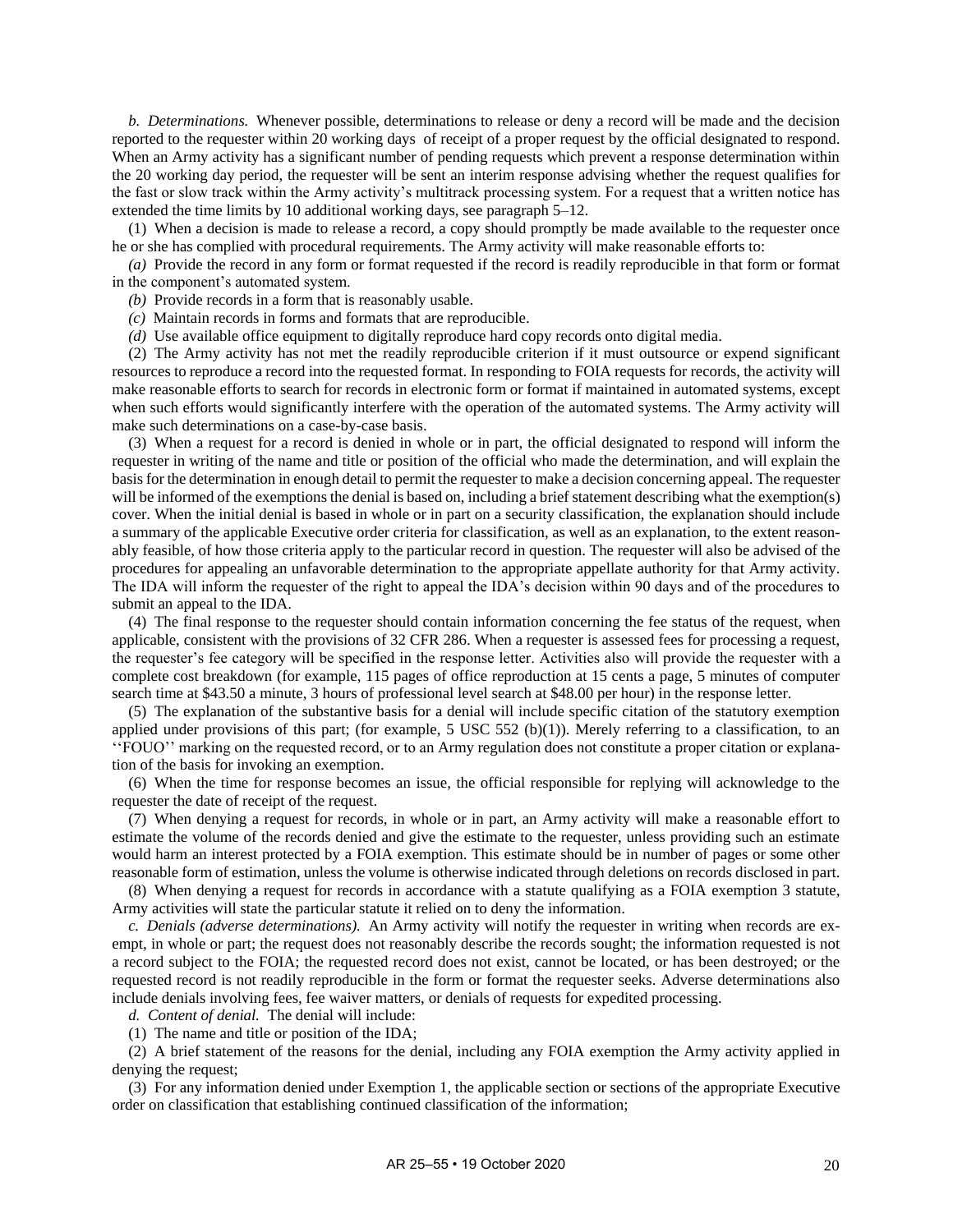(4) For any information denied under Exemption 3, the specific statute relied on to deny the information along with a short description of the statute.

(5) A statement that the requester must appeal no later than 90 days after the date of the denial and instructions on how to appeal to the Army activity's appellate authority. The instructions will include the appellate authority's duty title, the mailing address for the appeal, and instructions on how to the requester can appeal electronically; and

(6) A statement advising the requester of the right to seek dispute resolution services from the Army FOIA Public Liaison or the Office of Government Information Services.

*e. Markings on released documents.* Records disclosed in part will be marked clearly to show the amount of information deleted and the exemption under which the deletion was made unless doing so would harm an interest protected by an applicable exemption. The location of the information deleted also will be indicated on the record, if technically feasible.

*f. Use of record exclusions.*

(1) In the event an Army activity identifies records that may be subject to exclusion from the requirements of FOIA pursuant to 5 USC 552(c), the Army activity must confer with the Directorate for Oversight and Compliance (known as the DoD FOIA Policy Office), which will confer with the Department of Justice, Office of Information Policy, to obtain approval to apply the exclusion.

(2) An Army activity invoking an exclusion will maintain an administrative record of the process of invocation and approval of the exclusion by Office of Information Policy.

*g. Consultation.* Final denial by an IDA involving issues not previously resolved, or that the Army activity knows to be inconsistent with rulings of other DOD components, should not be made without consulting the IDA's servicing legal office and/or the Army FOIA Office.

#### <span id="page-25-0"></span>**5–11. Aggregating Freedom of Information Act requests**

*a.* Army activities may aggregate requests by the same requester, or by a group of requesters acting in concert, if they believe such requests actually constitute a single request, and the requests involve clearly related matters. If requests are aggregated under these conditions, the requester or requesters will be so notified*.*

*b.* When an Army activity reasonably believes that a FOIA requester, or group of requesters acting in concert, is trying to break a FOIA request down into a series of requests to avoid the assessment of fees, the activity may aggregate any such FOIA requests and charge accordingly. For example, if a FOIA requester considered ''other'' for fee purposes files multiple FOIA requests at the same time, with each request seeking portions of a document or documents, solely to avoid payment of fees, the activity may aggregate the requests.

(1) In determining whether this belief would be reasonable, activities should consider the time period over which the FOIA requests are submitted. It is reasonable to presume that multiple FOIA requests of this type made within a 30-day period were made to avoid fees. For FOIA requests made over a longer period, however, such a presumption becomes harder to sustain and Army activities must have a solid basis for determining that aggregation is warranted in such cases.

(2) Before aggregating FOIA requests from more than one requester, Army activities must have a basis to conclude that the requesters are acting both in concert and specifically to avoid the payment of fees.

(3) Army activities will not aggregate multiple FOIA requests on unrelated subjects from one FOIA requester.

*c.* If a requester files multiple requests at the same time, each seeking portions of a document or documents, solely to avoid the payment of fees, Army activities may aggregate those requests.

#### <span id="page-25-1"></span>**5–12. Extension of time**

In unusual circumstances, when additional time is needed to respond to a FOIA request, an Army activity will acknowledge a request in writing within 20 working days; describe the circumstances requiring the delay; and indicate the anticipated date, not to exceed 10 additional working days, for a substantive response.

*a.* When a written notice has extended the response time limits by 10 additional working days, and the activity determines that it cannot make a response determination within that additional 10 working day period, the activity will notify the requester and give them an opportunity to either limit the scope of the request so that it can be processed within the extended time limit, or to arrange an alternative time frame for processing the request or a modified request. A court will consider a requester's refusal to reasonably modify a request, or to arrange for an alternative time frame, when determining whether exceptional circumstances exist with respect to the Army activity's backlog of requests.

*b.* Unusual circumstances that may justify delay are the need to: (i) search for and collect the requested records from other facilities that are separate from the office determined responsible for a release or denial decision on the requested information; (ii) search for, collect, and appropriately examine a voluminous amount of separate and distinct records which are requested in a single request; and (iii) consultation, which will be conducted with all practicable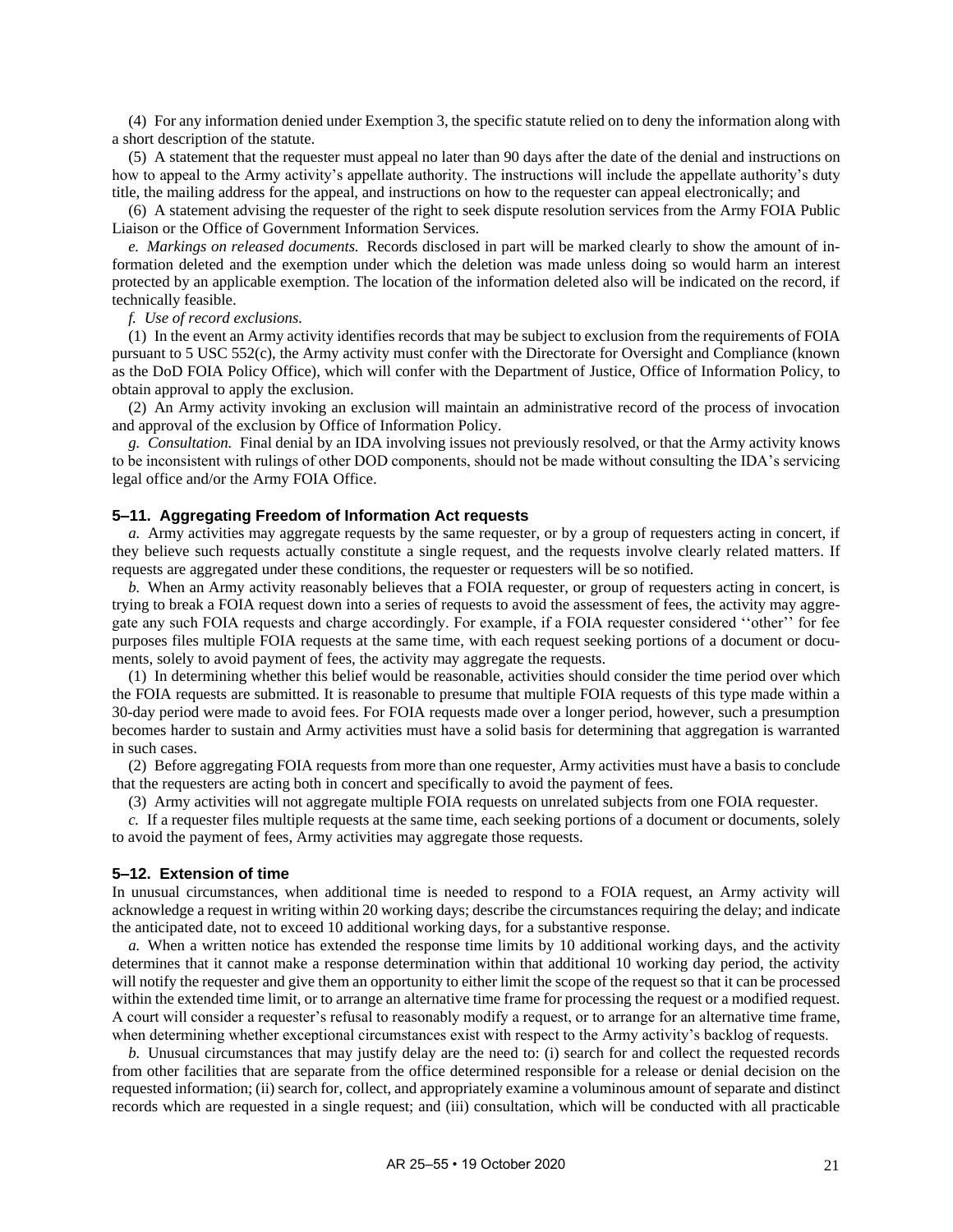speed, with other agencies having a substantial interest in the determination of the request, or among two or more Army activities or DOD components having a substantial subject-matter interest in the request.

*c.* In cases where the statutory time limits cannot be met and no extension of time has been agreed to, the inability to process any part of the request within the specified time should be explained and agreed to in writing by the requester. It should be made clear that any such agreement does not prejudice the right of the requester to appeal the initial decision after it is made. Army activities are reminded that the requester still retains the right to treat this delay as a de facto denial with full administrative remedies. The cognizant FOIA office is responsible for coordinating an extension of time with the requester.

#### <span id="page-26-0"></span>**5–13. Misdirected requests**

*a.* Misdirected requests will be forwarded promptly to the Army activity or other Federal agency with the responsibility for the records requested. The period allowed for responding to the misdirected request will begin when one of the following occurs:

(1) When received by the Army activity holding the requested records; or

(2) Not later than ten days after receipt by any Army activity authorized by this regulation to received FOIA requests.

*b.* For additional information, see 32 CFR, Subpart 286.6. If a request is merely misaddressed, and the receiving Army activity or DOD component simply advises the requester of the error and refers the request to the appropriate Army activity or DOD component, it will not be considered a no record determination.

#### <span id="page-26-1"></span>**5–14. Records of Non-U.S. Government source**

*a. Designation of confidential commercial information.*

(1) Pursuant to Executive Order 12600 of June 23, 1987, 52 Federal Register 23781, *Predisclosure Notification Procedures for Confidential Commercial Information*, the Army activity will promptly notify the submitter of commercial trade secrets, financial information, or privileged or confidential data whenever such information is requested under FOIA. The FOIA requester must also be notified that the submitter of the information is entitled to such a notice and will be provided an opportunity to object to the release of the requested information. Submitter means any person or entity who provides confidential commercial information to the government. The term "submitter" includes, but is not limited to, corporations, state governments, and foreign governments.

(2) Submitters of confidential commercial information should be provided the opportunity to use good faith efforts to designate by appropriate markings, at the time of submission, any portion of data it considers to be protected under FOIA Exemption 4 and how long such designation should exist. These designations will expire 10 years after the date of the submission, unless the submitter requests and provides justification for a longer designation period.

(3) The final release or withholding decision on the documents requested remains with the FOIA IDA after consideration of the justification provided by the submitter and any impairment to the agency's procurement process that may occur if the information were to be released.

(4) In cases involving a voluminous number of submitters, the Army activity may post or publish a notice in a place or manner reasonably likely to inform the submitters of the proposed disclosure instead of sending individual notifications.

(5) Notice to submitters should include an official letter with specific directions and the suspense date for responding. Specifics required in the letter include:

- *(a)* The name of the requester.
- *(b)* A description of the requested information.
- *(c)* A copy of the requested information.
- *(d)* Reasonable amount of time (30 days)for the submitter to respond to the notice.

*(e)* An explanation informing the submitter that they must provide a written, detailed description of the specific information and exactly how disclosure of the requested information would cause substantial harm to their present or future competitive position within the marketplace. The submitter must provide examples of how their competitors will use the information to place their organization in such a position.

*b.* Submitter notice and contract proposals. If the submitted information is a proposal in response to a solicitation for a competitive proposal, and the proposal is in the possession and control of DA (see 10 USC 2305(g)), the proposal will not be disclosed, and no submitter notification and subsequent analysis is required. The proposal will be withheld from public disclosure pursuant to 10 USC 2305(g) and FOIA exemption (b)(3). This statute does not apply to bids, unsolicited proposals, any proposal for a future phase of an ongoing activity, or disclosure to the offeror who submitted the proposal. In such situations, normal submitter notice will be conducted except for sealed bids that are opened and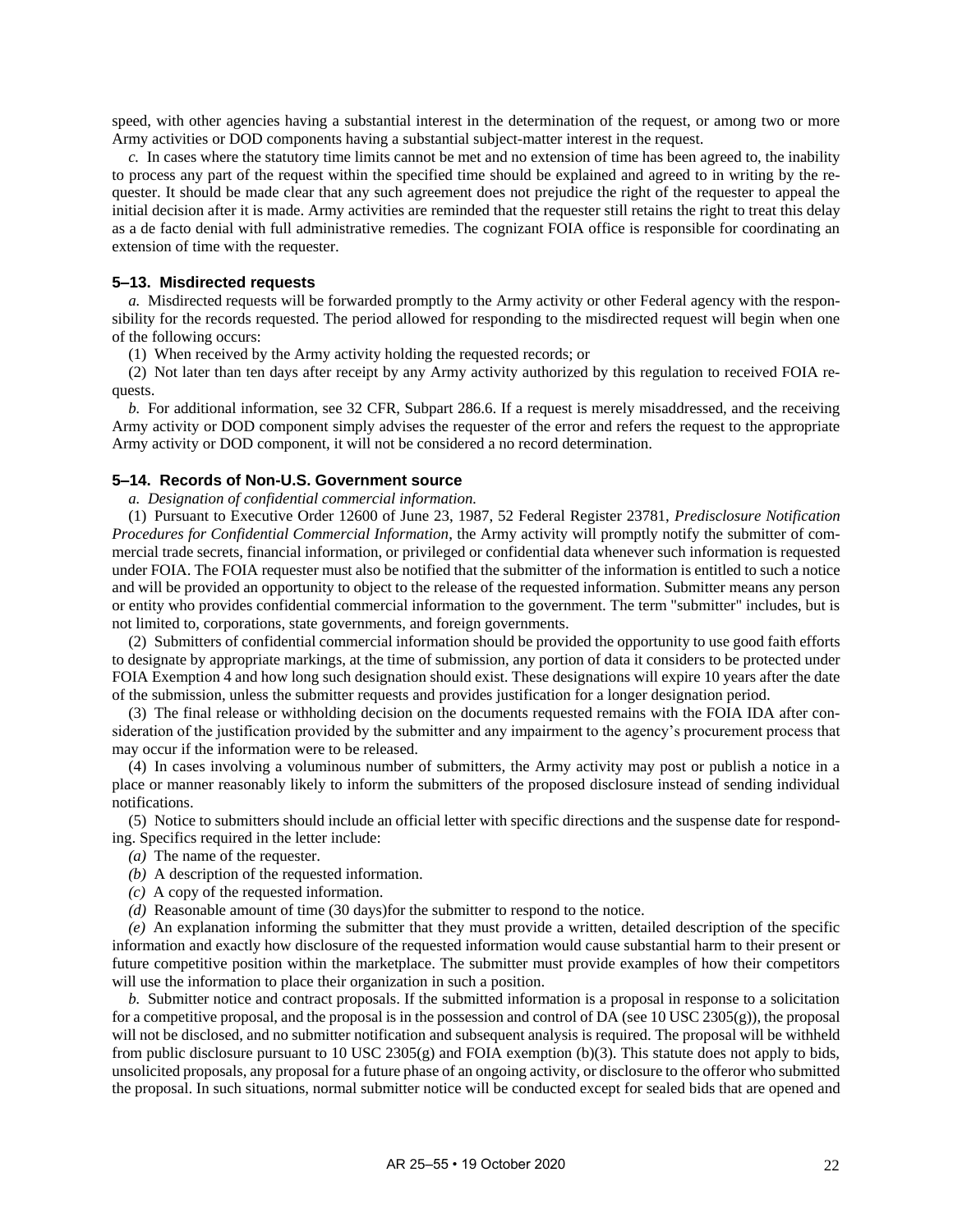read to the public. A proposal includes information contained in or originating from any proposal, including a technical, management, or cost proposal submitted by an offeror in response to solicitation for a competitive proposal. It does not include an offeror's name or total price or unit prices when set forth in a record other than the proposal itself. Both submitter notice and analysis in accordance with this section are required for exemption (b)(4) matters that are not specifically incorporated in 10 USC 2305(g).

*c.* A submitter who fails to respond to the notice within the time specified will be considered to have no objections to the disclosure of the requested information. The Army activity is under no requirement to notify the submitter or consider any objections received after the suspense has passed.

*d.* When a submitter responds to the Army activity within the time specified, the Army activity will consider the objections posed when drafting its final decision of release. Any information the submitter provides may be subject to future FOIA requests. The Army activity will endeavor to protect the submitter's proprietary data to the extent permitted by law.

*e.* When the Army activity decides to disclose information over the objection of the submitter, the activity is then required to notify the submitter within a reasonable amount of time (14 calendar days) before disclosure. The submitter should have ample opportunity to take whatever legal action it chooses to keep the records from disclosure. This Intent to Disclose Notice will include the following:

(1) The Army activity's reason why the submitter's objections did not warrant withholding of the information under FOIA Exemption 4.

(2) A copy of the information in the same format that the Army activity intends to disclose.

*f.* When a notice is not required.

(1) When the FOIA office determines that the documents are exempt from disclosure under FOIA and therefore, will not be disclosed.

(2) When the submitter of the information has provided justification that warrants withholding under Exemption 4.

(3) When the information has been lawfully published or officially made available previously to the public.

(4) The disclosure of the information is required by law other than the FOIA, by regulation, or in accordance with EO 12600.

*g. Freedom of Information Act litigation.*

(1) If an Army activity decides to withhold confidential commercial information, FOIA requesters, after exhausting their administrative rights through an appeal, may file suit in federal court for the disclosure of such information.

(2) If the requester files a lawsuit, the Army activity must promptly notify the submitter of the pending litigation.

*h. Requester notification.* Notification must be submitted to the FOIA requester when the following occurs:

(1) Any time an Army activity contacts the submitter of the information requested with the opportunity to provide justification to withhold disclosure.

(2) When the Army activity notifies the submitter of the information of its intent to release the requested information over the submitter's objections.

(3) Whenever the Army activity is notified that a submitter filed or intends to file a reverse FOIA lawsuit to prevent the disclosure of the requested information.

#### <span id="page-27-0"></span>**5–15. Appeals**

*a. General.* Requester may administratively appeal adverse determinations, which include the following:

(1) Records withheld, in part or in whole, because the initial denial authority considers them exempt under one or more FOIA exemptions;

(2) Disapproval of fee category claimed by a requester;

(3) Disapproval of a fee waiver or reduction of fees;

(4) Disputes regarding fee estimates;

(5) Disapproval of request for expedited processing;

(6) No record determinations;

(7) Lack of response to requester within the statutory time limits; or

(8) Any other determination the requester finds to be adverse in nature. The requester should submit an appeal in writing, citing the reasons for the appeal. The appeal should be sent to the IDA for forwarding to the proper appellate authority., The Office of the Army General Counsel (OGC) is the appellate authority for Regular Army, Army Reserve, Army National Guard records, records denied by the GC, AAFES, and those activities for which the Army is the executive agent for FOIA processing. The Director of Oversight and Compliance is the appellate authority for National Guard Bureau records. To avoid requesters submitting appeals directly to the appellate authority, IDAs should not include OGC's address in their response letters.

AR 25-55 • 19 October 2020 23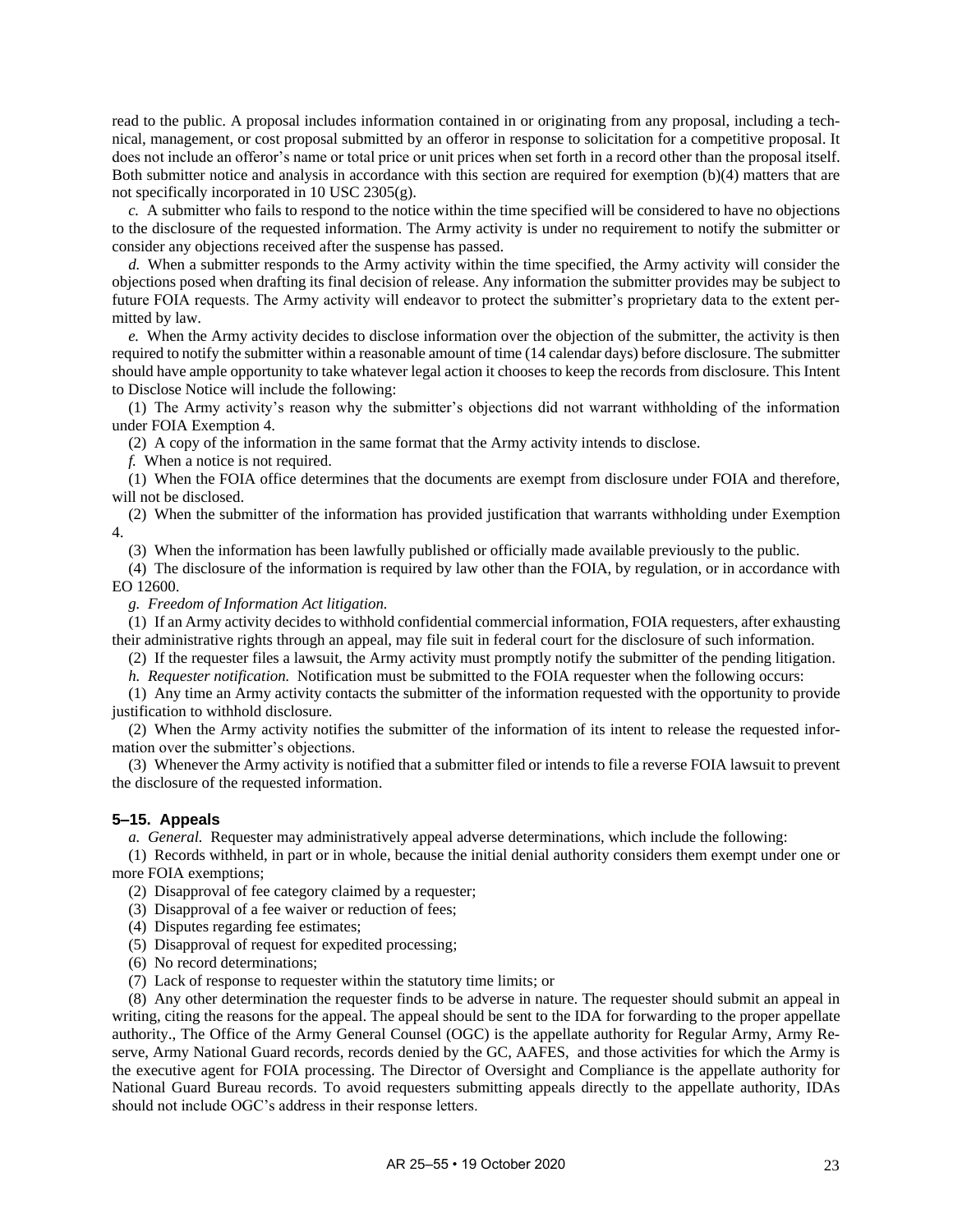*b.* Upon receipt of an appeal, an IDA will—

(1) Send the appeal to OGC, together with a copy of the documents relevant to the appeal. The appeal should be accompanied by a copy of the response letter denying the initial request. The cover letter will list all attachments and describe from where the records were obtained (if from a PA system of records, include the applicable System of Record Notice). If a file does not include any of the attachments described below, include the tab, and insert a page marked ''not applicable'' or ''not used.'' The order and contents of FOIA file attachments are as follows:

*(a) Tab A or 1.* The original FOIA request and envelope (if applicable);

*(b) Tab B or 2.* The IDA denial letter;

*(c) Tab C or 3.* Copies of all responsive records, redacted and unredacted, single-sided; with the portions released and denied to the requester clearly marked;

*(d) Tab D or 4.* Copies of administrative processing documents, including extension letters and ''no records'' certificates, in chronological order; and

*(e) Tab E or 5.* Legal opinions(s).

(2) Assist OGC personnel as requested during the consideration of the appeal.

*c. Time of receipt.* A FOIA appeal has been received by the Army when it reaches the IDA.

*d. Time limits.* The requester will be advised to file an appeal so that it is postmarked no later than 90 calendar days after the date of the initial denial letter. If an appeal is not received, or if the appeal is postmarked after the conclusion of this 90-day period, the case may be considered closed. However, exceptions may be considered on a case-by-case basis. In cases where the requester is provided several incremental determinations for a single request, the time for the appeal will not begin until the date of the final response. Records that are denied will be retained for a period of 6 years to meet the statute of limitations requirement. Final determinations on appeals normally will be made within 20 working days after receipt. When the appellate authority has a significant number of appeals preventing a response determination within 20 working days, the appeals will be processed in a multitrack processing system, based at a minimum, on the three processing tracks established for initial requests. All the provisions of the FOIA apply also to appeals of initial denials, to include establishing additional processing queues as needed.

*e. Response to the requester.* When OGC makes a final determination to release all or a portion of records an IDA withheld, a written response and copy of the records so released should be forwarded promptly to the requester after compliance with any preliminary procedural requirements, such as payment of fees. Final denial or partial denial of an appeal must be made in writing by the appellate authority or by a designated representative. At a minimum, the appeal denial or partial denial response will include:

(1) An explanation of the basis for the refusal in writing.

(2) When the final refusal is based in whole or in part on a security classification, the explanation will include a determination that the record meets the cited criteria and rationale of the governing Executive order, and that this determination is based on a declassification review, with the explanation of how that review confirmed the continuing validity of the security classification.

(3) The final denial will include the name and title or position of the official responsible for the denial.

(4) In the case of an appeal for a total denial of records, the response will advise the requester that the information being denied does not contain meaningful portions that are reasonably segregable.

(5) The response will advise the requester of the right to judicial review.

#### <span id="page-28-0"></span>**5–16. Timelines for appeals**

The Army has received an appeal when the appeal reaches the IDA that issued the denial response to the requester. The IDA will forward the appeal to the proper appellate authority (OGC, except for FOIAs processed by the National Guard Bureau) with all required attachments (se[e para 5–15\)](#page-27-0). Misdirected appeals should be referred expeditiously to the proper appellate authority. Final determinations on appeals normally will be made within 20 working days after receipt. If an appeal determination and notification cannot be made within 20 working days, the appellate authority will acknowledge to the requester, in writing, the date of receipt of the appeal, the circumstances surrounding the delay, and the anticipated date for substantive response. Requesters will be advised that, if the delay exceeds the statutory extension provision or is for reasons other than unusual circumstances, they may consider their administrative remedies exhausted. They may, however, without prejudicing their right of judicial remedy, await a substantive response. The Army appellate authority will continue to process the case expeditiously.

#### <span id="page-28-1"></span>**5–17. Judicial actions**

*a.* This section states current legal and procedural rules for the convenience of the reader. This statement of rules does not create rights or remedies not otherwise available, nor does it bind DA or DOD to particular judicial interpretations or procedures. A requester may seek an order from a U.S. District Court to compel release of a record after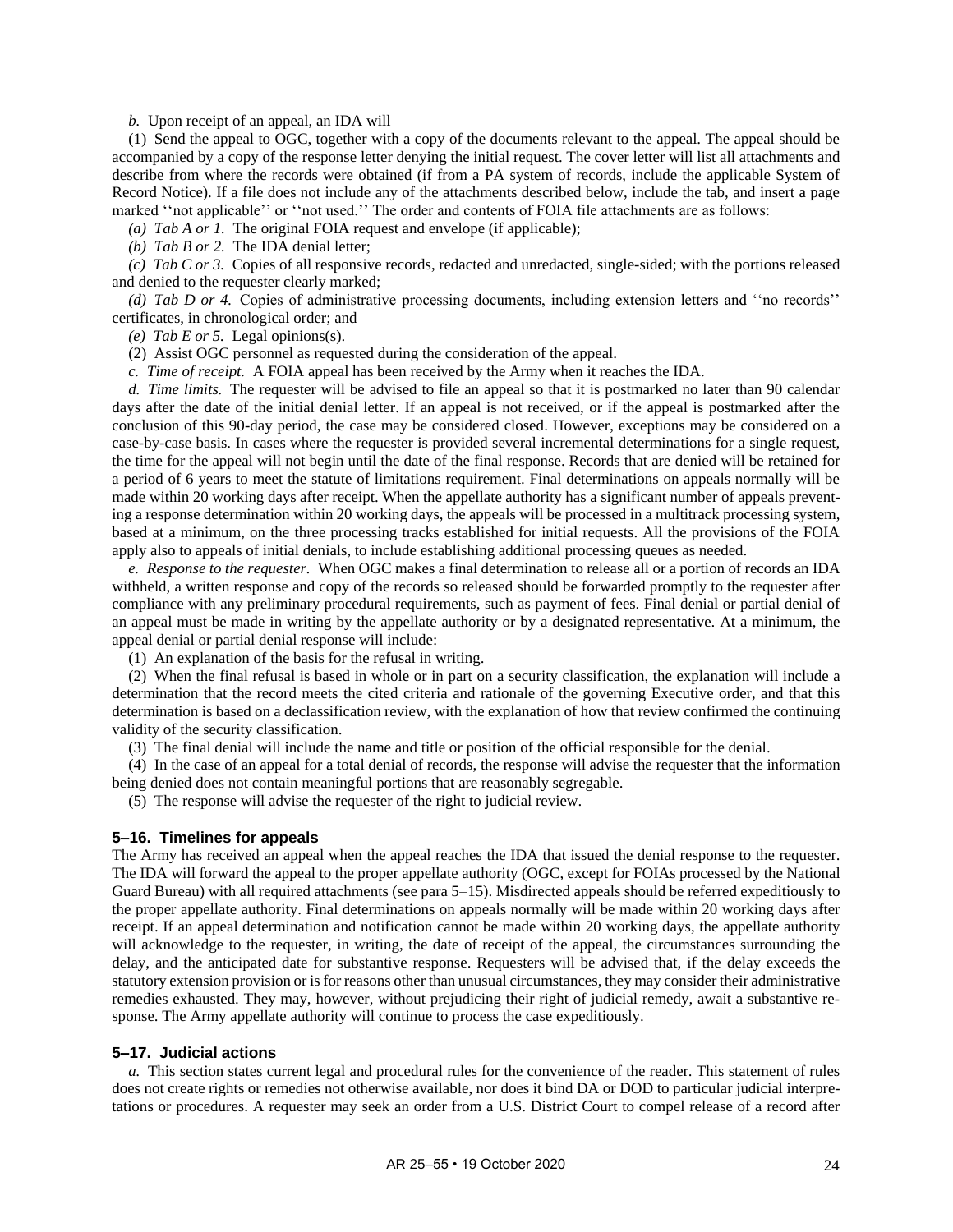administrative remedies have been exhausted; that is, when refused a record by the appellate authority or when the Army activity has failed to respond within the time limits prescribed by the FOIA and in this regulation.

*b.* The requester may bring suit in the U.S. District Court where the requester resides or has a place of business, the district where the record is located, or the District of Columbia.

*c.* The burden of proof is on the Army activity to justify its refusal to provide a record. The court will evaluate the case *de novo* (anew) and may elect to examine any requested record *in camera* (in private) to determine whether the denial was justified.

*d.* When an Army activity has failed to make a determination within the statutory time limits but can demonstrate due diligence in exceptional circumstances, such as negotiating with the requester to modify the scope of the request, the court may retain jurisdiction and allow the activity additional time to complete its review of the records.

(1) If the court determines that the requester's complaint is substantially correct, it may require the U.S. to pay reasonable attorney fees and other litigation costs.

(2) When the court orders the release of denied records, it may also issue a written finding that the circumstances surrounding the withholding raise questions whether activity civilian personnel acted arbitrarily and capriciously. In these cases, the special counsel of the Merit System Protection Board will conduct an investigation to determine whether disciplinary action is warranted. The activity is obligated to take the action the special counsel recommends.

(3) The court may cite the responsible official for contempt when an Army activity fails to comply with a court order to produce records that it determines have been withheld improperly.

*e. Freedom of information act lawsuits.* In general, FOIA lawsuits can be categorized as follows: failure to respond to a request within time frames established in the FOIA statute; challenge to the adequacy of search for responsive records; challenge to the application of a FOIA exemption; and procedural challenges, such as the application of waiver of fees. The following guidance is intended to cover all categories of complaints. In responding to litigation support requests, bear in mind the type of complaint that has given rise to the lawsuit and provide information that addresses the specific reason(s) for the complaint.

(1) FOIA litigation. For the Army, under the general oversight of OGC, FOIA litigation is the responsibility of the U.S. Army Legal Services Agency (USALSA), Litigation Division, General Litigation Branch. If you are notified of a FOIA lawsuit involving the Army, immediately contact the Litigation Branch at: U.S. Army Legal Services Agency, General Litigation Branch, (JALS–LT), 9275 Gunston Road, Fort Belvoir, VA 22060. The Army activity is responsible for forwarding a copy of the complaint to OGC, OTJAG Administrative Law (Government Information Practices), and to the DA FOIA Office.

(2) Each request for a record that may be affected by pending litigation involving the United States will be referred to the Staff Judge Advocate or legal officer of the command. He or she will promptly inform the General Litigation Branch of the substance of the request and the content of the record requested. If information is released for use in litigation involving the United States, the Chief, Army Litigation Division, must be advised of the release in accordance with AR 27–40. Information or records normally exempted from release (such as personnel and medical records) may be releasable to the judge or court concerned for use in litigation to which the United States is not a party. Refer such requests to the local Staff Judge Advocate or legal officer, who will coordinate with the General Litigation Branch.

(3) The General Litigation Branch will provide guidance on gathering information and assembling a litigation report necessary to respond to FOIA litigation.

(4) Personnel responsible for processing FOIA requests at the DA activity level will be aware of both ongoing and past litigation under the FOIA. Such information will provide management insights into the use of the nine exemptions by Army personnel.

*f.* Litigation reports for FOIA lawsuits. If required, see AR 27–40 for general guidance on litigation reports.

#### <span id="page-29-0"></span>**5–18. Tort claims and contract disputes**

This section provides specific guidance for tort claims and contract disputes. Release of information or records is subject to the time limitations prescribed by the FOIA. The requester must be advised of the reasons for non-release or referral.

*a. Tort claims.* A claimant or a claimant's attorney may request a record that relates to a pending administrative tort claim filed against DA. Refer such requests promptly to the claims approving or settlement authority that has monetary jurisdiction over the pending claim. These authorities will follow AR 27–20. The request may concern an incident where the pending claim is not as large as a potential claim. In such a case, refer the request to the authority that has monetary jurisdiction over the potential claim. A potential claimant or the attorney may request information under circumstances clearly indicating that it will be used to file a tort claim, although none has yet been filed. Refer such requests to the Staff Judge Advocate or legal officer of the command. That authority, when subordinate, will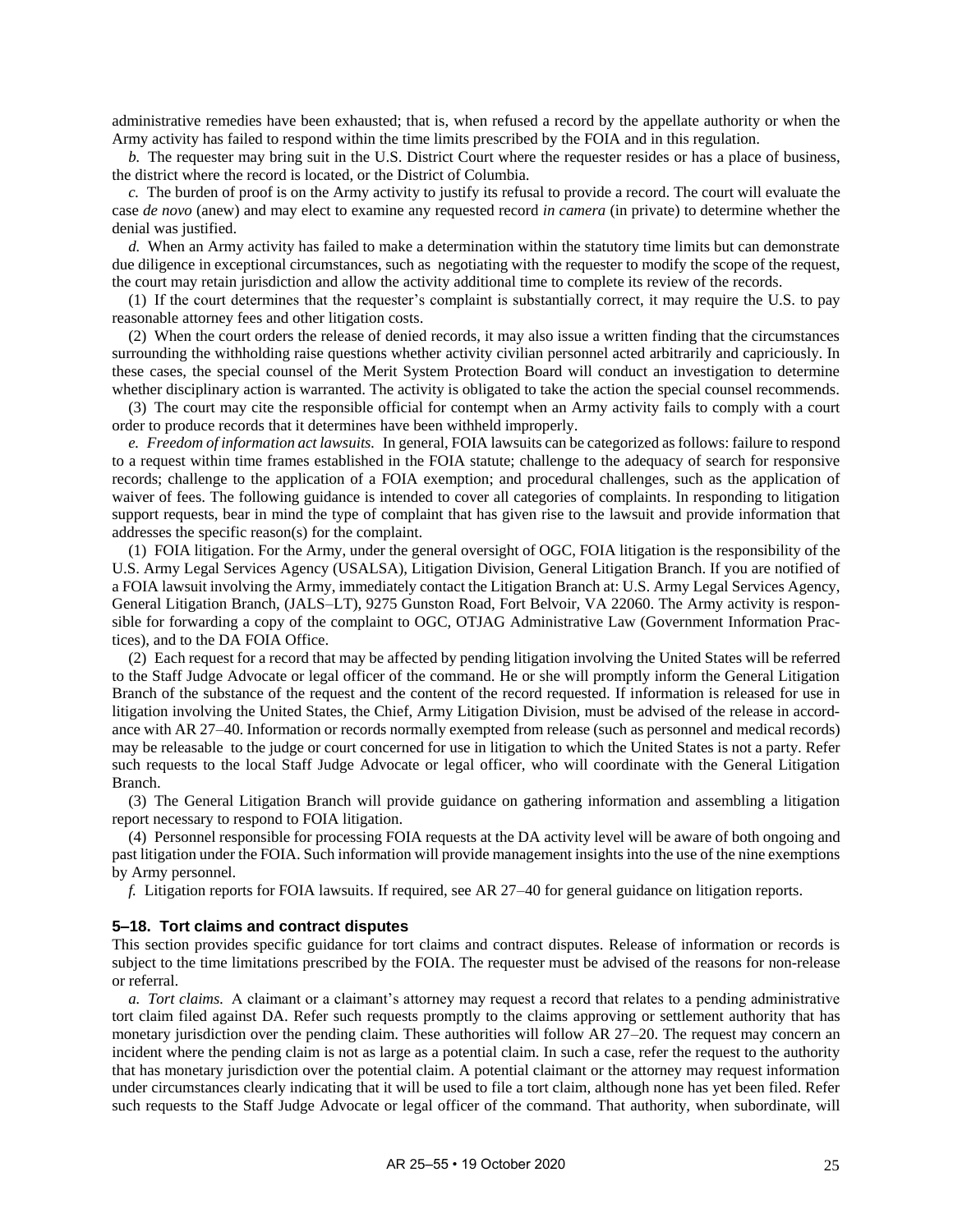promptly inform the Chief, U.S. Army Claims Service, of the substance of the request and the content of the record. (Mailing address: U.S. Army Claims Service (JACS–TCC), Fort George G. Meade, MD 20755–5360.) IDAs who receive requests will refer them directly to the Chief, U.S. Army Claims Service. They will also advise the requester of the referral and the basis for it. The Chief, U.S. Army Claims Service, will process requests according to this regulation and AR 27–20.

*b. Contract disputes.* Each request for a record that relates to a potential contract dispute or a dispute that has not reached final decision by the contracting officer will be treated as a request for procurement records and not as litigation. However, t FOIA officials will consider the effect of release on the potential dispute. FOIA officials may consult with the Legal Services Agency, Contract Appeals Division. (Mailing address: U.S. Army Legal Services Agency (JALS–CA), 9275 Gunston Road, Fort Belvoir, VA 22060). If the request is for a record that relates to a pending contract appeal to the Armed Services Board of Contract Appeals, or to a final decision that is still subject to appeal (that is, 90 days have not lapsed since the contractor received the final decision), then the request will be treated as involving a contract dispute, and referred to USALSA, Contract Appeals Division.

# <span id="page-30-1"></span>**5–19. Non-U.S. Government source information for judicial actions**

A requester may bring suit in a U.S. District Court to compel the release of records obtained from a non-Government source or records based on information obtained from a non-Government source. Such source will be notified promptly of the court action. When the source advises that it is seeking court action to prevent release, the Army activity will defer answering or otherwise pleading to the complainant as long as permitted by the court or until a decision is rendered in the court action of the source, whichever is sooner. In addition, make sure to advise USALSA Litigation Division.

# <span id="page-30-0"></span>**Chapter 6 Fee Schedules and Procedures**

# <span id="page-30-2"></span>**6–1. General Provisions**

Army activities will process fees for requested records under the FOIA in accordance with the provisions of this regulation, 32 CFR 286, and DODM 5400.07**.** For detailed information about fee rates, computation of fess, costs for special services, and refunds, see Subparts 286.28, 286.29, and 286.30 of 32 CFR 286 (DoD Freedom of Information Act Program).

# <span id="page-30-3"></span>**6–2. Processing the receipt of Freedom of Information Act fees**

*a.* The Treasurer of the United States has established two accounts for FOIA receipts. These accounts will be used for depositing all FOIA receipts, except for those receipts for FOIA requests processed by Army Working Capital Fund and nonappropriated fund activities. Activities should coordinate with their servicing finance office to establish procedures for depositing FOIA receipts to the applicable fund and to ensure they are employing the proper collection procedures.

(1) Receipt account 3210 (Fees and Other Charges for Services, FOIA). This account is used to deposit search fees, and fees for duplication and reviewing records to satisfy requests.

(2) Receipt account 3210 (Sale of publications and reproductions, FOIA). This account is used when depositing funds received from providing existing publications and funds meeting the Receipt Account Series description found in the Federal Account Symbols and Titles.

*b.* All money orders or checks remitting FOIA fees should be made payable to the U.S. Treasury.

*c.* See the DOD Financial Management Regulation, Volume 2B for guidelines for processing Army Working Capital Fund FOIA receipts.

# <span id="page-30-4"></span>**6–3. Processing nonappropriated fund fees**

*a.* Collection of nonappropriated fund (NAF) fees for the Army and Air Force Exchange Service are not made payable to the U.S. Treasury.

(1) Army and Air Force Exchange Service: Collection of all funds remitted for Exchange FOIA processing should be payable to the "Army and Air Force Exchange Service."

(2) All FOIA invoices are processed by the Exchange Office of the General Counsel and presented to the requester either at the time of final response or when advance payment is required by statute in accordance with 5 USC  $552(4)(A)(v)$ .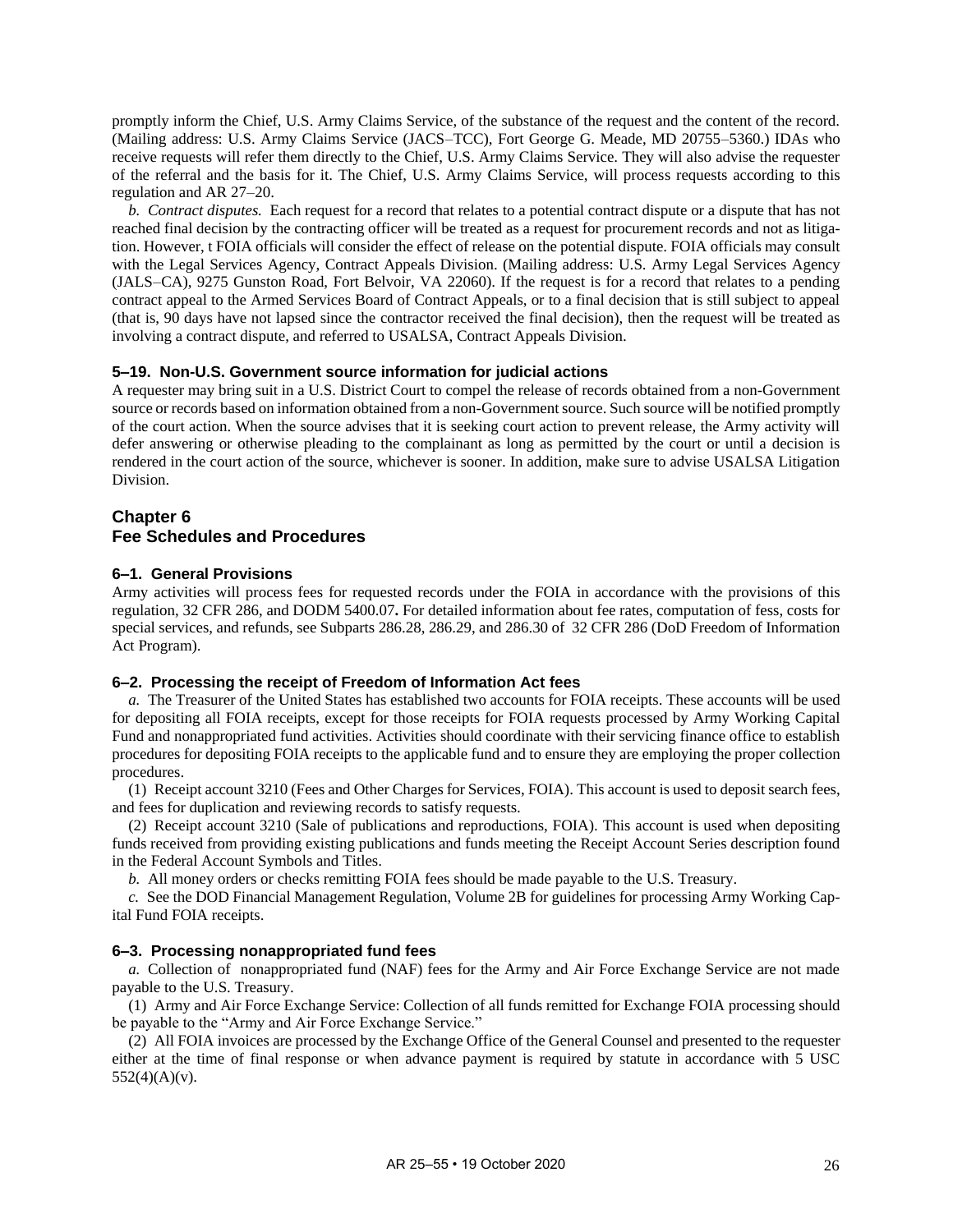(3) Remittances are accepted in U.S. Dollars by check or money order at the following address: Army and Air Force Exchange Service, Office of General Counsel – FOIA, 3911 S. Walton Walker Blvd., Dallas, TX 75236–1598. Other payment options are available upon request.

*b.* Collection of Army non-appropriated funds (NAF) for Headquarters, U.S. Army Installation Management Command (HQ IMCOM) and its garrisons are not reported to or made payable to the U.S. Treasury.

(1) Collection of Army NAF fees from FOIA requests to NAF morale, welfare, and recreation (MWR) activities at HQ IMCOM and its garrisons are processed as follows:

*(a)* Garrisons: Requester fees are remitted by check or money order to the applicable garrison FOIA office address and the checks or money orders are made payable to "location MWR" for the amount on the DD Form 2086. The financial office will deposit the check or money order in the NAF Financial Management Support Services Office.

*(b)* HQ IMCOM: When NAF fees are collected at HQ IMCOM, the remittance check is made payable to "IMCOM G9 MWR" and sent to the following address: HQ US Army Installation Management Command, FOIA Office, 2405 Gun Shed Road, Joint Base Fort Sam Houston, Texas 78234–1223.

*c.* A copy of the garrison or HQ IMCOM NAF MWR invoice and a copy of the DD Form 2086 should be attached to the Request for Fee Letter that goes to the requester asking for fee payment.

# <span id="page-31-0"></span>**Chapter 7 Education and Training**

# <span id="page-31-1"></span>**7–1. Purpose**

The purpose of the education and training programs is to promote a positive attitude among Army personnel and raise the level of understanding and appreciation of the DOD FOIA Program, thus improving interaction with members of the public, transparency, and public trust in DOD.

# <span id="page-31-2"></span>**7–2. Responsibility**

The head of each activity is responsible for the establishment of education and training programs on the provisions of FOIA and the requirements of this regulation. The education programs should be targeted toward all members of the command to develop a general understanding and appreciation of the Army FOIA Program. The training programs should be focused on those personnel who are involved in the day-to-day processing of FOIA requests, and should provide a thorough understanding of the procedures outlined in this regulation.

# <span id="page-31-3"></span>**7–3. Implementation**

To ensure uniformity of interpretation, all major education and training programs concerning the implementation of this regulation should be coordinated with the DA FOIA Office, which in turn will coordinate with the Defense Freedom of Information Act Policy Office (DFOIPO) as needed.

# <span id="page-31-4"></span>**7–4. Scope and principles**

Each Army activity will design its FOIA education and training programs to fit the particular requirements of personnel dependent on their degree of involvement in the implementation of this regulation. The FOIA training program should be designed to accomplish these objectives:

*a.* Familiarize personnel with the requirements of the FOIA and its implementation as specified by FOIA legislation, DODD 5400.07, and this regulation.

*b.* Instruct personnel, who act in FOIA matters, in the provisions of this regulation, advising them of the legal hazards involved and the strict prohibition against the arbitrary withholding of information.

*c.* Provide for the procedural and legal guidance and instruction, as may be required, in the discharge of the responsibilities of initial denial and appellate authorities.

*d.* Advise personnel of the consequences of noncompliance with the FOIA.

# <span id="page-31-5"></span>**7–5. Web-based Freedom of Information Case Tracking System training**

The FACTS includes a web-based tutorial that covers the most commonly-used features of the system (accessible to registered FACTS users). This tutorial has several modules focused on how to use the FACTS System.

# <span id="page-31-6"></span>**7–6. Army training modules**

In addition to the FACTS tutorial, FOIA training modules are available through the Army Learning Management System, an online training and education system for Soldiers and civilians. This training will supplement command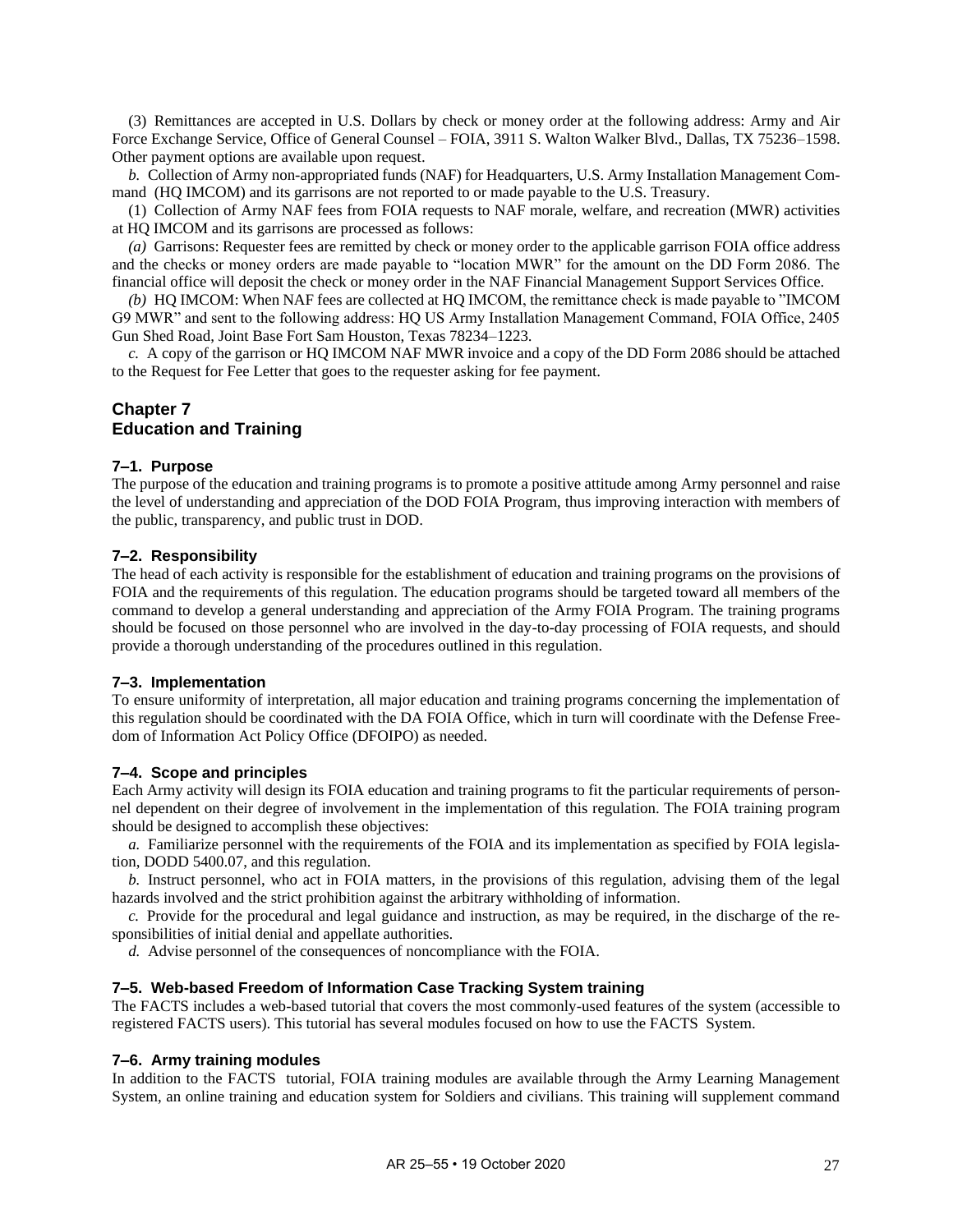specific FOIA training. The DA web-based FOIA training, available from the Army Learning Management System, includes the following modules:

*a. Freedom of information act overview.* This initial orientation module introduces new Army personnel to fundamental FOIA requirements.

*b. Freedom of information action specialized (intermediate).* This more comprehensive module is designed for FOIA officers and analysts within the Army.

*c. Freedom of information act managerial.* This advanced module has been customized for FOIA managers and contains "specialized" content applicable to managerial FOIA duties within the Army.

# <span id="page-32-0"></span>**Chapter 8 Freedom of Information Act Library**

# <span id="page-32-1"></span>**8–1. General provisions**

DA will provide an appropriate electronic database where the public may review the records described in paragraphs [8–2](#page-32-3)*a* through [8–2](#page-32-4)*d* of the regulation. In addition to the records described, DA may elect to place other records in its FOIA library and make them electronically available to the public. The Army may share library facilities with DOD components if the public is not unduly inconvenienced and also may establish decentralized FOIA libraries.

*a.* DA provides a FOIA Library where the public has the ability to review FOIA records as described in this regulation. The Army FOIA Library is operated by the DA FOIA Office at the following website [https://www.rmda.army.mil/readingroom/.](https://www.rmda.army.mil/readingroom/)

*b.* When appropriate, the cost of copying may be imposed on the person requesting the material from the electronic reading room in accordance with 32 CFR 286, Subpart F.

*c.* All documents posted in the FOIA electronic library will be tagged with the following metadata:

- (1) Document title.
- (2) Author.
- (3) Author title.

(4) Keywords on every document will have "FOIA" as a keyword, in addition to other relevant keywords, to help the public locate the document with an internet search engine.

#### <span id="page-32-2"></span>**8–2. Record availability**

The FOIA requires that records described in 5 USC 552(a)(2)(A), (B), (C), and (D), created on or after 1 November 1996, will be made available electronically in the FOIA reading room (now called FOIA Library) for inspection and copying, unless such records are published and copies are offered for sale. All portions determined to be exempt in accordance with 5 USC 552 will be deleted from all 5 USC  $552(a)(2)$  records made available to the general public. In every case, justification for the deletion must be fully explained in writing, and the extent of such deletion will be indicated on the record that is made publicly available, unless such indication would harm an interest protected by an exemption under which the deletion was made. If technically feasible, the extent of the deletion in electronic records or any other form of record will be indicated at the place in the record where the deletion was made. However, the Army may publish in the Federal Register a description of the basis upon which it will delete identifying details of particular types of records to avoid clearly unwarranted invasions of privacy, or competitive harm to business submitters. In appropriate cases, the Army may refer to this description instead of writing a separate justification for each deletion. 5 USC  $552(a)(2)(A)$ , (B), (C), and (D) records are as follows:

<span id="page-32-3"></span>*a. (a)(2)(A) Records.* Final opinions, including concurring and dissenting opinions, and orders made in the adjudication of cases, as defined in 5 USC 551, that may be cited, used, or relied upon as precedents in future adjudications. (5 USC 552 (a)(2)(A) records).

*b.* (*a)(2)(B) Records*. Statements of policy and interpretations that DA has adopted and are not published in the Federal Register.

*c. (a)(2)(C) Records.* Administrative staff manuals and instructions, or portions that establish Army policy or interpretations of policy that affect a member of the public. This provision does not apply to instructions for employees on tactics and techniques to be used in performing their duties, or to instructions relating only to the internal management of the Army activity. Examples of manuals and instructions not normally made available are:

(1) Those issued for audit, investigation, and inspection purposes, or those that prescribe operational tactics, standards of performance, or criteria for defense, prosecution, or settlement of cases.

(2) Operations and maintenance manuals and technical information concerning munitions, equipment, systems, and foreign intelligence operations.

<span id="page-32-4"></span>*d. (a)(2)(D) Records.* Copies of all records that have been released in response to a FOIA request that: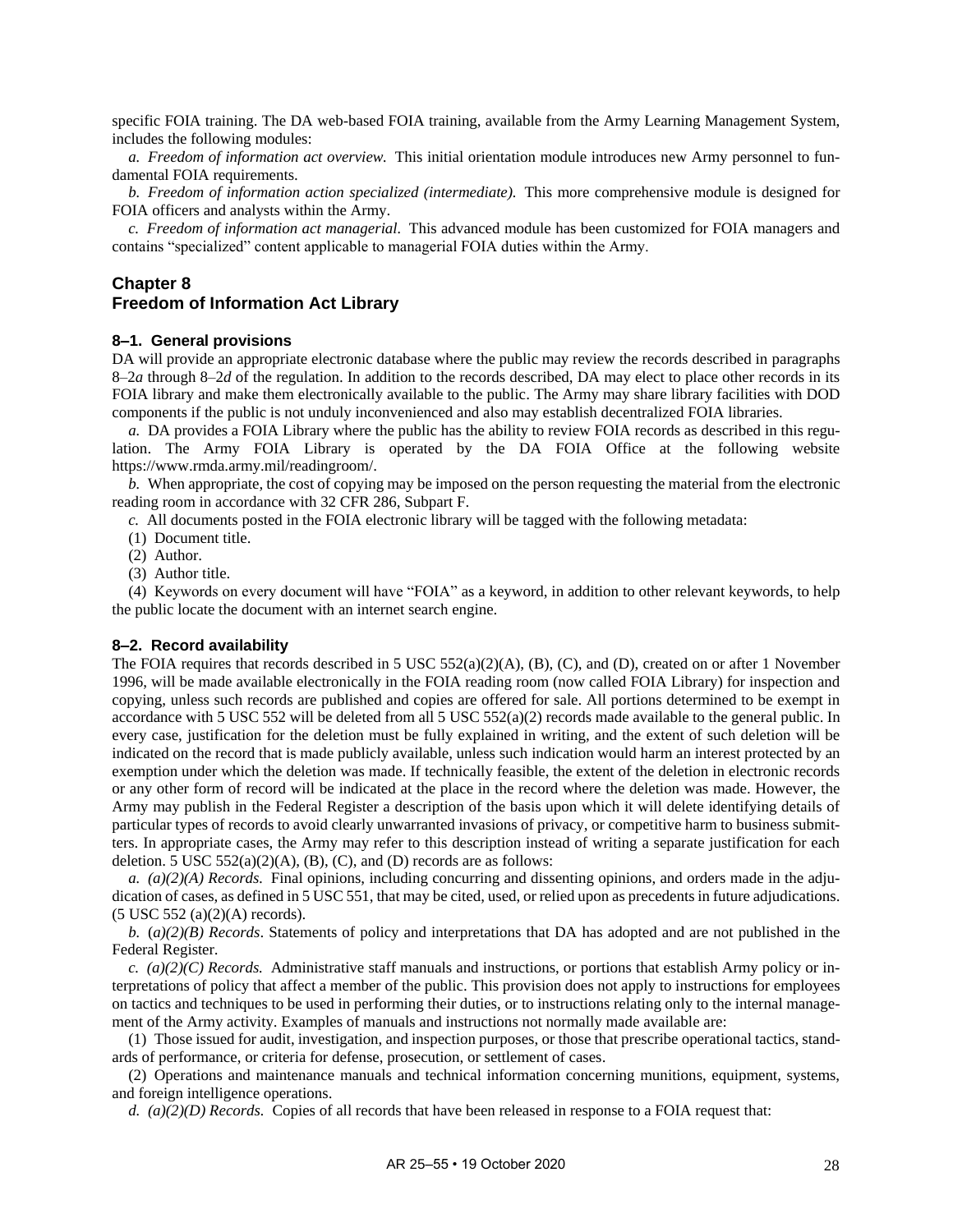- (1) Have become or are likely to become the subject of later requests for substantially the same records; or
- (2) Have been requested three or more times.

*e.* If a requester submit a FOIA request for FOIA-processed (a)(2) records, and insist that the request be processed, Army activities will process the FOIA request. However, the activities have no obligation to process a FOIA request for 5 USC 552(a)(2)(A), (B), and (C) records because these records are required to be made public and not FOIAprocessed under paragraph (a)(3) of the FOIA.

#### <span id="page-33-1"></span>**8–3. Indexes: "(a)(2) Materials"**

*a.* The DA FOIA/PA Office will maintain in the facility an index of materials described in paragraphs [8–2](#page-32-3)*a* through [8–2](#page-32-4)*d* that are issued, adopted, or promulgated after 4 July 1967. No ''(a)(2)'' materials issued, promulgated, or adopted after 4 July1967 that are not indexed and either made available or published may be relied on, used, or cited as precedent against any individual unless such individual has actual and timely notice of the contents of such materials. Such materials issued, promulgated, or adopted before 4 July1967 do not need to be indexed, but must be made available upon request if not exempted under this part.

*b.* The DA FOIA Office will promptly publish quarterly or more frequently, and distribute, by sale or otherwise, copies of each index of ''(a)(2)'' materials or supplements thereto unless it publishes in the Federal Register an order containing a determination that publication is unnecessary and impracticable. A copy of each index or supplement not published will be provided to a requester at a cost not to exceed the direct cost of duplication as set forth in 32 CFR 286, Subpart F.

*c.* Each index of  $((a)(2))$  materials or supplement thereto will be arranged topically or by descriptive words instead of by case name or numbering system so that members of the public can readily locate material. Case name and numbering arrangements, however, may also be included for Army convenience.

*d.* A general index of FOIA-processed (a)(2) records both in hard copy and electronic will be made available to the public.

#### <span id="page-33-2"></span>**8–4. Other materials**

*a.* Any available index of Army material published in the Federal Register, such as material required to be published by Section 552(a)(1) of the FOIA, will be made available in the Army FOIA Library and electronically to the public.

*b.* Although not required to be made available in response to FOIA requests or made available in FOIA libraries, "(a)(1)" materials will, when feasible, be made available in FOIA libraries for review and copying, and by electronic means. Examples of "(a)(1)" materials are: descriptions of an agency's central and field organizations, and to the extent they affect the public, rules of procedures, descriptions of forms available, instructions for the scope and contents of papers, reports, or examinations, and any amendment, revision, or related reports.

# <span id="page-33-0"></span>**Chapter 9 Reports**

# <span id="page-33-3"></span>**9–1. General**

*a.* The FOIA Annual Report consists of non-litigation-related statistical and specific data regarding the processing of FOIA requests. FACTS is able to capture, calculate, and produce all the data required for the Annual FOIA Report. This data includes statistical information on cases processed by Army activities (required fields when opening and closing individual cases). Additionally, information pertaining to appealed cases is provided separately by OGC when appropriate.

*b.* Users can view command annual reports from the FACTS Reports tab.

<span id="page-33-5"></span>*c.* Army activities should prepare their annual report using the latest version of DD Form 2564 (Annual Freedom of Information Act Report). Guidance for producing the report is provided within the DD Form 2564 with embedded links.

#### <span id="page-33-4"></span>**9–2. Reporting requirements**

*a.* All Army activities (Army Staff components, ACOMs, ASCCs, DRUs, and activities where the Army acts as the Executive Agent for FOIA related activities) will submit a FOIA Annual Report.

*b.* The Annual FOIA Report is mandated by the FOIA statute and generated every new fiscal year. Each Army activity will report the required statistics for the preceding fiscal year on those items prescribed in the FOIA Annual Report guidelines located within the DD Form 2564 and guidance provided by the Army FOIA Office. Some of the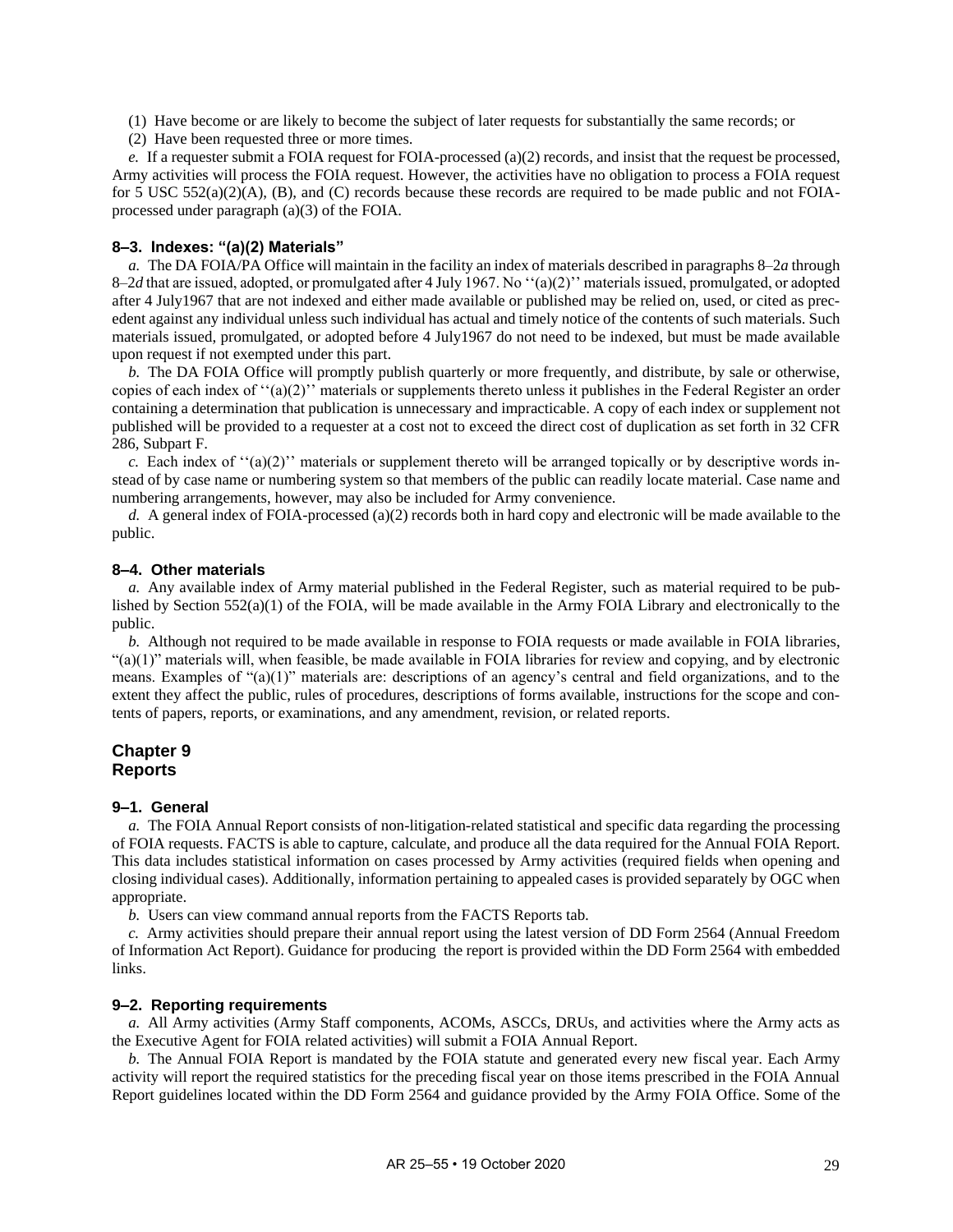statistics required will be provided by DFOIPO. Army activities should not complete DD Form 2564 entries that have the following note: the Defense Freedom of Information Policy Office (DFOIPO) will satisfy this requirement. Each Army activity headquarters will forward a consolidated report (report includes subordinate activities/commands) after the end of the fiscal year to the DA FOIA Office. The DA FOIA Office will submit a consolidated Army report to DOD. A copy of the Army's consolidated report may be viewed by the public in the Army's FOIA Library or on the DA FOIA Office web-page.

*c.* The DOD FOIA Improvement Plan for EO 13392 requires all combatant command service components (for example, U.S. Army Africa, U.S. Army Central, and U.S. Army Special Operations Command) to report their FOIA numbers through their military services, rather than through the combatant commands, regardless of the context of the responsive documents.

#### <span id="page-34-0"></span>**9–3. Reporting timeline**

*a.* The DFOIPO determines the content and format of the annual FOIA report.

*b.* Army activities will submit the annual FOIA report to the DA FOIA Office for consolidation and subsequent submission to DFOIPO in accordance with timetables set by this regulation and any additional yearly guidance issued by DA FOIA.

(1) Each reporting activity will submit the information requested on the latest version of the DD Form 2564. This reporting form has 12 sections plus an extra page for section IV with detailed instructions for each section and each item within the sections. The form is available in pdf format at the DOD website for form[s http://www.esd.whs.mil/di](http://www.esd.whs.mil/directives/forms/)[rectives/forms/.](http://www.esd.whs.mil/directives/forms/)

(2) Each Army activity headquarters will submit a consolidated report that includes data from itself and its subordinate commands and activities.

(3) The DA FOIA Office will compile the data submitted by all Army activities' headquarters and submit a consolidated report to the Office of the Chief Management Officer, Directorate for Oversight and Compliance (known as the DoD FOIA Policy Office)on or no later than 31 October after the fiscal year's end.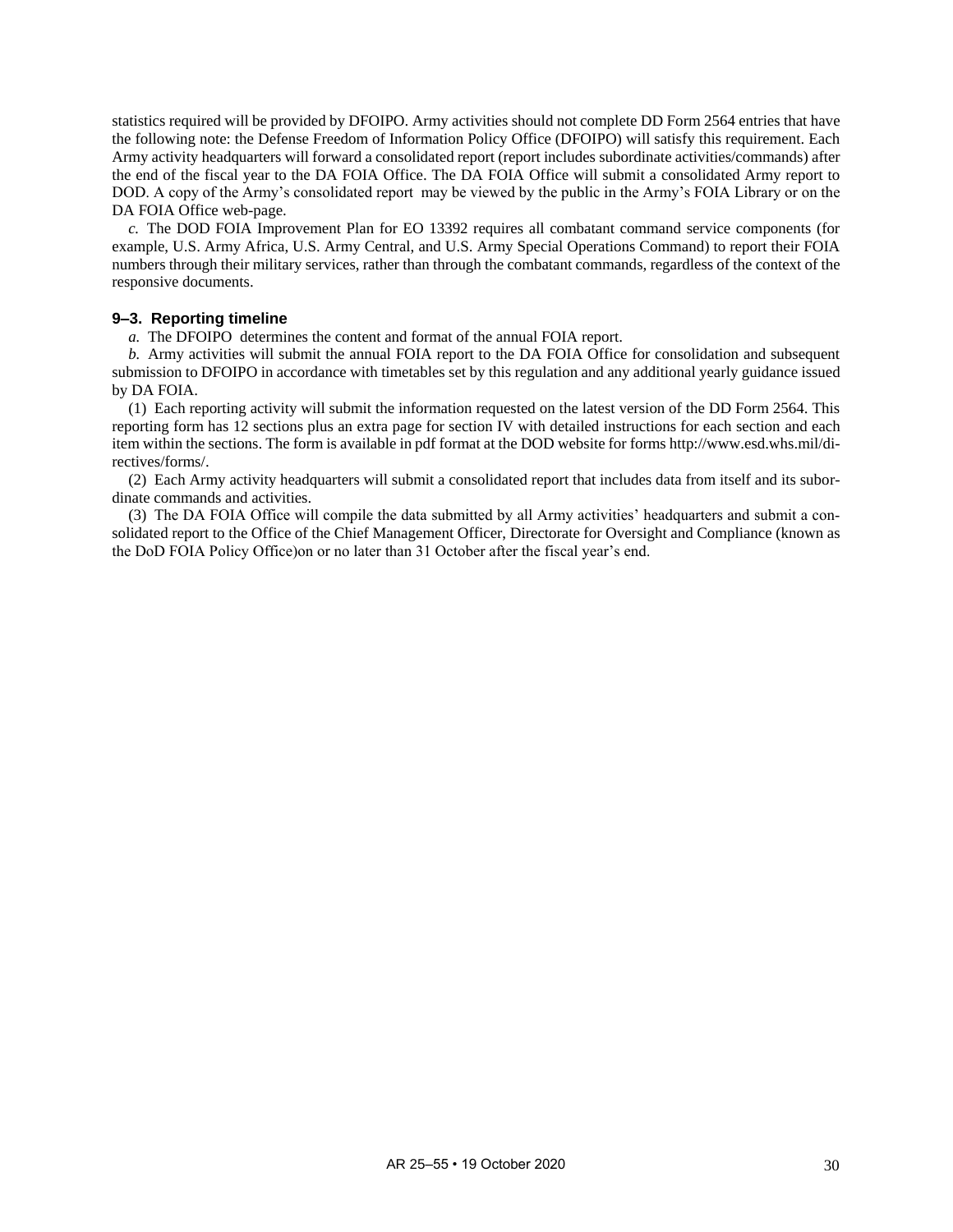# **Appendix A**

# <span id="page-35-0"></span>**References**

# **Section I**

# **Required Publications**

Unless otherwise stated, all publications are available at [http://armypubs.army.mil/.](http://armypubs.army.mil/) Department of Defense regulations are available a[t http://www.esd.whs.mil.](http://www.esd.whs.mil/) Public Laws, United States Codes, and Code of Federal Regulations are available at [http://www.gpo.gov/fdsys/search/home.action.](http://www.gpo.gov/fdsys/search/home.action)

# **AR 1–20**

Legislative Liaison (Cited in para  $5-5a(1)(a)$ .)

# **AR 11–2**

Managers' Internal Control Program (Cited in title page.)

# **AR 25–1**

Army Information Technology (Cited in [para 1–1](#page-5-9)*a*.)

# **AR 25–22**

The Army Privacy Program (Cited i[n para 1–7](#page-6-1)*h*(2).)

# **AR 25–400–2**

The Army Records Information Management System (ARIMS) (Cited i[n para 3–7.](#page-12-3))

#### **AR 27–20** Claims (Cited i[n para 1–7](#page-6-2)*h*(4).)

# **AR 36–2**

Audit Services in the Department of the Army (Cited in [para 1–7](#page-6-3)*h*(7).)

# **AR 40–66**

Medical Record Administration and Healthcare Documentation (Cited in [para 1–7](#page-6-4)*h*(8).)

# **AR 40–400**

Patient Administration (Cited in [para 1–7](#page-6-5)*h*(9).)

# **AR 190–45**

Law Enforcement Reporting (Cited i[n para 1–7](#page-6-6)*h*(11).)

# **AR 195–2**

Criminal Investigation Activities (Cited in [para 1–7](#page-6-7)*h*(12).)

# **AR 380–5**

Department of the Army Information Security Program (Cited in [para 1–7](#page-6-8)*h*(14).)

# **AR 530–1**

Operations Security (Cited i[n para 1–7](#page-6-9)*h*(18).)

# **AR 600–85**

The Army Substance Abuse Program (Cited i[n para 1–7](#page-6-10)*h*(20).)

# **AR 638–8**

Army Casualty Program (Cited in [para 3–2.](#page-11-5))

# **AR 638–34**

Army Fatal Incident family Brief Program (Cited in [para 3–2.](#page-11-5))

# **Section II**

# **Related Publications**

A related publication is a source of additional information. The user does not have to read the publication to understand this regulation. The Federal Acquisition Regulation is available a[t http://www.acquisition.gov/far/.](http://www.acquisition.gov/far/) USCs are available a[t http://www.gpo.gov/fdsys/.](http://www.gpo.gov/fdsys/) Chairman of the Joint Chief of Staff instructions are available at: [http://www.dtic.mil/.](http://www.dtic.mil/)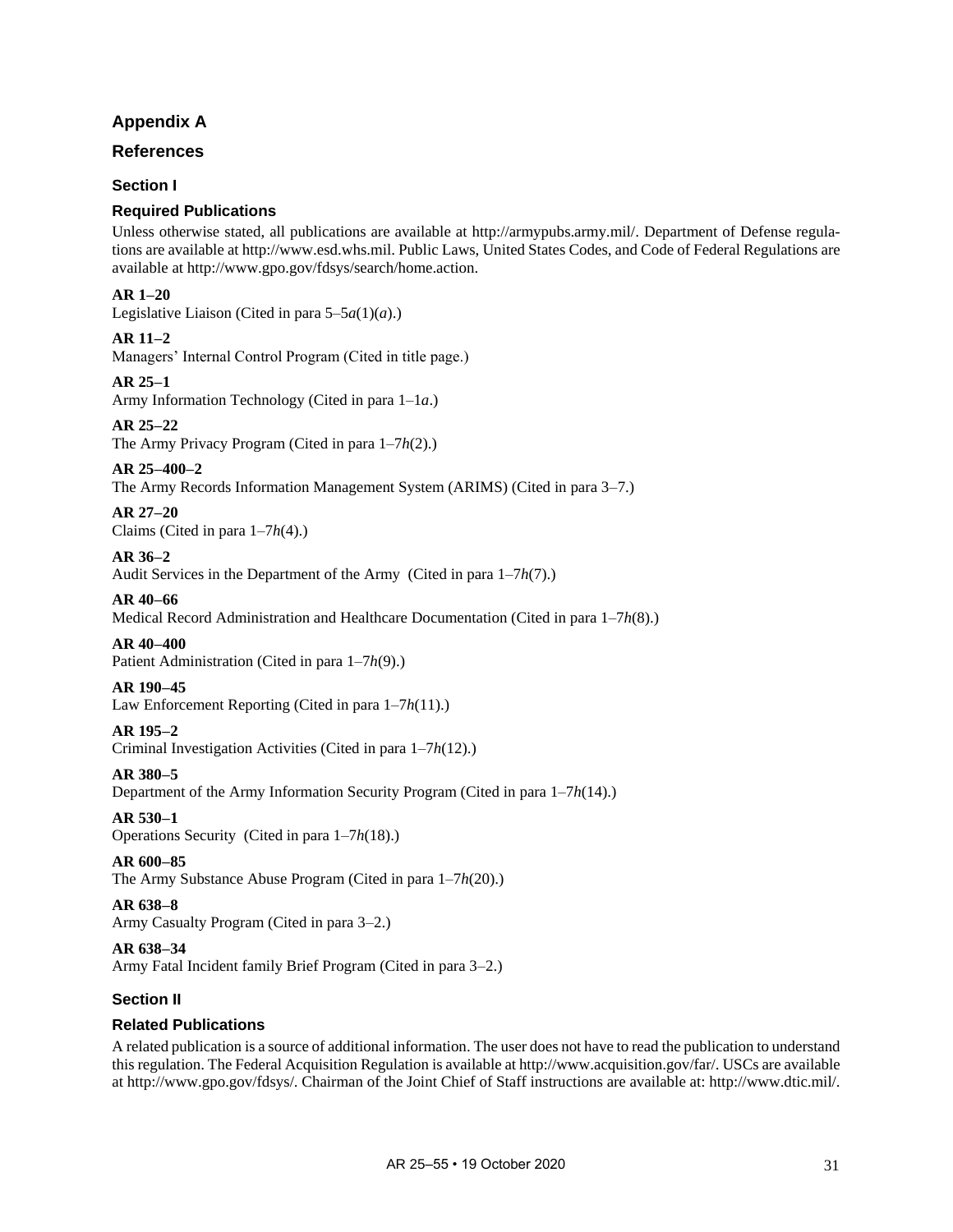Executive orders are available at [http://www.archives.gov/federal-register/executive-orders/disposition.html/.](http://www.archives.gov/federal-register/executive-orders/disposition.html/) The Code of Federal Regulations is available a[t http://ecfr.gpoaccess.gov/.](http://ecfr.gpoaccess.gov/)

# **AR 10–87**

Army Commands, Army Service Component Commands, and Direct Reporting Units

# **AR 15–6**

Procedures for Investigating Officers and Boards of Officers

# **AR 20–1**

Inspector General Activities and Procedures

**AR 25–2** Information Assurance

**AR 25–30** Army Publishing Program

#### **AR 27–10** Military Justice

**AR 27–40** Litigation

**AR 27–60** Intellectual Property

**AR 70–31** Standards for Technical Reporting

**AR 215–8/AFI 34–211(I)** Army and Air Force Exchange Service Operations

# **AR 360–1**

The Army Public Affairs Program

# **AR 380–10**

Foreign Disclosure and Contacts with Foreign Representatives

**AR 381–45** Investigative Records Repository

**AR 385–10** The Army Safety Program

**AR 525–15** Software Reprogramming for Cyber Electromagnetic Activities

**AR 600–8–104** Army Military Human Resource Records Management

# **AR 608–18** The Army Family Advocacy Program

**AR 690 series** Civilian Personnel Publications

# **AR 690–11**

Use and Management of Civilian Personnel in Support of Military Contingency Operations

# **AR 690–12**

Equal Employment Opportunity and Diversity

**AR 690–200** General Personnel Provisions

**AR 690–300** Employment (Civilian Personnel)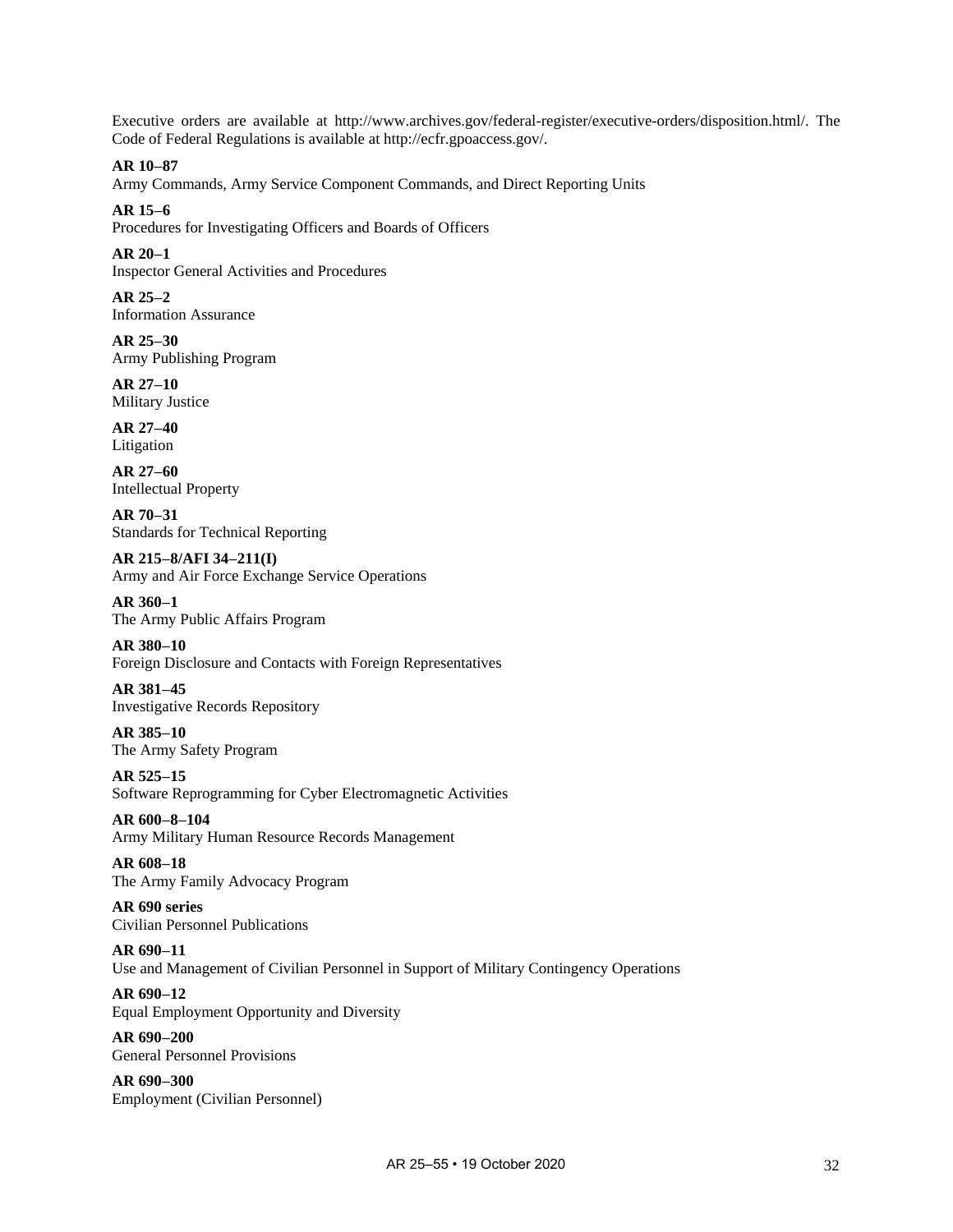**AR 690–335–1** Evaluation of Employees for Promotion and Internal Placement

**AR 690–351–1** Reduction in Force

**AR 690–400** Total Army Performance Evaluation System

**AR 690–500** Position Classification, Pay and Allowances

**AR 690–600** Equal Employment Opportunity Discrimination Complaints

**AR 690–700** Personnel Relations and Services

**AR 690–900** Civilian Personnel – General and Miscellaneous

**AR 690–950** Career Program Management

**AR 690–950–4** Military Intelligence Civilian Excepted Career Program

**AR 690–990–2** Hours of Duty, Pay and Leave, Annotated

**DA Pam 25–30** Consolidated Index of Army Publications and Blank Forms [electronic search tool; data updated periodically]

**DA Pam 25–403** Guide to the Recordkeeping in the Army

**DA Pam 50–5** Nuclear Accident or Incident Response and Assistance Operations

**DA Pam 385–40** Army Accident Investigations and Reporting

**DA Pam 385–90** Army Aviation Accident Prevention Program

**DOD 7000.14–R** Financial Management Regulation

**DOD Directorate of Administration and Management Administrative Instruction Number 108** Office of the Secretary of Defense and Joint Staff (JS) Freedom of Information Act (FOIA) Program

**DOD Federal Acquisition Regulation Supplement, Subpart 227.4** Technical Data, Other Data, Computer Software and Copyrights

**DOD Regulation 5400.11–R** Department of Defense Privacy Program, May 14, 2007

# **DODD 5000.11**

Data Elements and Data Codes Standardization Program, December 7, 1964

# **DODD 5100.03**

Support of the Headquarters of Combatant and Subordinate Unified Commands, February 9, 2011

# **DODD 5143.01**

Under Secretary of Defense for Intelligence, April 22, 2015

# **DODD 5200.01, Volume4**

DOD Information Security Program: Controlled Unclassified Information, May 9, 2018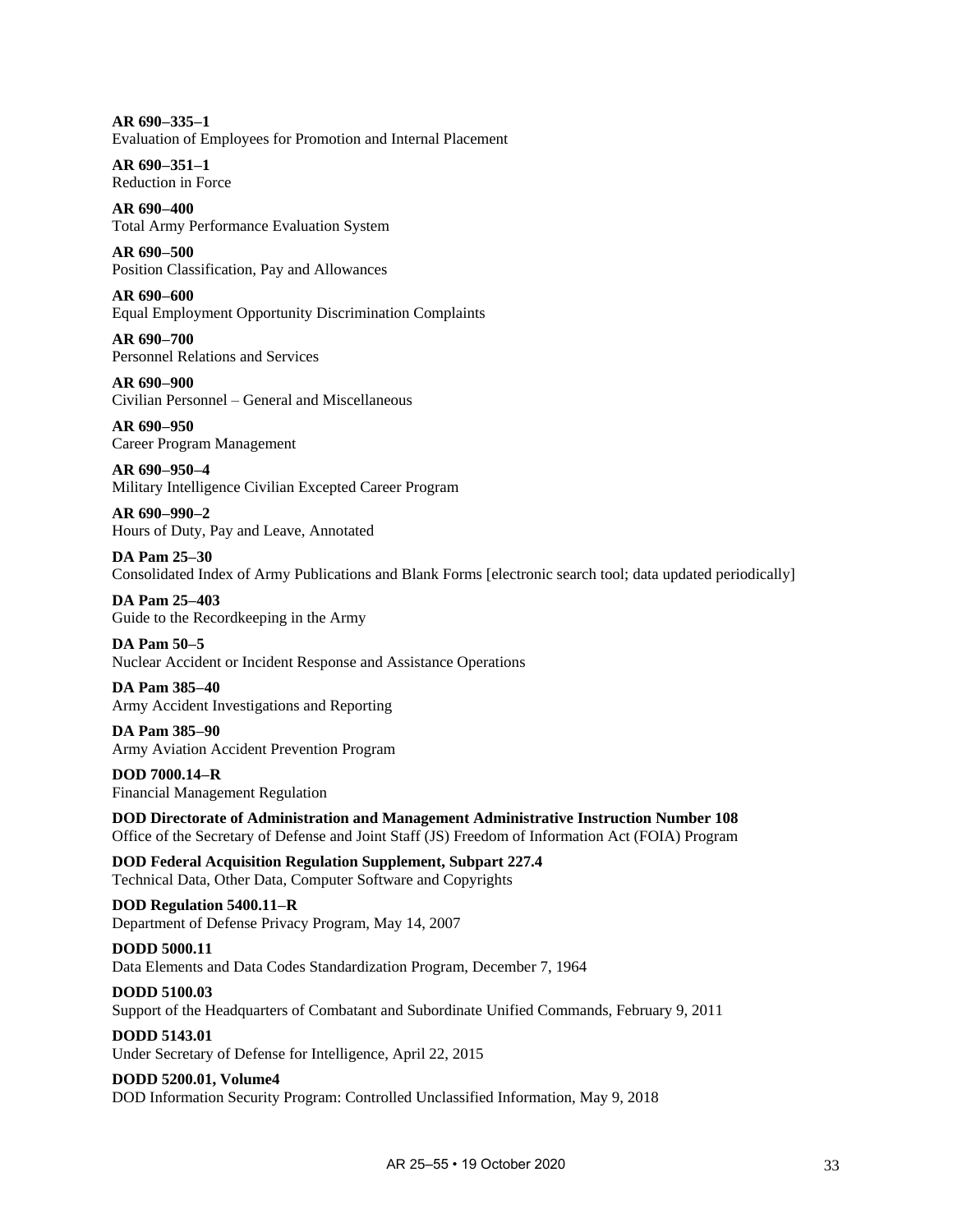**DODD 5230.09** Clearance of DOD Information for Public Release, August 22, 2008

# **DODD 5230.24**

Distribution Statements on Technical Documents, August 23, 2012

# **DODD 5230.25**

Withholding of Unclassified Technical Data From Public Disclosure, November 6, 1984 (Incorporating Change 1, August 18, 1995)

#### **DODD 5400.07**

DOD Freedom of Information Act Program, January 2, 2008

#### **DODI 1300.18**

DOD Personnel Casualty Matters, Policies, and Procedures

#### **DODI 5400.04**

Provision of Information to Congress, January 30, 1978

#### **DODI 5400.16** DOD Privacy Impact Assessment (PIA) Guidance

# **DODM 5200.01–R**

DOD Information Security Program Regulation, authorized by DOD Directive 5200.1

#### **DODM 7220.9–M**

Department of Defense Accounting Manual, authorized by DOD Instruction 7220.9

# **DODM 8910.1–M**

DOD Procedures for Management of Information Requirements

#### **EO 12600**

Pre-disclosure Procedures for Confidential Commercial Information, June 23, 1987

# **EO 12866**

Regulatory Planning and Review, September 30, 1993

#### **EO 12958** Classified National Security Information, April 17, 1995

**EO 13392** Improving Agency Disclosure of Information, December 14, 2005

# **Federal Register, Volume 40, page 28948, July 9, 1975**

Office of Management and Budget, Privacy Act Implementation, Guidelines and Responsibilities

#### **OPM Operating Manual, Update 13** The Guide to Personnel Recordkeeping, June 1, 2011

**PL 86–36** National Security Agency Act of 1959

# **PL 101–189** National Defense Authorization Act for Fiscal Years 1990 and 1991

#### **5 CFR, Part 297.401** Conditions of disclosure

**32 CFR, Part 286** DOD Freedom of Information Act (FOIA) Program

#### **32 CFR, Part 286–12** Schedule of fees

**5 USC 551** Administrative Procedures Act, definitions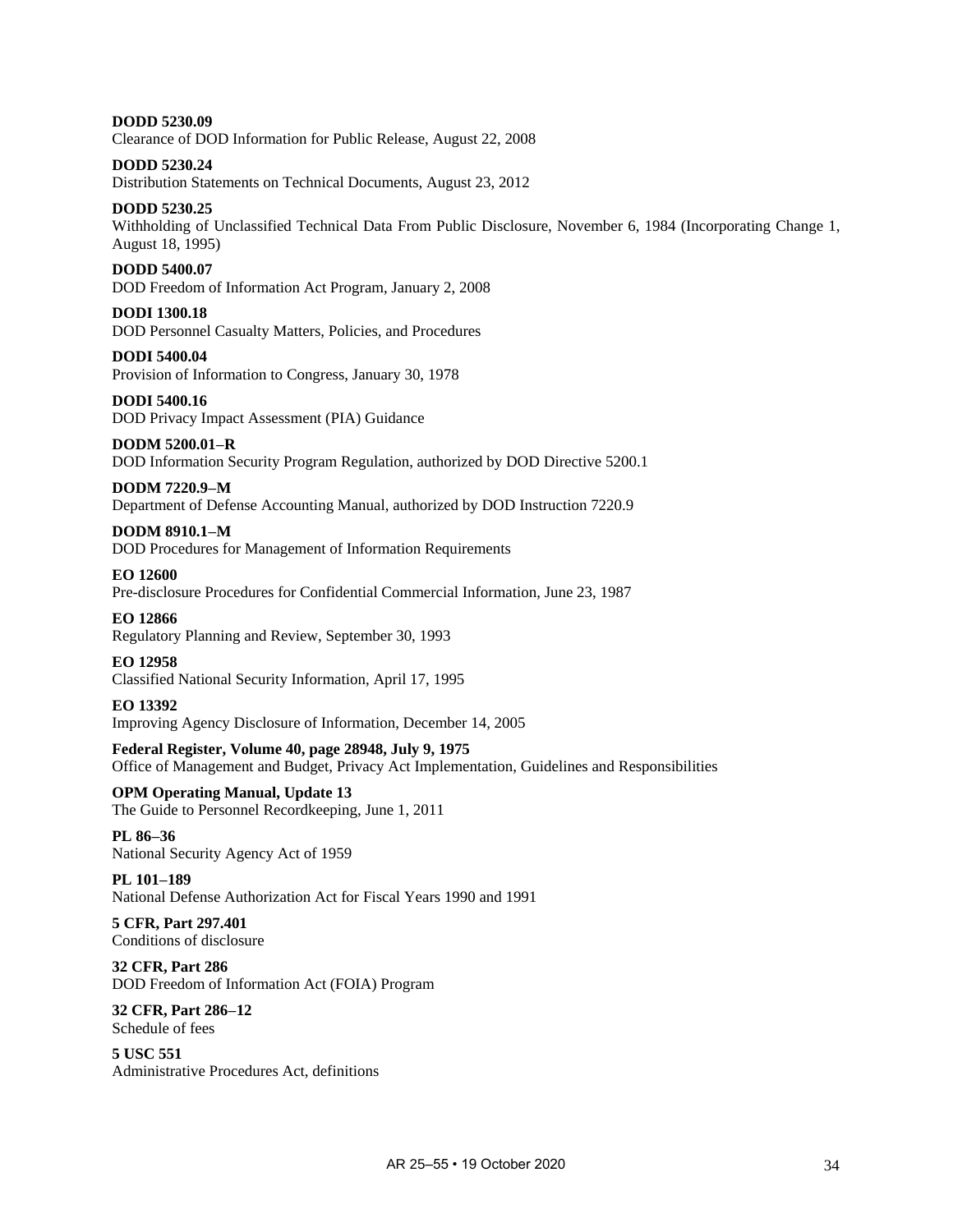**5 USC 552** Public information; agency rules, opinions, orders, records, and proceedings

#### **5 USC 552a, as amended**

The Privacy Act of 1974, Records maintained on individuals

# **10 USC 128**

Physical Protection of Special Nuclear Material Limitation on Dissemination of Unclassified Information

#### **10 USC 130**

Authority to Withhold from Public Disclosure Certain Technical Data

#### **10 USC 1102**

Confidentiality of Medical Quality Assurance Records: Qualified Immunity for Participants

**10 USC 2305(g)** Prohibition on Release of Contractor Proposals

**10 USC 2320–2311** Rights in Technical Data

**10 USC 2328** Release of Technical Data under Freedom of Information Act: Recovery of Costs

**18 USC 798** Communication Intelligence

**18 USC 3500** The Jencks Act

**28 USC 1746** Unsworn Declarations Under Penalty of Perjury

**32 USC 3717** Interest and Penalty on Claims

**35 USC Sections 181 – 188** Patent Secrecy

**42 USC 2162** Restricted Data and Formerly Restricted Data

**44 USC Chapter 33** Disposal of Records

**44 USC 3301** Definition of records

**50 USC 401a(4)** Definitions

# **Section III**

# **Prescribed Forms**

Unless otherwise indicated, DA forms are available on the Army Publishing Directorate (APD) website [http://armypubs.army.mil](http://armypubs.army.mil/) and DD forms are available on the Executive Services Directorate (ESD) website [http://www.esd.whs.mil/directives/forms/.](http://www.esd.whs.mil/directives/forms/)

# **DA Form 4948**

Freedom of Information Act (FOIA/Operations Security) (OPSEC) Desk Top Guide (Prescribed in [para 1–8](#page-7-3)*b*(2)).

#### **DD Form 2086**

Record of Freedom of Information (FOI) Processing Cost (Prescribed i[n para 4–2](#page-16-1)*d*.)

#### **DD Form 2086–1**

Freedom of Information (FOI) Processing Cost for Technical Data (Prescribed in [para 4–2](#page-16-1)*d*.)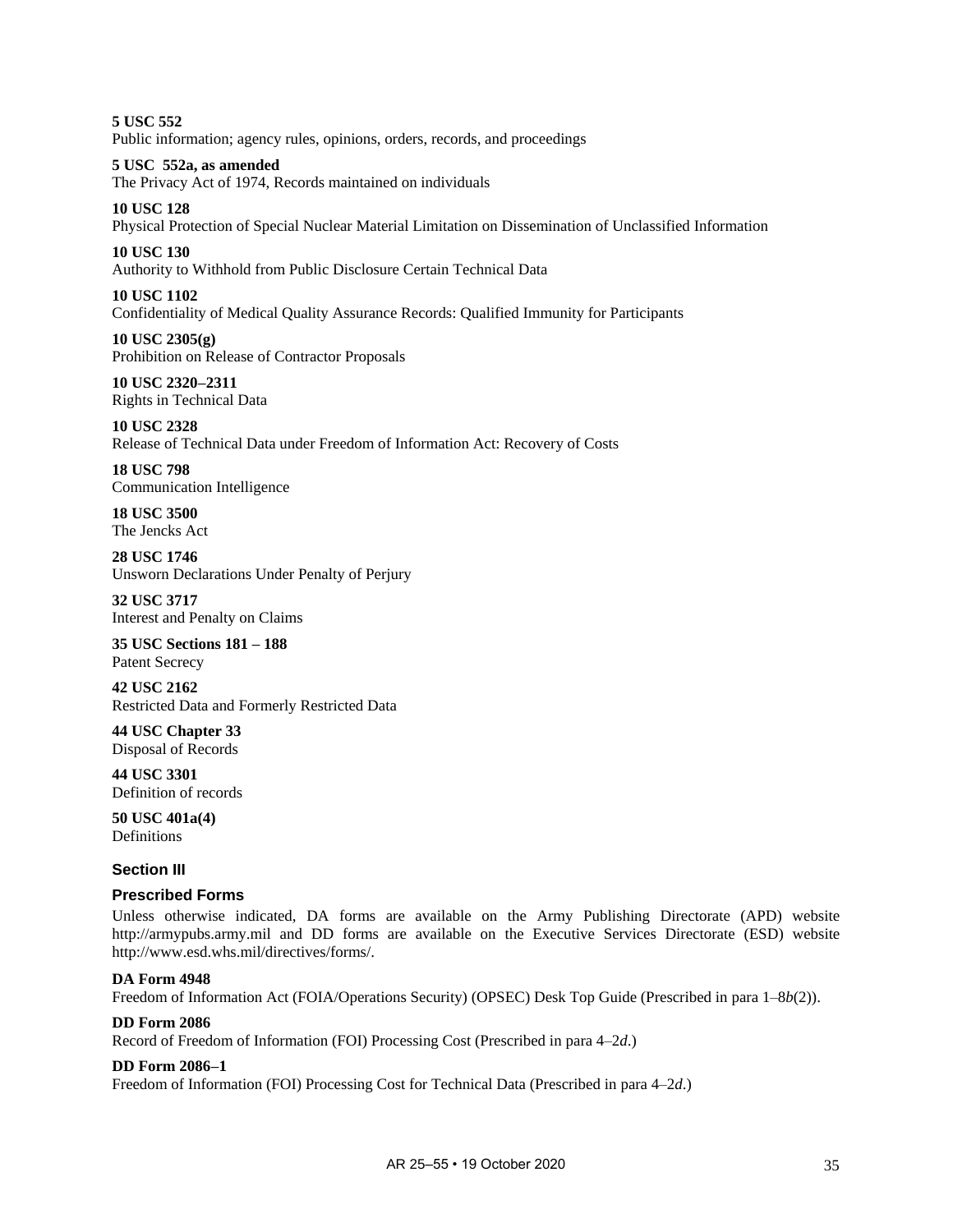**DD Form 2564** Annual Freedom of Information Act Report (Prescribed in [para 9–1](#page-33-5)*c*.)

# **Section IV**

# **Referenced Forms**

Unless otherwise indicated, DA forms are available on the APD websit[e http://armypubs.army.mil.](http://armypubs.army.mil/)

**DA Form 11–2** Internal Control Evaluation Certification

**DA Form 2028** Recommended Changes to Publications and Blank Forms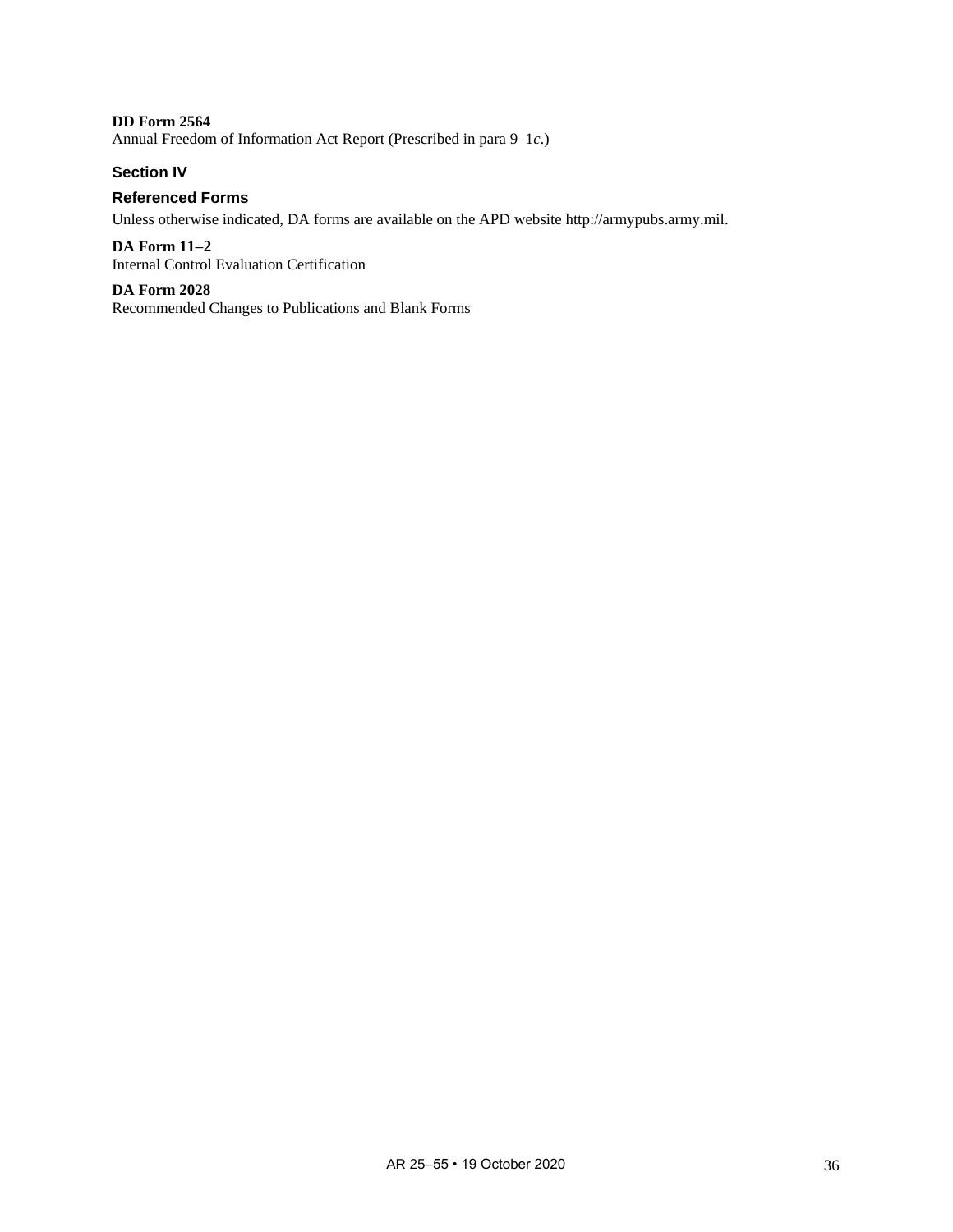# **Appendix B**

# <span id="page-41-0"></span>**Initial Denial Authorities**

# **B–1. Administrative Assistant to the Secretary of the Army**

The AASA is authorized to act for the Secretary of the Army on requests for all records maintained by the Office of the Secretary of the Army and its serviced activities, as well as requests requiring the personal attention of the Secretary of the Army. This authority includes civilian equal employment opportunity actions. (See DCS, G–1 for military equal opportunity actions). The AASA has delegated IDA responsibilities to the Senior Counsel, Office of the Administrative Assistant Secretary of the Army (OAASA). In addition, the Senior Counsel, OAASA, on behalf of the AASA, will review requests for records not clearly within the functional responsibility of any other IDA, designate the most appropriate agency to provide a response, and assign such records to that agency for review and redaction under the FOIA. Any agency so designated under this paragraph will fully cooperate with the Senior Counsel in carrying out the responsibilities assigned to that agency.

# **B–2. Assistant Secretary of the Army (Acquisition, Logistics and Technology)**

The ASA (ALT) is authorized to act on requests for procurement records other than those under the purview of the Chief of Engineers and the Commander, AMC. The Chief Attorney and Legal Services Directorate acts on requests for non-procurement records of the ASA (ALT).

# **B–3. Assistant Secretary of the Army (Financial Management and Comptroller)**

The ASA (FM&C) is authorized to act on requests for finance and accounting records. Requests for CONUS finance and accounting records should be referred to the Defense Finance and Accounting Service (DFAS), and for OCONUS finance and accounting records to the US Army Financial Management Command (USAFMCOM). The Chief Attorney and Legal Services Directorate, acts on requests for non-finance and accounting records of the ASA (FM&C).

# **B–4. Assistant Secretary of the Army (Manpower and Reserve Affairs)**

The ASA (M&RA) is authorized to act on requests for civilian personnel records, personnel administration and other civilian personnel matters, except for equal employment opportunity (civilian) matters which will be acted on by the AASA.

# **B–5. Director of the Army Staff**

The DAS is authorized to act on requests for all records of the Office of the Chief of Staff of the Army and its Field Operating Agencies. The Director of the Army Staff has delegated this authority to the Senior Counsel, OAASA. (See TJAG for General Officer Management Office actions).

# **B–6. Deputy Assistant Secretary of the Army (Review Boards)**

The DASA (RB) is authorized to act on requests for the records, emails, and opinions relating to decisions of Army review boards. Requests for records relating to corrections, criminal investigations, internment, confinement, and correctional programs for U.S. prisoners will be acted on by the Provost Marshal General.

# **B–7. Deputy Chief of Staff, G–1**

The DCS, G–1, is authorized to act on the following records: personnel board actions, equal opportunity (military) and sexual harassment, health promotions, physical fitness and well-being, Soldier for Life Program, command and leadership policy records, human immunodeficiency virus and suicide policy, substance abuse programs except for individual treatment records, which are the responsibility of the Surgeon General, and retiree benefits, services, and programs. This authority does not include individual personnel records of retired military personnel, which are the responsibility of the U.S. Army Human Resources Command; DA dealings with the U.S. Department of Veterans Affairs; U.S. Soldier's and Airmen's Home; retention, promotion, and separation records; all military education records including records related to the removal or suspension from a military school or class; U.S. Military Academy cadet records; recruiting and military occupational specialty policy issues; personnel travel and transportation entitlements; military strength and statistics; the Army Librarian; demographics; and human systems integration.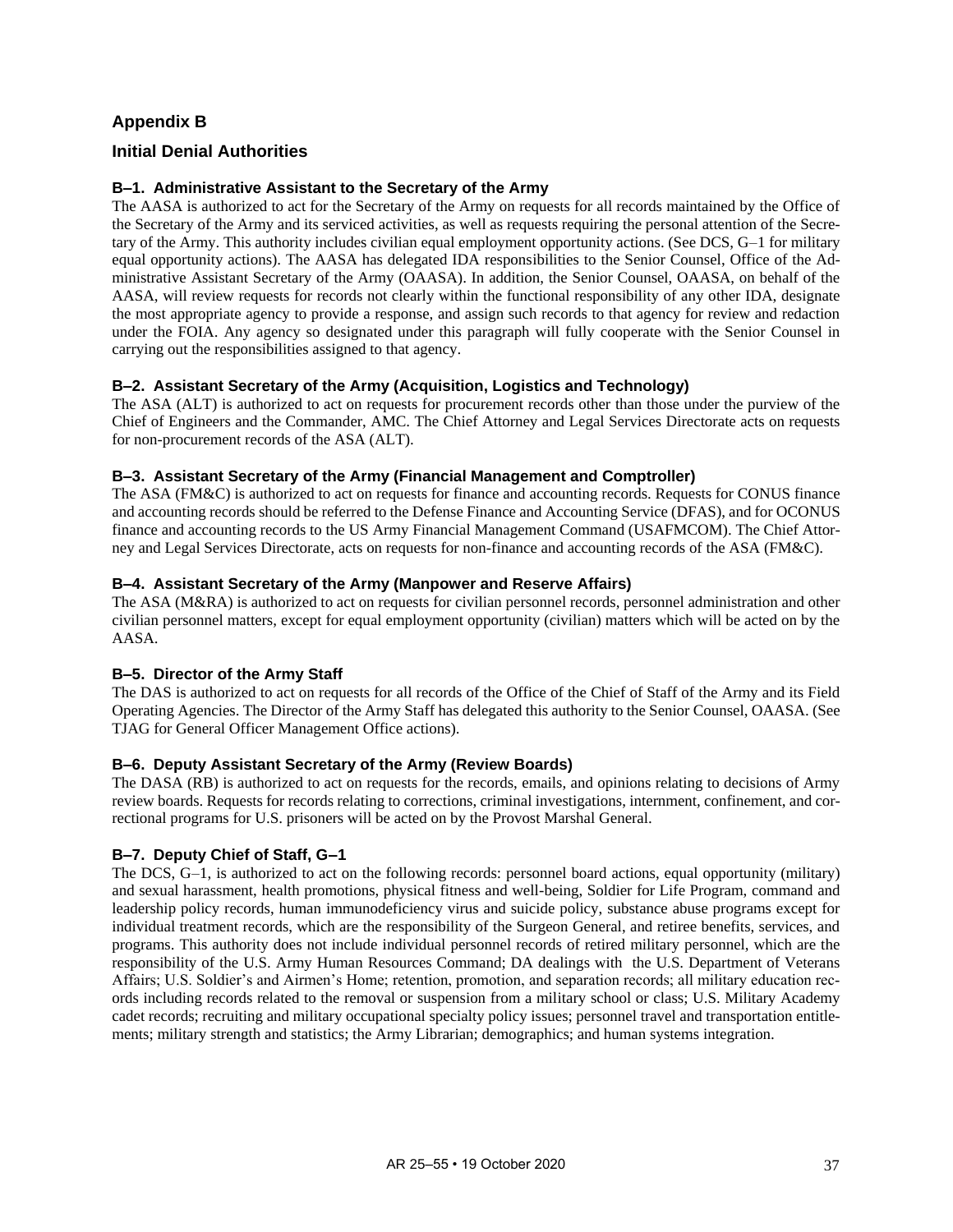# **B–8. Deputy Chief of Staff, G–3/5/7**

The DCS, G–3/5/7, is authorized to act on requests for records relating to strategy formulation, force development, individual and unit training policy, strategic and tactical command and control systems, nuclear and chemical matters, and use of DA forces.

# **B–9. Deputy Chief of Staff, G–4**

The DCS, G–4, is authorized to act on requests for records relating to DA logistical requirements and determinations, policy concerning materiel maintenance and use, equipment standards, and logistical readiness.

# **B–10. Chief Information Officer/G–6**

The CIO/G–6, is authorized to act on requests for records pertaining to Army information technology, command, control communications and computer systems and the Information Resources Management Program (automation, telecommunications, visual information, records management, publications, and printing).

# **B–11. The Inspector General**

TIG is authorized to act on requests for all Inspector General records. Resolutions will either be coordinated by the Office of The Inspector General for HQDA actions or by the U.S. Army Inspector General Agency for field actions.

# **B–12. The Army Auditor General**

The AAG acts on requests for records relating to audits done by the U.S. Army Audit Agency pursuant to AR 36–2. This includes requests for related records developed by the audit agency.

# **B–13. Deputy Chief of Staff, G–8**

The DCS, G–8, acts on records relating to programming, material integration and externally directed reviews.

# **B–14. Deputy Chief of Staff, G–9**

The DCS, G–9 acts on requests for records relating to planning, programming, execution, and operation of Army installations. This authority includes base realignment and closure activities, environmental activities other than litigation, facilities, housing activities, Residential Communities Initiative and Privatized Army Lodging privatization program records, and installation management support activities for DOD on Army installations,

# **B–15. Chief, National Guard Bureau**

The CNGB has program oversight and IDA authority for FOIA requests made to the Army National Guard (ARNG) organizations of the 50 States, the Territories, and the District of Columbia. This oversight authority includes all records created and processed by ARNG organizations or personnel pursuant to Federal laws or regulations. These records include, but are not limited to: ARNG administrative investigations, organization and training, plans, operations, historical files, military support, domestic operations, drug interdiction and counterdrug activities, construction, civil works, aviation, financial and environmental matters, as well as medical and personnel records of current ARNG Soldiers and technicians. Records of former ARNG Soldiers and technicians, including deceased personnel, are processed by Human Resources Command. Records created by active duty ARNG personnel are processed by the respective organization the individual was assigned to while on active duty. Records of the NGB are processed pursuant to DOD 5400.7 and are not subject to this regulation.

# **B–16. Chief, Army Reserve**

The CAR is authorized to act on requests for all personnel and medical records of Reserve Component military personnel, and all U.S. Army Reserve (USAR) records, unless the records clearly fall within another IDA's responsibility. Records under the responsibility of the Chief of Army Reserve include records relating to USAR plans, policies, and operations; changes in the organizational status of USAR units; mobilization and demobilization policies, active duty tours, and the Individual Mobilization Augmentation program.

# **B–17. Chief of Chaplains**

The CCH is authorized to act on requests for records involving ecclesiastical relationships, rites performed by DA chaplains, and non-privileged communications relating to clergy and active duty chaplains' military personnel files.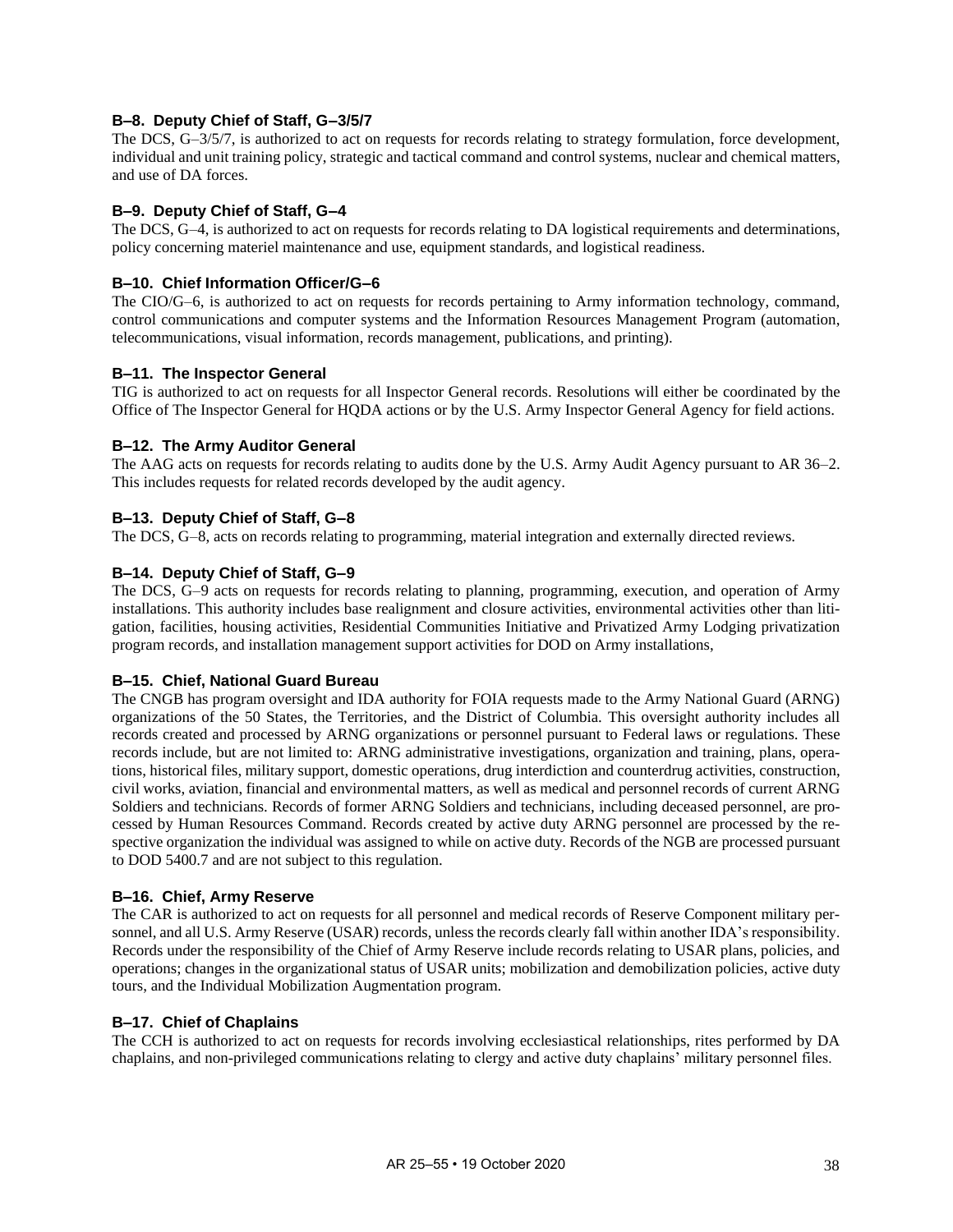# **B–18. The Judge Advocate General**

TJAG is authorized to act on requests for records relating to claims, courts-martial, legal services, administrative investigations (other than those created and processed by ARNG organizations, and other than investigations resulting from an equal opportunity or equal employment opportunity complaint), and similar legal records. TJAG also acts on requests for General Officer Management Office actions, and records described elsewhere in this regulation if those records relate to litigation in which the United States has an interest.

# **B–19. Chief of Engineers (U.S. Army Corps of Engineers)**

The COE and CG, ACE, is authorized to act on requests for records involving civil works, military construction, engineer procurement, and ecology; and the records of the U.S. Army Engineer divisions, districts, laboratories, and field operating agencies.

# **B–20. The Surgeon General (U.S. Army Medical Command)**

TSG and CG, MEDCOM, is authorized to act on requests for medical research and development records, as well as the medical records of active duty military personnel, dependents, and persons given physical examination or treatment at DA medical facilities, including alcohol and drug treatment and test records.

# **B–21. The Provost Marshal General**

The PMG and CG, U.S. Army Criminal Investigation Command (USACIDC), is authorized to act on all requests for Army policing matters, including law enforcement, criminal intelligence fusion, corrections, forensics, biometrics, physical security, high-risk personnel security, antiterrorism, and detention operations. This includes corrections and internment, confinement and correctional programs for U.S. prisoners (U.S. Army Corrections Command).

# **B–22. U.S. Army Criminal Investigation Command – U.S. Army Crime Records Center**

The CG, USACIC, acts on requests for criminal investigative records of command headquarters, its subordinate activities, and military police reports. This includes criminal investigation records, and all military police records and reports.

# **B–23. Commanding General, U.S. Army Forces Command**

The CG, FORSCOM, is authorized to act on requests for records within the FORSCOM functional area of responsibility such as training, plans, policies, operations, force generation, mobilization and demobilization planning, unit files and emails. This includes records of Headquarters, FORSCOM; subordinate organizations; special activities; and field operating agencies, unless such records clearly fall under the responsibility of another IDA. This authorization extends to records within the FORSCOM functional area of responsibility without regard to any prior status of FORSCOM IDA authority under previous versions of this regulation.

# **B–24. Commanding General, U.S. Army Human Resources Command**

The CG, HRC, is authorized to act on requests for military personnel files relating to active duty (other than those of reserve and retired personnel) military personnel matters, personnel locator, physical disability determinations, and other military personnel administration records; records relating to military casualty and memorialization activities; heraldic activities, voting, records relating to identification cards, naturalization and citizenship, commercial solicitation, Military Postal Service Agency and Army postal and unofficial mail service. This authority does not include records relating to USAR plans, policies, and operations; changes in the organizational status of USAR units, mobilization and demobilization policies; active duty tours, and the individual mobilization augmentation program.

# **B–25. Commanding General, U.S. Army Materiel Command**

The CG, AMC, is authorized to act on requests for records and emails of command headquarters and subordinate commands, units, and activities that relate to procurement, logistics, financial management functions, security assistance programs, supply and maintenance operations to include medical materiel and logistical operations. This authority includes IMCOM directorates and garrisons, U.S. Army Environmental Command; records that relate to facilities and housing activities and installation management support activities for IMCOM garrisons, as well as the execution and operation of IMCOM installations (other than base realignment and closure and environmental activities). Also included are records related to MWR activities and NAF and contracts.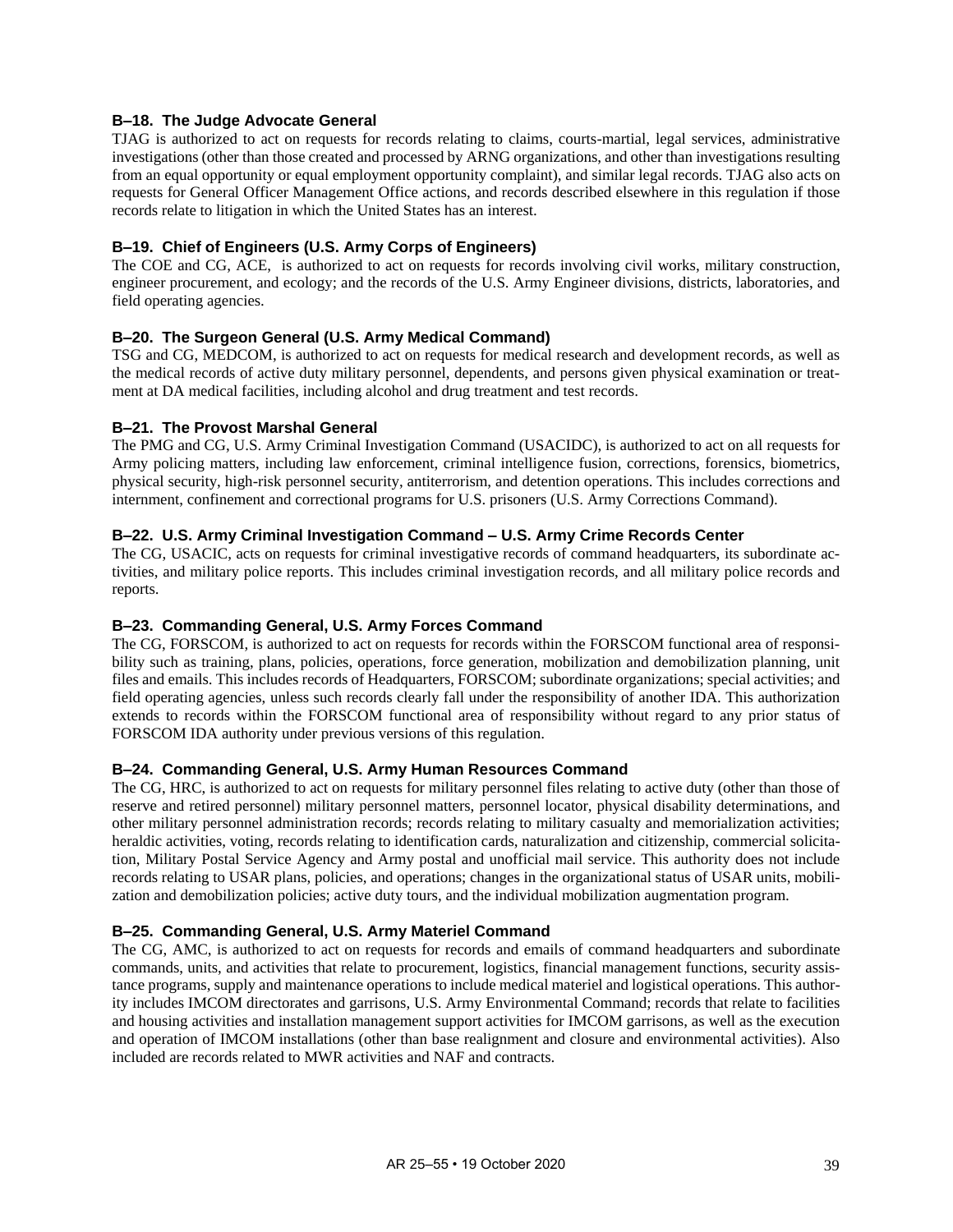# **B–26. Commanding General, U.S. Army Training and Doctrine Command**

The CG, TRADOC, is authorized to act on FOIA requests for records within the command's functional area of responsibility, including records of its headquarters and major subordinate organizations; special activities and field operating activities; and schools and centers that relate to recruitment, accessions, initial military training, functional training, leader development and education, lessons learned, collective training, doctrine, training support, concepts, experimentation, and requirements determination.

# **B–27. Commanding General, U.S. Army Test and Evaluation Command**

The CG, ATEC, is authorized to act on requests for the records of command headquarters and its subordinate commands, units, and activities relating to test and evaluation operations.

# **B–28. Commanding General, U.S. Army Combat Readiness Center/Safety Center**

The CG, USARC/Safety Center, acts on requests for Army safety records.

# **B–29. Commanding General, U.S. Army Intelligence and Security Command**

The CG, INSCOM is authorized to act on requests for intelligence and security records, foreign scientific and technological information, intelligence training, intelligence threat assessments, foreign liaison information, mapping and geodesy information, ground surveillance records, intelligence threat assessment, and missile intelligence data relating to tactical land warfare systems.

# **B–30. Director/Chief Executive Officer, Army and Air Force Exchange Service**

The GC, Army and Air Force Exchange Service acts on requests for Exchange Service records, under AR 215–8/AFI 34–211(I).C–6.

#### **B–31. Commanding General, U.S. Army Futures Command**

The CG, AFC is authorized to act on requests for records of command headquarters and subordinate commands, crossfunctional teams, units and activities that relate to research and development, pre-acquisition activities and modernization priorities.

# **B –32. Special initial denial authority**

Special IDA authority may be designated on a case-by-case basis to act on records pertaining to a specific period of time, or to handle technical, scientific, special records collections, or records responsive to a FOIA request that is not covered by an existing IDA. To obtain current information on special designations contact the DA, FOIA Office.

#### **B–33. Limited initial denial authority**

The CG of any three star level command is authorized to act on requests for records, including emails, solely involving the inherent operations of their subordinate commands that are not otherwise covered by an existing IDA or delegation. Use of this limited initial denial authority requires coordination with the servicing legal advisor.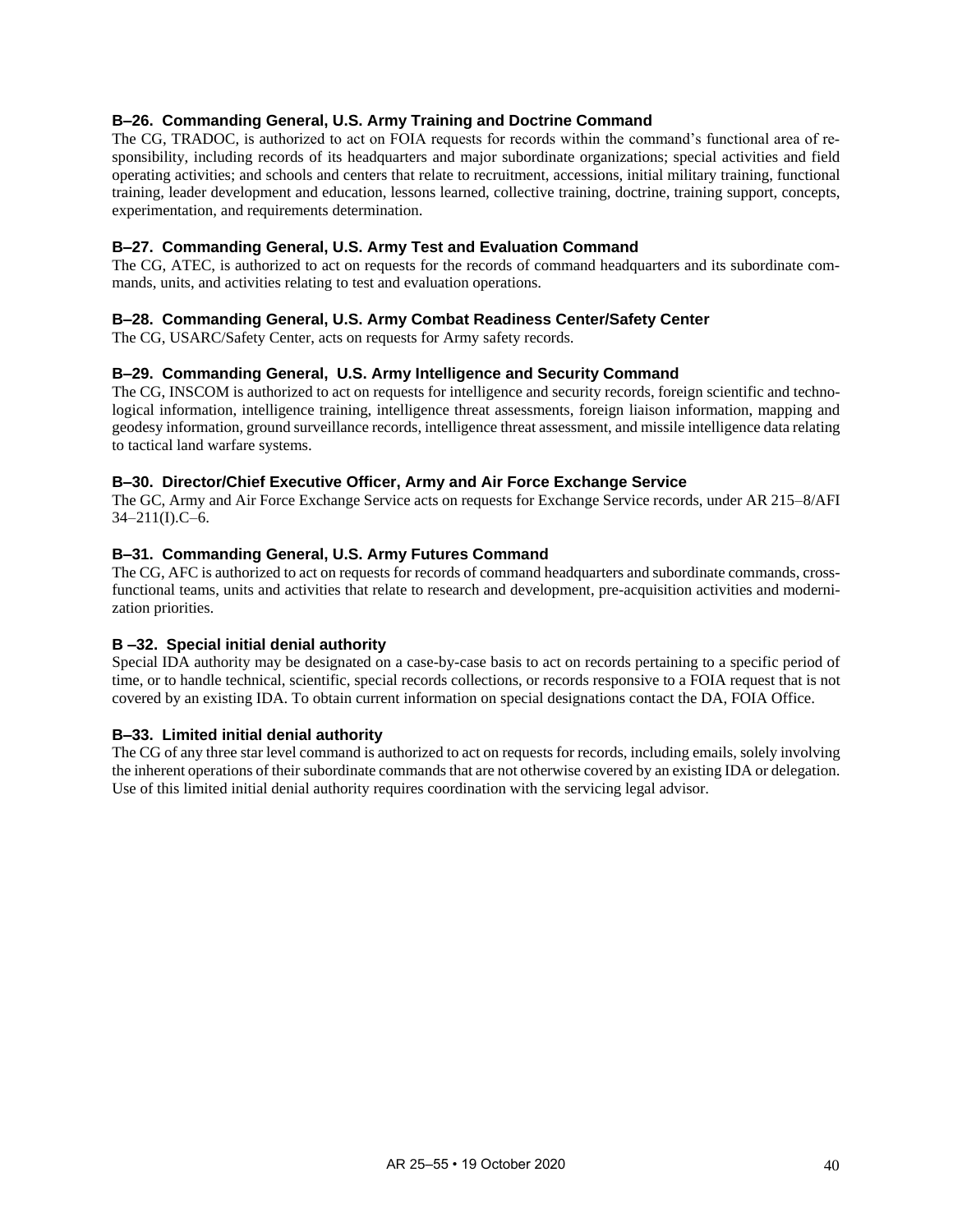# **Appendix C**

# <span id="page-45-0"></span>**Internal Control Evaluation**

# **C–1. Function**

The function covered by this evaluation is the FOIA Program.

# **C–2. Purpose**

The purpose of this evaluation is to ensure that prescribed policies, procedures, and responsibilities contained in 5 USC 552 are followed to allow access and release of Army records to the public. The document used to accomplish the control objective is in this regulation.

# **C–3. Instructions**

Answers must be based on the actual testing of key internal controls (for example, document analysis, direct observation, sampling, and simulation). Answers that indicate deficiencies must be explained and the corrective action identified in supporting documentation. These internal controls must be evaluated at least once every 5 years. Certification that the evaluation has been conducted must be accomplished on DA Form 11–2 (Internal Control Evaluation Certification).

# **C–4. Test questions**

*a.* Is a Freedom of Information Act Program established and implemented in your organization? Response: (Yes, No, NA); Remarks:

*b.* Is an individual appointed to implement FOIA responsibilities? Response: (Yes, No, NA); Remarks:

*c.* Are provisions of AR 25–55 (this regulation) concerning protection of OPSEC sensitive information regularly brought to the attention of managers responsible for responding to FOIA requests and those responsible for control of Army records? Response: (Yes, No, NA); Remarks:

*d.* Is the 20 working day time limit usually met when replying to FOIA requests? Response: (Yes, No, NA); Remarks:

*e.* When more than 20 working days are required to complete a response, is the FOIA requester informed about the circumstance requiring the delay and provided a projected date for completion? Response: (Yes, No, NA); Remarks:

# **C–5. Supersession**

Not applicable.

# **C–6. Comments**

Help make this a better tool for evaluating management controls. Submit comments to the U.S. Army Freedom of Information Office, Records Management and Declassification Agency, 9301 Chapek Road, Bldg. 1458, Fort Belvoir, VA 22060–5605.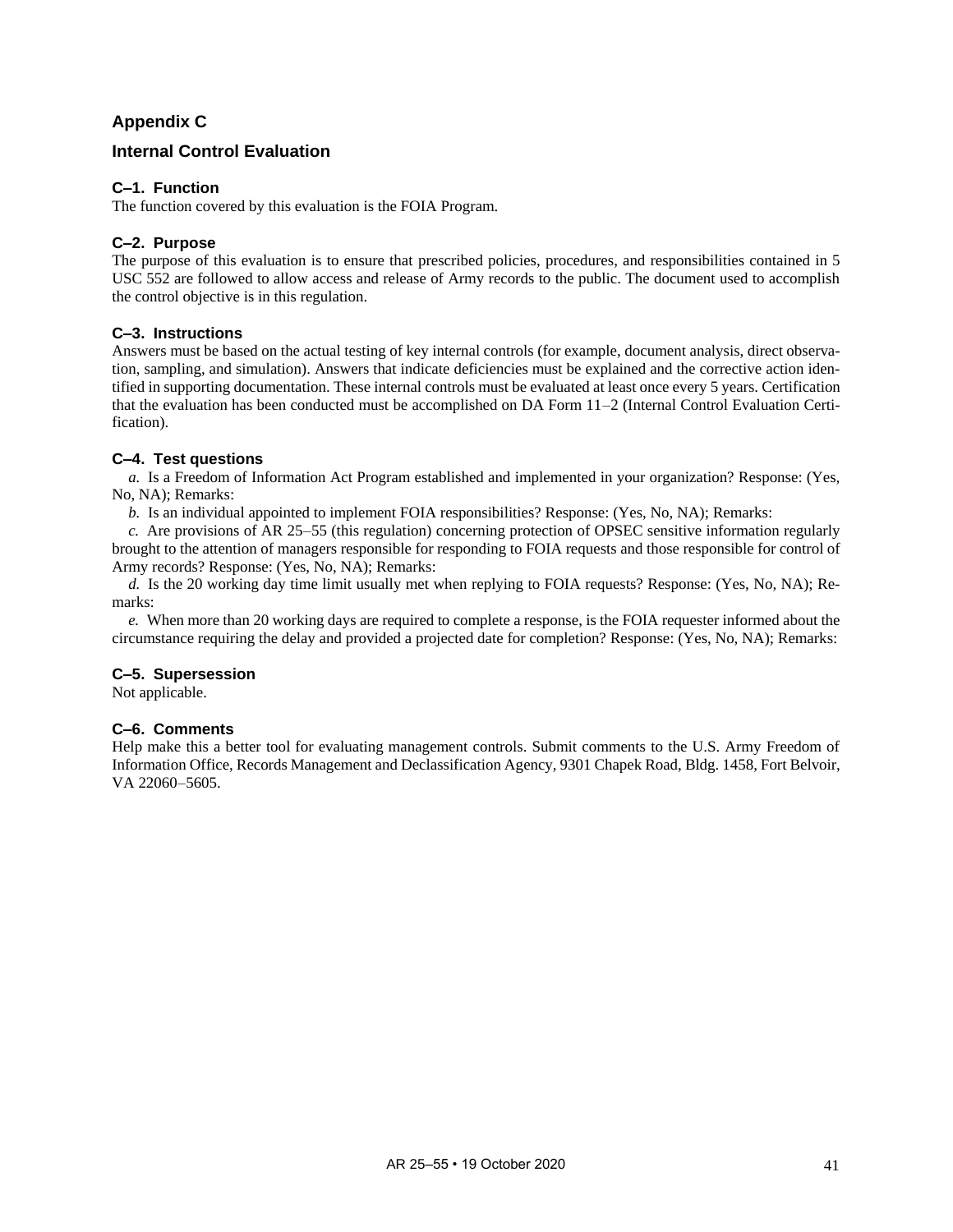# <span id="page-46-0"></span>**Glossary**

**Section I**

# **Abbreviations**

**AASA** Administrative Assistant to the Secretary of the Army

**CFR** Code of Federal Regulations

**CUI** controlled unclassified information

**DA** Department of the Army

**DCS, G–3/5/7** Deputy Chief of Staff, G–3/5/7

**DFOIPO** Defense Freedom of Information Act Policy Office

**DOD** Department of Defense

**EO** executive order

**FACTS** Freedom of Information Case Tracking System

**FOIA** Freedom of Information Act

**FOUO** for official use only

**HQDA** Headquarters, Department of the Army

**LES** law enforcement sensitive

**OGC** Office of the Army General Counsel

**OPSEC** operations security

**PAO** Public Affairs Office

**TJAG** The Judge Advocate General

**USALSA** U.S. Army Legal Services Agency

**USAR** U.S. Army Reserve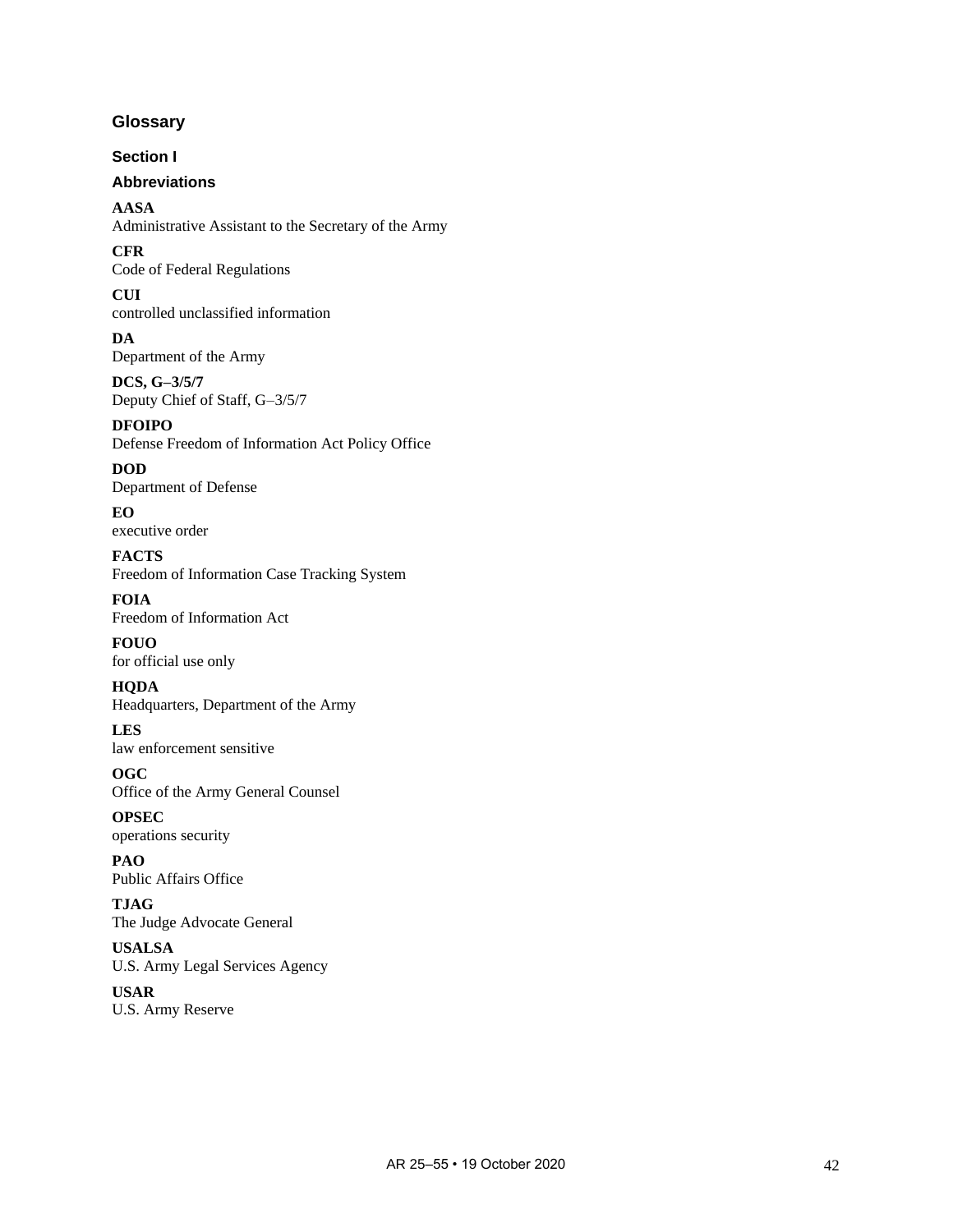# **Section II**

# **Terms**

#### **Action taken**

One of several action status codes used in FACTS to indicate the closed state of the request. Valid codes are as follows: 1) Denied in Part – Some records were released to the requester and some records or portions were withheld. 2) Denied in Full – All records were withheld from the requester. 3) Granted – All records in their entirety, without redaction, were released to the requester. 4) Administratively Closed – Records were neither released nor withheld and the request was closed for some other reason.

#### **Administrative appeal**

A request by a member of the general public, made under the FOIA, asking the appellate authority of the Army to reverse a decision to withhold all or part of a requested record, deny a fee category claim by a requester, deny a request for expedited processing because of demonstrated compelling need, deny a request for waiver or reduction of fees, deny a request to review an initial fee estimate, or confirm that no records were located during the initial search. A requester may also appeal the failure to receive a response determination within the statutory time limits and any determination that the requester believes is adverse in nature.

# **Appellate authority**

The Secretary of the Army or designee having jurisdiction for this purpose over a record, or any of the adverse determinations outlined in this regulation. The DA appellate authority is OGC.

#### **Army activity**

A specific area of organizational or functional responsibility within DA, authorized to receive and act independently on FOIA requests. In other words, an organization of a specific U.S. Army office where FOIA requests are assigned, tracked, and managed in FACTS.

#### **Army record**

*a.* The products of data compilation, such as books, papers, maps, and photographs, machine readable materials; or other documentary materials, regardless of physical form or characteristics, made or received by the U.S. Army under Federal law in connection with the transaction of public business and in DA possession and control at the time the FOIA request is made.

*b.* An Army record must exist and be within the possession and control of an Army activity at the time of the request to be considered subject to this regulation and the FOIA. An Army activity is under no obligation to create, compile, or obtain a record to satisfy a FOIA request.

*c.* If unaltered publications and processed documents, such as regulations, manuals, maps, charts, and related geophysical materials, are available through an established distribution system with or without charge, the provisions of 5 USC 552 (a)(3) normally do not apply and they need not be processed under the FOIA. Normally, documents disclosed to the public by publication in the Federal Register also require no processing under the FOIA.

# **Army Records Information Management System**

A system for identifying, arranging, and retrieving Army records for reference and disposition according to the directive, usually an AR or DA pamphlet, which prescribes their creation, maintenance, and use.

# **Commercial use**

Refers to a request from, or on behalf of, one seeking information for a use or purpose that furthers the commercial, trade, or profit interest of the requester or the person for whom the request is made. To determine whether a requester belongs in this category, Army activities must determine how a requester will use the documents requested. Moreover, when an activity has reasonable cause to doubt the use to which a requester will put the records sought, or where that use is not clear from the request itself, activities should seek additional clarification before assigning the request to a specific category. When activities receive a request for documents for commercial use, they should assess charges, which recover the direct costs of searching for, reviewing for release, and duplicating the documents.

#### **Compelling need**

The failure to obtain requested records on an expedited basis could reasonably be expected to pose an imminent threat to the life or physical safety of an individual, or when the information is urgently needed by an individual primarily engaged in disseminating information in order to inform the public concerning actual alleged government activity and the value of the information would be lost if it is disseminated at a later time.

#### **Compile**

Produce (something, especially a list, report, or book) by assembling information collected from other sources.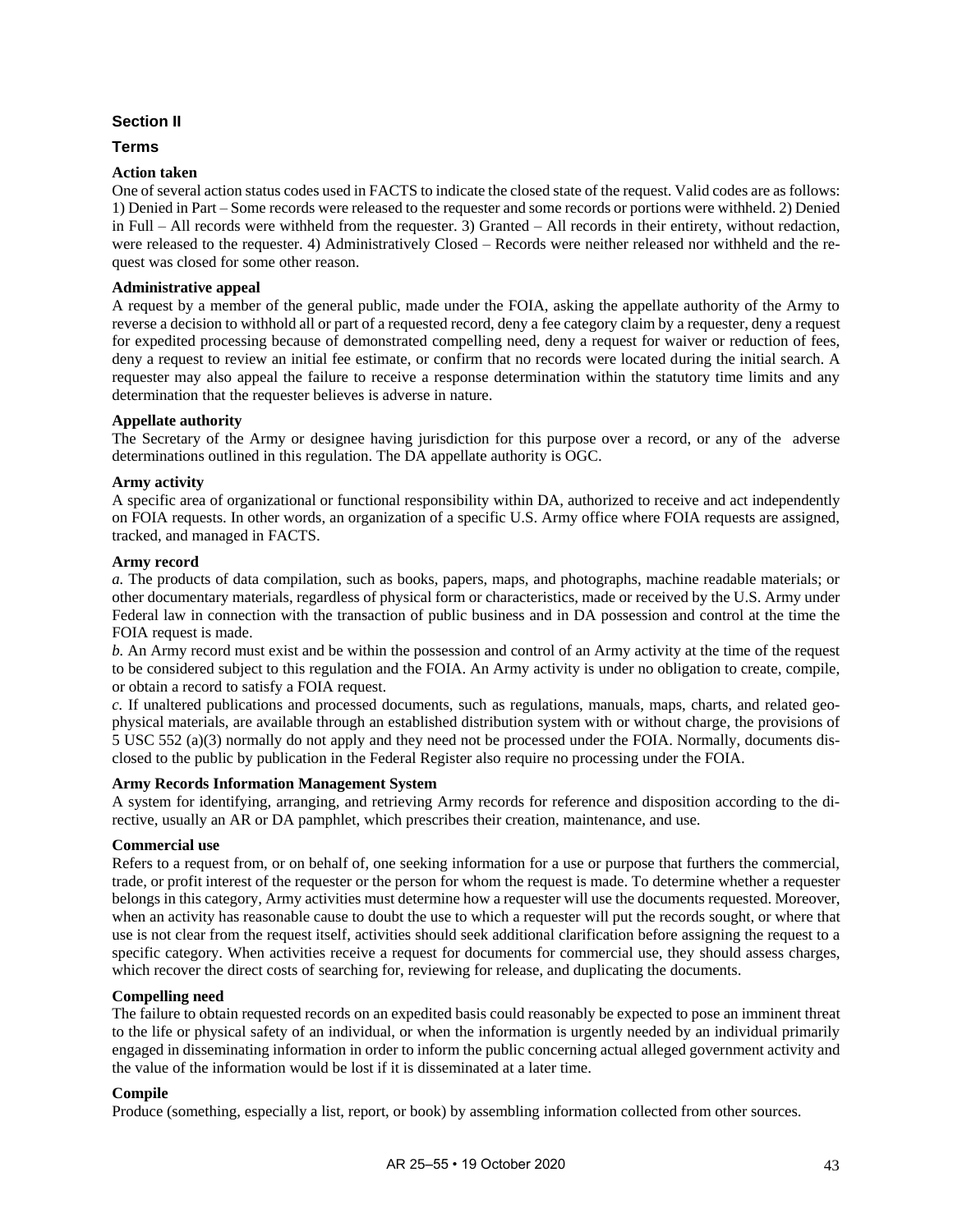#### **Component**

A Military Service, agency, field activity, or other organizational entity within DOD.

#### **Computer searches**

Information and data stored on magnetic media (or on any electronic device), including Internet traffic such as email, is subject to the FOIA. A computer search may involve retrieving data from a database using existing retrieval tools and methods or ad hoc programming such as writing a query. If extracting requested information requires a modification of existing programming, and the effort spent in making the modification is minimal, the Army activity should do what is necessary to retrieve the applicable records. Conversely, if retrieval of the information requested would require a great deal of time and effort, the computer search might be deemed impractical and unnecessary. Rejection of a computer search request based on resource requirements is a judgment call requiring supervisory and executive concurrence.

# **Consultation**

The procedure whereby an Army activity responding to a FOIA request first forwards a record to another activity or agency for its review because that other organization has an interest in the information in the record.

#### **Denial tests**

To deny the release of a requested record that is in the possession and control of an Army activity, it must be determined that the record is exempt under one or more of the FOIA exemptions.

#### **Denied in full**

An Army decision not to release any part of a record or records in response to a FOIA request because all the information in the requested records is determined to be exempt under one or more of the FOIA's exemptions, or for some procedural reason (for example, no record is located in response to a FOIA request).

#### **Department of Defense Component**

A Military Service, agency, or field activity within the DOD. An element authorized to receive and act independently on FOIA requests. A DOD component has its own IDA, appellate authority, and legal counsel. DA is a DOD Component.

#### **Disclosure**

Release of a record or portion of a record in response to a FOIA request.

#### **Discovery**

The formal process by which litigants obtain information from each other for use in litigation.

#### **Duplicate request**

A request that is identical or nearly identical to a previously submitted request from the same requester. This includes identical requests received via different means (for example, email, facsimile, mail, and courier) at the same or different times.

#### **Electronic data**

Those records (including email) that are created, stored, and retrieved by electronic means. Email data includes the message and transmission data for all recipients (including bcc). Electronic data records do not include computer software, which is the tool used to create, store, or retrieve electronic data. See AR 525–15 for examples of software in the Army environment.

#### **Electronic records**

Records (including email) that are created, stored, and retrievable by electronic means. See electronic data.

#### **Exclusions**

The FOIA contains three special protection provisions referred to as record exclusions. Of these exclusions, DOD uses only two. These exclusions expressly authorize DOD law enforcement agencies to treat especially sensitive records under certain specified circumstances as not subject to the requirements of the FOIA. An Army activity considering invoking one of these exclusions will first consult with legal counsel and with DFOIPO. DOD will then consult with the Office of Information and Privacy, U.S. Department of Justice for further guidance.

#### **Executive agent**

The designation of specific responsibilities for the Secretary of the Army for entities external to DA. In most cases, executive agent responsibilities involve a service or function preformed for some other Military Department, a Federal agency, or a public sector service organization. Specific examples include the Armed Services Board of Contract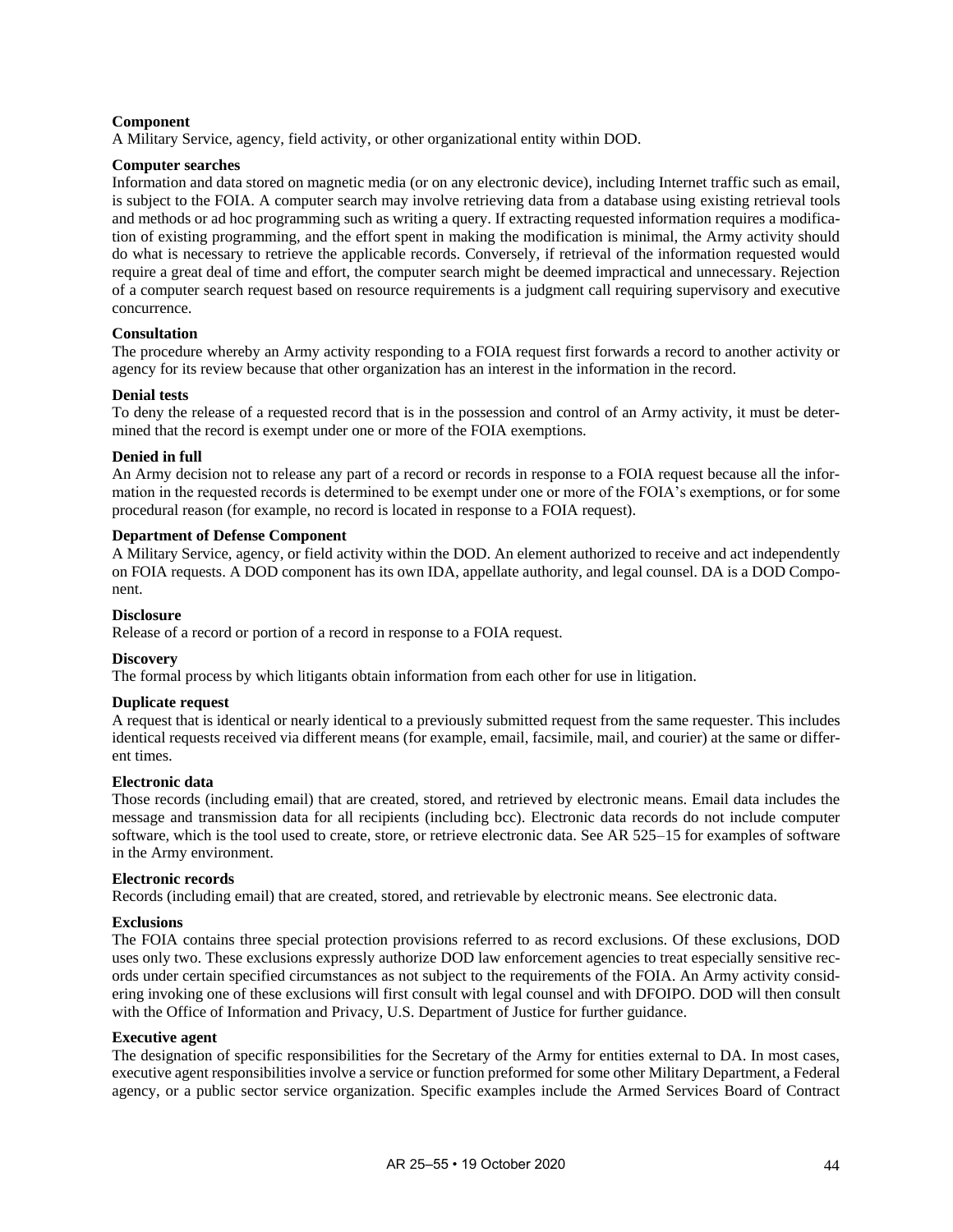Appeals, the DOD Explosive Safety Board, Red Cross support, and DOD Passport Agent Services managed by the AASA, and the National Defense University managed by the DCS, G–3/5/7.

#### **Expedited processing**

The processing by an Army activity of a FOIA requested using the justifications and procedures found in 32 C.F.R. §286.8(e)

#### **Form**

The storage media that hold content in digital form on which responsive information is provided to FOIA requesters. Examples are electronic documents, audiovisual material on tape, and all storage media that hold content in digital form and that are written and read by a laser (for example, all the various compact disk and digital video disk variations).

#### **Format**

A layout for data.

### **Freedom of information act litigation**

Personnel responsible for processing FOIA requests at the DA level will be aware of litigation under the FOIA. Such information will provide management insights into the use of the nine exemptions by DA personnel. Whenever a complaint under the FOIA is filed in a U.S. District Court, the Army activity named in the complaint will forward a copy of the complaint by any means to HQDA, OTJAG (DAJA–LT), with an information copy to the Army OGC. In DA, HQDA OTJAG is also responsible for forwarding this information to the Office of the Army OGC and to the FOIA and/or PA Office.

#### **Freedom of information act public liaison**

An supervisory official to whom a FOIA requester can raise concerns about the service the FOIA requester has received from an Army activity, and who is responsible for assisting in processing delays, increasing transparency and understanding of the status of requests and resolving disputes**.**

#### **Freedom of information act request**

A written request for Army records that reasonably describes the record sought, made by any person, including a member of the public (U.S. or foreign citizen), an organization, or a business, but not including a Federal agency or a fugitive from the law, that either explicitly or implicitly invokes the FOIA, DODD 5400.07, this regulation, or Army activity instructions.

#### **Freedom of information act requester**

Any person, including a partnership, corporation, association, State or State agency, foreign government, foreign national, or a lawyer or other representative acting on behalf of any person who submits a FOIA request. This definition specifically excludes agencies within the Executive branch of the U.S. Government.

#### **Freedom of information action requester service center**

An Army activity that receives FOIA requests from and responds directly to the public.

#### **Freedom of Information Case Tracking System**

FACTS is a web-based enterprise solution providing a uniform data collection, reporting, and worldwide tracking of Army FOIA requests. All Army activities are required to enter, track, and close their FOIA requests in FACTS.

#### **Glomar**

A response that neither confirms nor denies the existence or nonexistence of records responsive to a request, and exemption 6 must be cited in the response. The facts of the existence or nonexistence would reveal personally private information, and the public interest in disclosure does not sufficiently outweigh the privacy interest. (See 32 CFR, Part 286.12 for additional information).

#### **Information**

Any communication or representation of knowledge such as facts, data, or opinions in any medium or form.

#### **Inherently governmental activity**

An activity that is so intimately related to the public interest as to mandate performance by U.S. government personnel because it requires the exercise of substantial discretion in applying government authority or in making value judgments in decisions for the U.S. Government.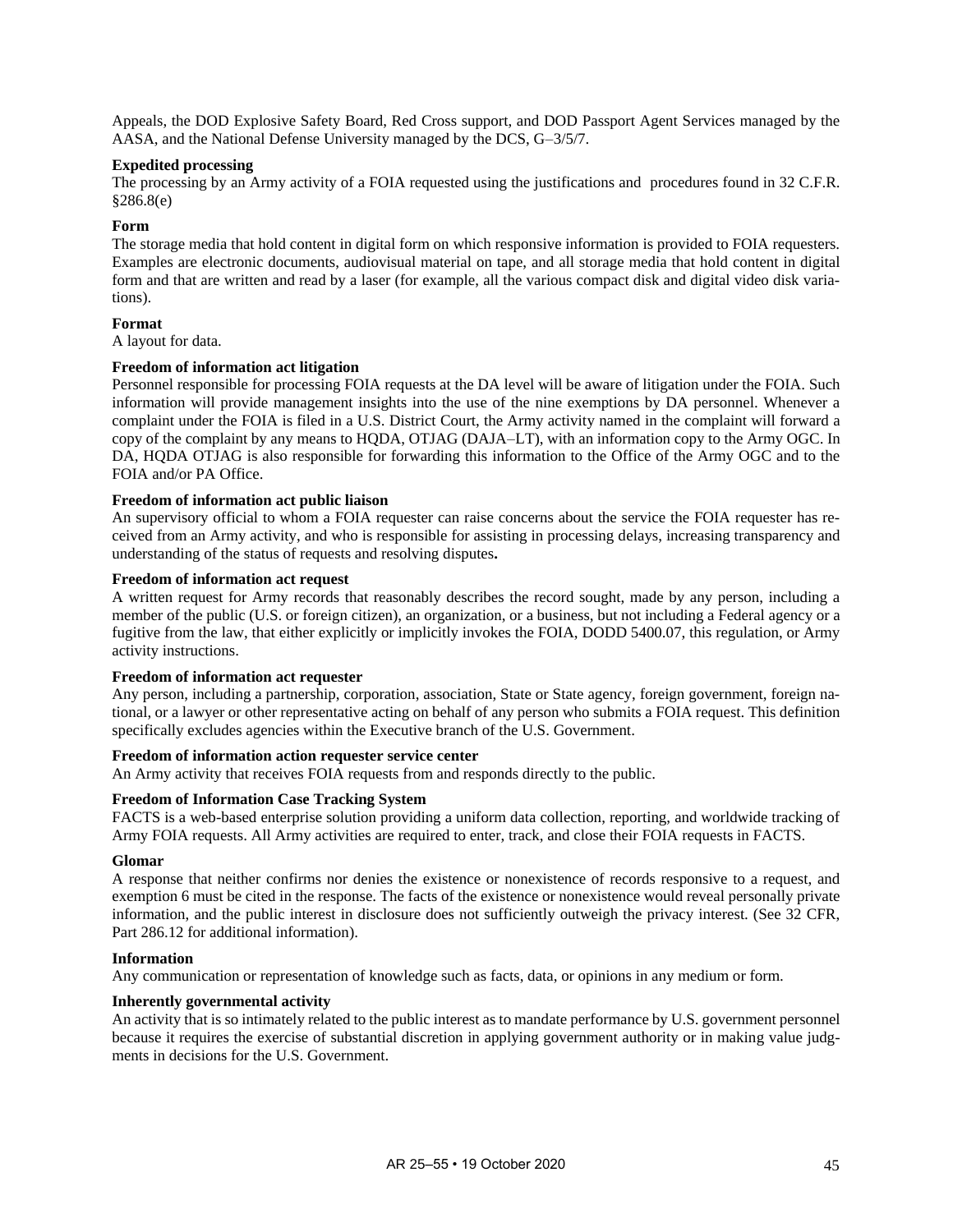#### **Initial denial authority**

An official who has been granted authority by the Secretary of the Army to deny access to records requested under the FOIA based on one or more of the nine categories of exemptions from mandatory disclosure. An IDA also has the authority to: deny a fee category claim by a requester; deny a request for expedited processing; deny a request for a waiver or reduction of fees; review a fee estimate; and confirm that no records were located in response to a request. DA's IDAs are listed i[n appendix B.](#page-41-0)

#### **Initial determinations**

The determination whether to make a record available upon request by a suitable Army official designated by an Army activity to do such.

#### **Interim response date**

Designates the date—within the allowed 20-day time limit—that the requester was notified of the probability that a response determination may not be possible within the required 20-day time limit.

# **Law enforcement investigation**

An investigation conducted by an Army activity for law enforcement purposes relating to crime, waste, fraud, or national security. Such investigations may include gathering evidence for criminal prosecutions and for civil or regulatory proceedings.

#### **Misdirected requests**

A FOIA request for Army or DOD records that is addressed to a FOIA requester service center that is not the correct FOIA requester service center to process the request. Misdirected requests will be forwarded promptly to the correct Army activity or other Federal agency.

#### **Multi–track processing**

When an activity has a significant number of pending requests that prevents a response determination from being made within 20 working days, the requests shall be processed in a multitrack processing system based on the date of receipt, and the amount of work and time involved in processing the requests. At a minimum, three processing tracks will be established, all based on a first-in, first-out concept.

#### **No records**

A reasonable search of the files (manual or electronic) fails to identify records responsive to a request.

#### **Non–record materials**

Those Federally-owned informational materials that do not meet the statutory definition of records or that have been excluded from coverage by the definition (see 44 USC 3301). Excluded materials are extra copies of documents kept only for reference, stocks of publications and processed documents, and library or museum materials intended solely for reference or exhibit.

#### **Nonresponsive information**

Information within a responsive record that was not requested by a FOIA requester. Army activities will interpret FOIA requests liberally when determining which records are responsive, and may release nonresponsive information within those records. Responsive records may contain a significant amount of non-responsive information, the review of which may cause delays in responding to the FOIA requester.

#### **Not a proper Freedom of Information Act request**

The requester has failed to comply with procedural requirements, other than fee-related, imposed by this regulation or an Army activity.

#### **Not an Army record**

The information requested is not an Army record within the meaning of the FOIA and this regulation.

#### **Ombudsman**

The Office of Government Information Services is a resource for the public and the government. The office serves as the FOIA ombudsman for answering questions, tracking suggestions, and providing information.

#### **Partial grant**

An Army activity decision to disclose a record only in part in response to a FOIA request, deleting information determined to be exempt under one or more FOIA exemptions; or a decision to disclose some records in their entirety, but to withhold others in whole or in part.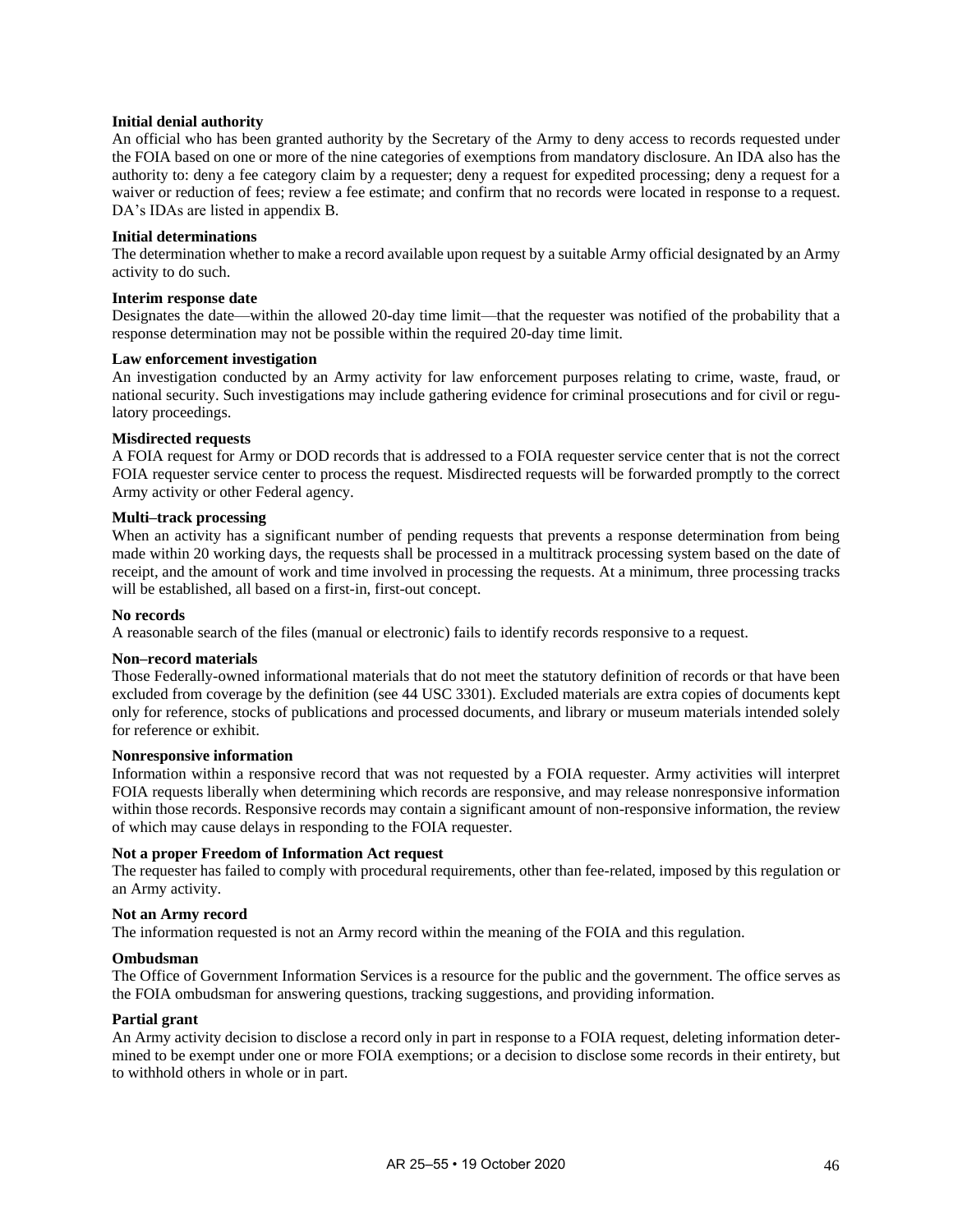#### **Partial or total denial**

Release of the record is denied in whole or in part in accordance with procedures set forth in the FOIA.

#### **Perfected request**

This label indicates that the request has been determined to be "perfected." A request is considered perfected when the following conditions have been met: the request reasonably describes the record sought; contains a postal mailing address (or an email alternative); and arrives at the FOIA office of the Army activity in possession of the record or records. Requesters should also indicate a willingness to pay fees associated with the processing of their request or, in the alternative, ask about a waiver of fees being appropriate. In other words, a perfected request for records reasonably describes subject records and is made in accordance with published rules stating the time, place, fees (if any) and procedures to be followed.

#### **Personal file**

Documents unrelated to the conduct of agency business, or indirectly related to agency business but outside the scope of agency records. A personal file is not subject to the FOIA. FOIA case law predominantly refers to personal files as personal records.

# **Pre–decisional information**

Information created before the decision maker reached a final decision.

#### **Presumption of openness**

Conduct of activities in an open manner consistent with statutory requirements. The FOIA Improvement Act of 2016 codifies an already-existing executive branch policy that restricts an agency's discretionary power to withhold documents to situations where disclosure would result in foreseeable harm.

#### **Privacy Act request**

Defined in DOD 5400.11–R.

# **Privacy Act System of Records**

Defined in DOD 5400.11–R.

#### **Privacy interest**

A privacy interest may exist in personal information even though the information has been disclosed at some place and time. If personal information is not freely available from sources other than the Federal Government, a privacy interest exists in its nondisclosure. The fact that the Federal Government expended funds to prepare, index and maintain records on personal information, and the fact that a requester invokes FOIA to obtain these records indicates the information is not freely available.

#### **Public information**

Information that is released to the public concerning the DOD and Army activities consistent always with the legitimate public and private interests of the American people.

#### **Public interest**

The interest in obtaining official Government information that sheds light on the Army's performance of its statutory duties because the information falls within the statutory purpose of FOIA to inform citizens about what their Government is doing.

#### **Reasonably segregable portions**

The remaining segregable portions of a record that can be provided to any person requesting such record after the deletion of the portions that are exempt under the FOIA; when it reasonably can be assumed that a skillful and knowledgeable person could not reconstruct the excised information.

# **Receipt account**

The Treasurer of the United States has established two accounts for FOIA receipts: Sale of Publications and Reproductions and Fees (Receipt Account 3210) and Fees and Other Charges for Services (also Receipt Account 3210). All money orders or checks for FOIA fees should be made payable to the U.S. Treasurer. These accounts are used for depositing all FOIA receipts, except receipts for Army Working Capital and NAF funded activities. These account numbers must be preceded by the appropriate disbursing office 2-digit prefix. Army Working Capital and NAF funded activity FOIA receipts will be deposited to the applicable fund.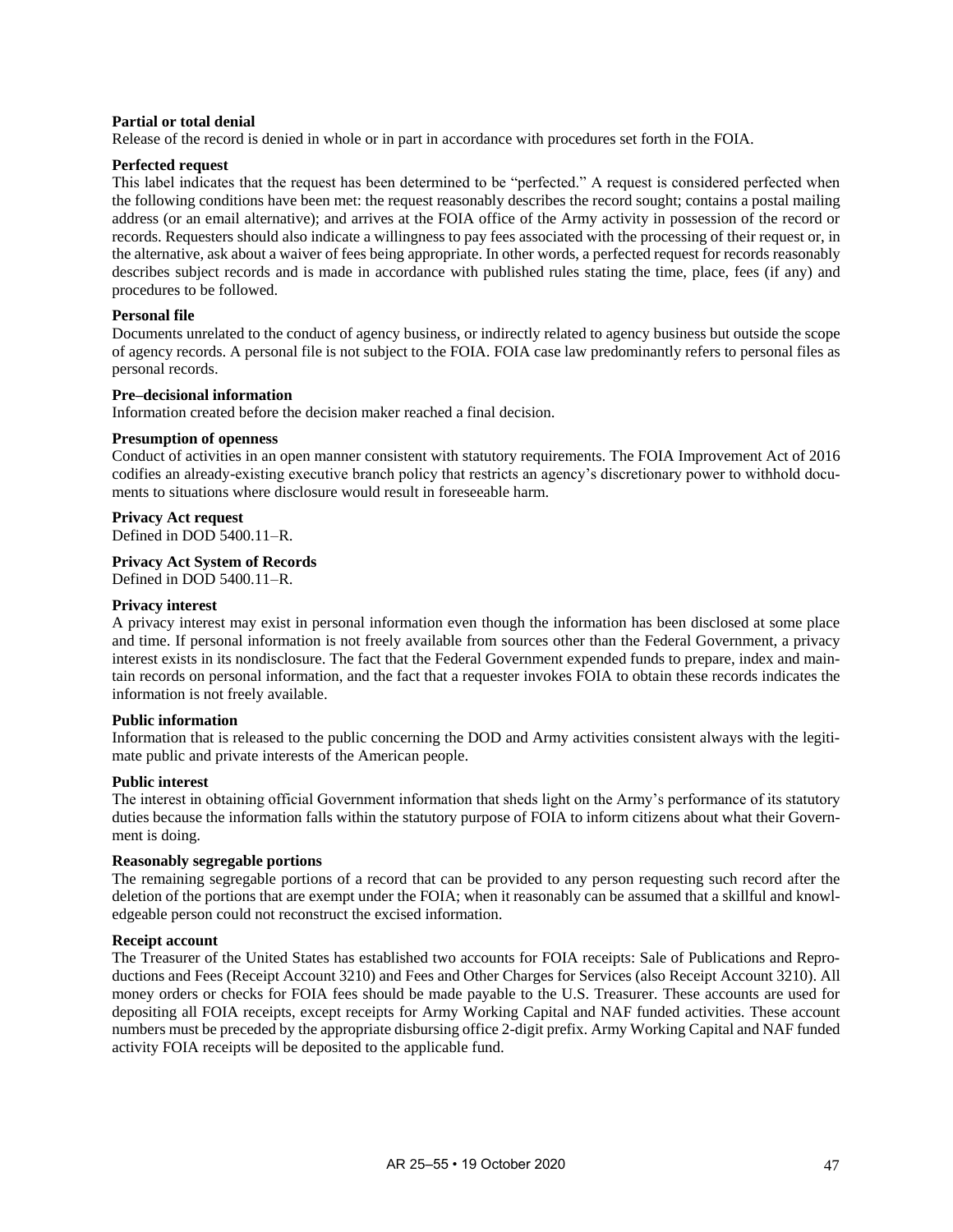# **Record**

The records must be in the Army's possession and control at the time the FOIA request is received, where "control" meets the criteria provided in DOD–M 5400.07. Records include papers, maps, photographs, machine-readable materials or other documentation, regardless of physical or virtual (electronic) form, made or received by the Army in connection with the transaction of public business and preserved as evidence of decisions, operations, or other activities of the Army.

#### **Records management**

The planning, controlling, directing, organizing, training, promoting, and other managerial activities involved with respect to records creation, records maintenance and use, and records disposition to achieve adequate and proper documentation of the policies and transactions of the U.S. Army and effective and economical management of DA operations.

# **Records not reasonably described**

A record has not been described with sufficient detail to enable the Army to locate it by conducting a reasonable search.

#### **Redaction**

The redaction process involves the use of effective redaction (manual or electronic) process that alters the copy (not the original) by removing the original text and overlaying the space previously occupied by the redacted text with a graphical element such as a black rectangle. The original text remains in the original file but not in the copy. Therefore, it cannot be uncovered by deleting the overlaying graphics. The redaction software documents and stores the redaction decision.

#### **Referral**

The process whereby an Army activity transfers a FOIA request to another DOD component or Federal agency.

# **Representative of the news media**

Any person or entity that gathering news for an entity that is organized and operated to publish or broadcast news to the public. Examples of news media entities include television or radio stations broadcasting to the public at large and publishers of periodicals (instances where they qualify as disseminators of news and who make their products available for purchase or subscription by the general public). As traditional methods of news delivery evolve (for example, electronic dissemination of newspapers through telecommunications services), such alternative media would be included in this category. In the case of "freelance" journalists, they may be regarded as working for a news organization if they can demonstrate a solid basis for expecting publication through that organization, even though they are not actually employed by it. A publication contract would be the clearest proof, but Army activities may also look to the past publication record of a requester in making this determination. A request for records supporting the news dissemination function will not be considered to be a request that is for a commercial use. Representatives of the news media do not include private libraries, private repositories of government records, information vendors, data brokers, or similar marketers of information.

# **Request priority**

Requests are processed in a multi-track (FACTS) processing system, based on the date of receipt, the amount of work and time it is reasonably expected to involve in processing the requests, and whether the request qualifies for expedited processing. All processing queues are based on a first-in, first-out concept.

#### **Responsive**

Information or records requested by a FOIA requester.

#### **Review**

Refers to the process of examining documents located in response to a FOIA request to determine whether one or more of the statutory exemptions permit withholding. The term also includes processing the documents for disclosure, such as excising them for release. Review does not include the time spent resolving general legal or policy issues regarding the application of exemptions.

#### **Search**

Time spent looking, both manually and electronically, for material that is responsive to a request.

#### **Segregable information**

A portion of a record that is fragmented and uninformative and can be reasonably isolated. This includes redundant information and personal material. In other words, segregable information is not inextricably intertwined with exempt information and can be extracted without distorting the remaining information.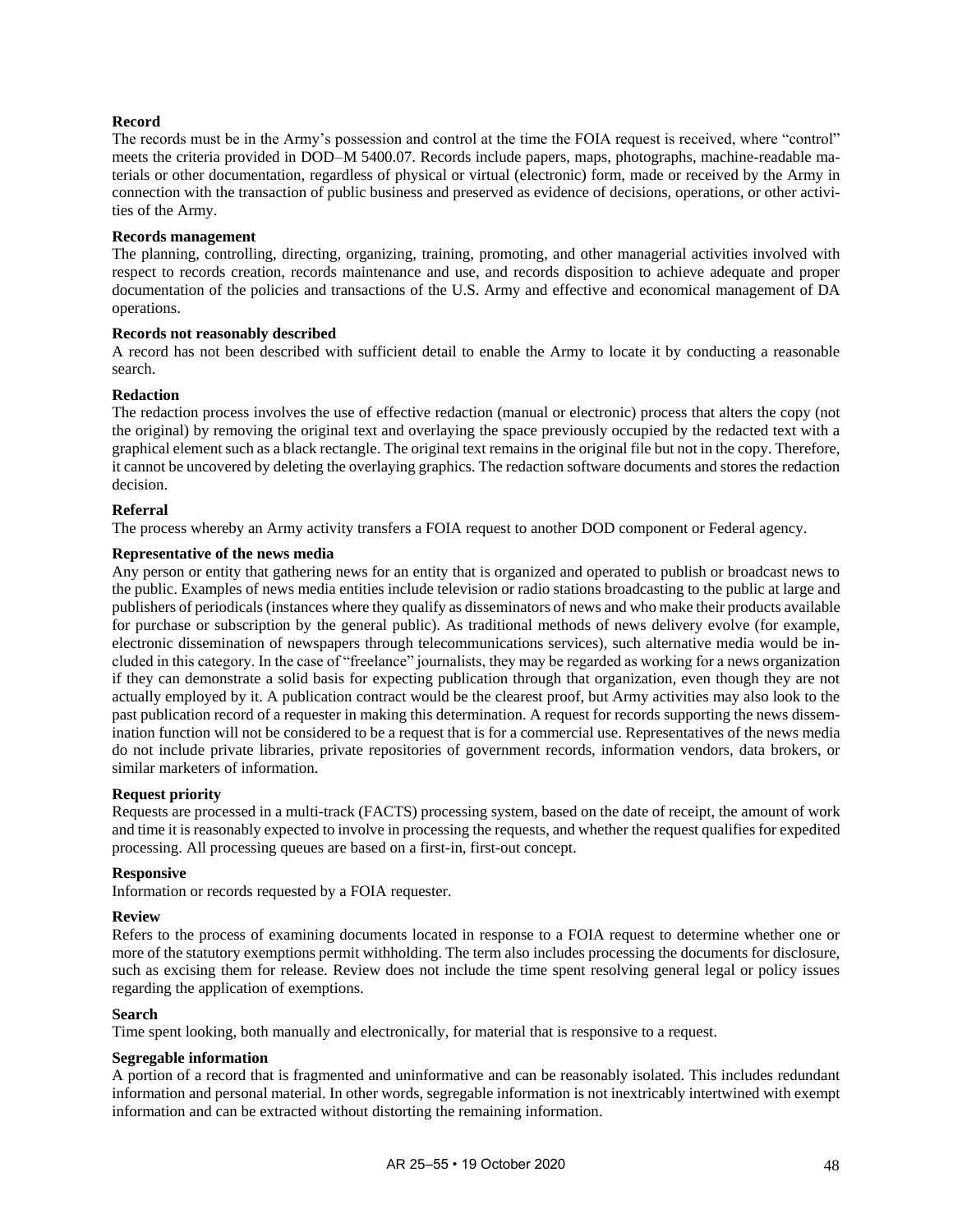#### **Special mail services**

Army activities are authorized to use registered mail, certified mail, certificates of mailing, and return receipts. Special mail services are authorized when a requester needs to establish proof of dispatch or receipt of FOIA correspondence. The requester is responsible for the costs of the special services.

#### **Statement of facts**

A chronological statement of all facts related to the FOIA request, beginning with receipt of the request, responses to the request, and searches for responsive records. The statement of facts should refer to supporting enclosed exhibits whenever possible.

### **Technical data**

Includes recorded information, regardless of the form or method of the recording of a scientific or technical nature (including computer software documentation). This term does not include computer software, or data incidental to contract administration, such as financial and/or management information.

#### **Time limits**

The time period in the FOIA for an Army activity to respond to a FOIA request (ordinarily 20 working days from proper receipt of a "perfected" FOIA request).

# **Time of receipt**

A FOIA appeal has been received by an Army activity when it reaches the office of an appellate authority having jurisdiction, usually OGC. Misdirected appeals should be referred expeditiously to OGC.

#### **Trade secrets**

A secret, commercially valuable plan, formula, process, or device that is used for the making, preparing, compounding, or processing of trade commodities and that is the end product of innovation or substantial effort. Records containing trade secrets or commercial or financial information that an Army activity receives from a person or organization outside the Government with the understanding that the information or record will be retained on a privileged or confidential basis in accordance with the customary handling of such records. Records that contain trade secrets are exempt from disclosure under FOIA to the extent to which disclosure is likely to cause substantial harm to the competitive position of the source providing the information, impair the Government's ability to obtain necessary information in the future, or impair some other legitimate Government interest. Commercial or financial information submitted on a voluntary basis, absent any exercised authority prescribing criteria for submission is considered to be equivalent to a trade secret and is thereby protected without any requirement to show competitive harm.